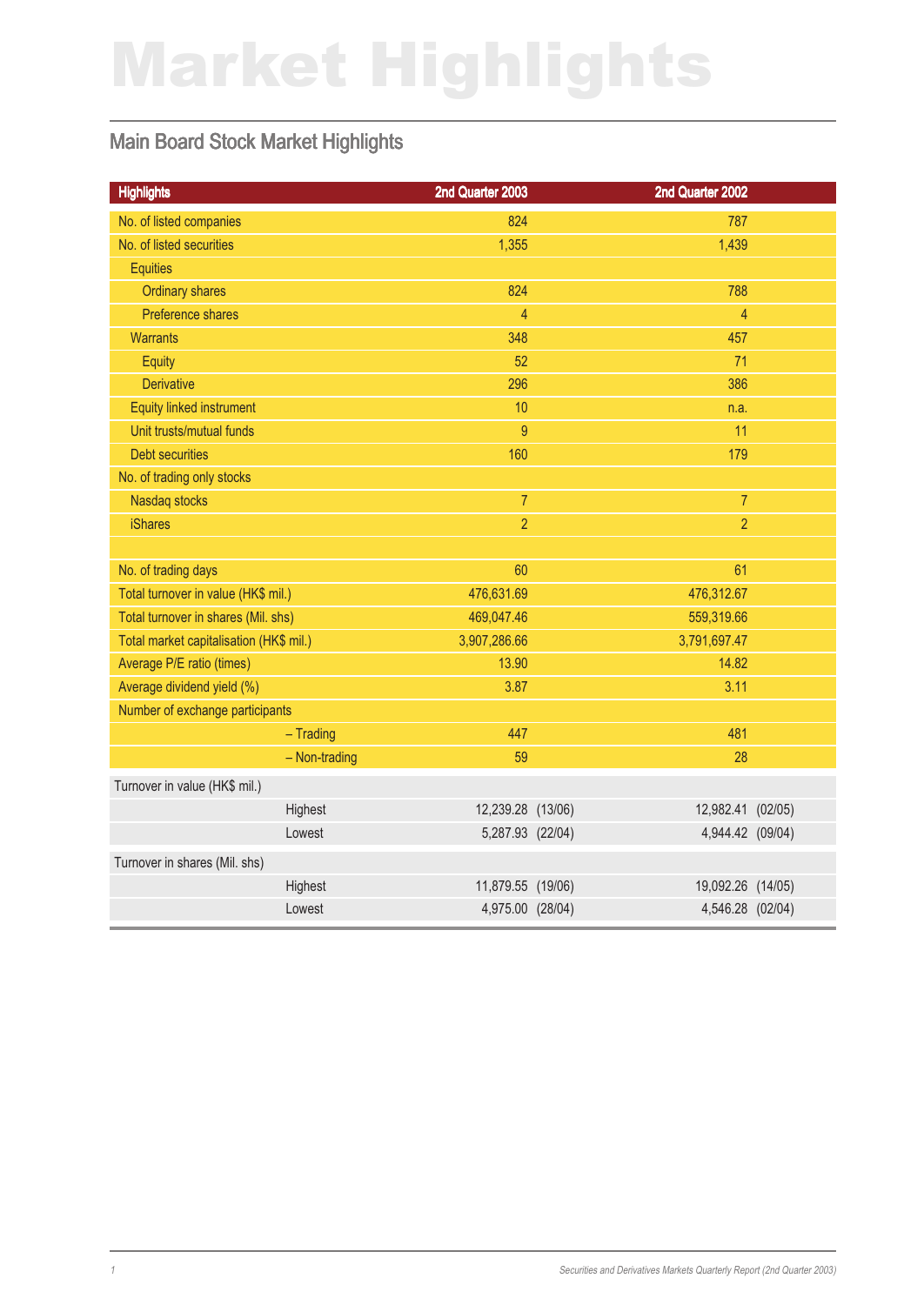# Market Highlights

### Market Highlights - Growth Enterprise Market (GEM)

| <b>Highlights</b>                       | 2nd Quarter 2003 |               | 2nd Quarter 2002 |                |
|-----------------------------------------|------------------|---------------|------------------|----------------|
| No. of listed companies                 | 175              |               | 137              |                |
| No. of listed securities                | 178              |               | 142              |                |
| <b>Equities</b>                         | 175              |               | 137              |                |
| <b>Warrants</b>                         | 3                |               | 5                |                |
|                                         |                  |               |                  |                |
| No. of trading days                     | 60               |               | 61               |                |
| Total turnover in value (HK\$ mil.)     | 7,637.87         |               | 13,196.47        |                |
| Total turnover in shares (Mil. shs)     | 10,708.25        |               | 21,611.14        |                |
| Total market capitalisation (HK\$ mil.) | 51,356.92        |               | 60,520.52        |                |
| Average P/E ratio (times)               | 28.12            |               | 25.47            |                |
| Average dividend yield (%)              | 1.04             |               | 0.89             |                |
| Turnover in value (HK\$ mil.)           |                  |               |                  |                |
| Highest                                 | 297.51 (27/05)   |               | 489.86           | (09/05)        |
| Lowest                                  |                  | 37.39 (15/04) |                  | 72.98 (27/06)  |
| Turnover in shares (Mil. shs)           |                  |               |                  |                |
| Highest                                 | 364.70 (13/05)   |               | 1,101.59         | (31/05)        |
| Lowest                                  |                  | 47.06 (17/04) |                  | 127.48 (25/06) |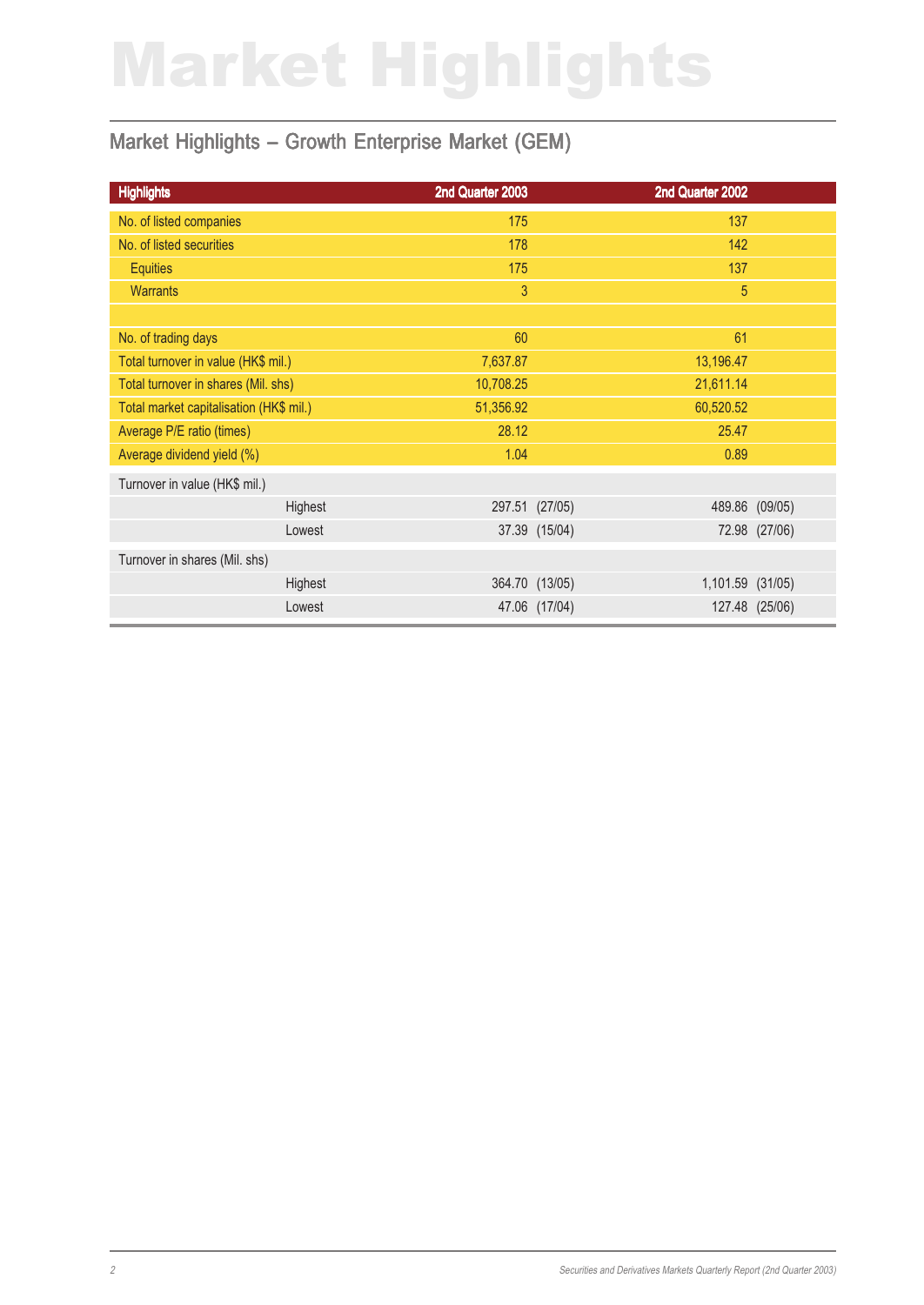# Market Highlights

#### Derivatives Market Highlights

| <b>Highlights</b><br>2003<br>2002<br>All futures and options products (excluding stock options)<br>No. of trading days<br>61<br>60<br><b>Total contract volume</b><br>2,537,922<br>1,693,951<br>2,522,630<br>1,574,962<br>Equity index products<br>3,673<br>4,471<br><b>Equity products</b><br>113,364<br>11,619<br>Interest rates products<br><b>Currency products</b><br>1,154<br>Average daily contract volume <sup>1</sup><br>42,299<br>27,770<br>169,472<br>99,849<br>Total open interest as at the quarter end (contracts)<br>Equity index products<br>161,393<br>89,989<br><b>Equity products</b><br>436<br>343 |
|------------------------------------------------------------------------------------------------------------------------------------------------------------------------------------------------------------------------------------------------------------------------------------------------------------------------------------------------------------------------------------------------------------------------------------------------------------------------------------------------------------------------------------------------------------------------------------------------------------------------|
|                                                                                                                                                                                                                                                                                                                                                                                                                                                                                                                                                                                                                        |
|                                                                                                                                                                                                                                                                                                                                                                                                                                                                                                                                                                                                                        |
|                                                                                                                                                                                                                                                                                                                                                                                                                                                                                                                                                                                                                        |
|                                                                                                                                                                                                                                                                                                                                                                                                                                                                                                                                                                                                                        |
|                                                                                                                                                                                                                                                                                                                                                                                                                                                                                                                                                                                                                        |
|                                                                                                                                                                                                                                                                                                                                                                                                                                                                                                                                                                                                                        |
|                                                                                                                                                                                                                                                                                                                                                                                                                                                                                                                                                                                                                        |
|                                                                                                                                                                                                                                                                                                                                                                                                                                                                                                                                                                                                                        |
|                                                                                                                                                                                                                                                                                                                                                                                                                                                                                                                                                                                                                        |
|                                                                                                                                                                                                                                                                                                                                                                                                                                                                                                                                                                                                                        |
|                                                                                                                                                                                                                                                                                                                                                                                                                                                                                                                                                                                                                        |
|                                                                                                                                                                                                                                                                                                                                                                                                                                                                                                                                                                                                                        |
| 7,736<br>9,424<br>Interest rates products                                                                                                                                                                                                                                                                                                                                                                                                                                                                                                                                                                              |
| <b>Currency products</b>                                                                                                                                                                                                                                                                                                                                                                                                                                                                                                                                                                                               |
| <b>Stock options</b>                                                                                                                                                                                                                                                                                                                                                                                                                                                                                                                                                                                                   |
| No. of newly introduced stock options classes<br>÷                                                                                                                                                                                                                                                                                                                                                                                                                                                                                                                                                                     |
| No. of stock options as at the quarter end                                                                                                                                                                                                                                                                                                                                                                                                                                                                                                                                                                             |
| 30<br><b>Class</b><br>34                                                                                                                                                                                                                                                                                                                                                                                                                                                                                                                                                                                               |
| 2,534<br>2,182<br><b>Series</b>                                                                                                                                                                                                                                                                                                                                                                                                                                                                                                                                                                                        |
| 671.35<br>1,097.46<br>Total premium (HK\$ mil.)                                                                                                                                                                                                                                                                                                                                                                                                                                                                                                                                                                        |
| 362.92<br>640.60<br>Call                                                                                                                                                                                                                                                                                                                                                                                                                                                                                                                                                                                               |
| Put<br>308.43<br>456.86                                                                                                                                                                                                                                                                                                                                                                                                                                                                                                                                                                                                |
| Average daily premium (HK\$ mil.)<br>11.19<br>17.99                                                                                                                                                                                                                                                                                                                                                                                                                                                                                                                                                                    |
| <b>Total contract volume</b><br>801,630<br>951,927                                                                                                                                                                                                                                                                                                                                                                                                                                                                                                                                                                     |
| Call<br>367,643<br>496,826                                                                                                                                                                                                                                                                                                                                                                                                                                                                                                                                                                                             |
| Put<br>433,987<br>455,101                                                                                                                                                                                                                                                                                                                                                                                                                                                                                                                                                                                              |
| Average daily contract volume<br>13,361<br>15,605                                                                                                                                                                                                                                                                                                                                                                                                                                                                                                                                                                      |
| 367,713<br>572,118<br>Total open interest as at the quarter end (contracts)                                                                                                                                                                                                                                                                                                                                                                                                                                                                                                                                            |
| 152,233<br>349,186<br>Call                                                                                                                                                                                                                                                                                                                                                                                                                                                                                                                                                                                             |
| 215,480<br>Put<br>222,932                                                                                                                                                                                                                                                                                                                                                                                                                                                                                                                                                                                              |
| Total number of trades<br>27,463<br>21,555                                                                                                                                                                                                                                                                                                                                                                                                                                                                                                                                                                             |
| Average daily number of trades<br>458<br>353                                                                                                                                                                                                                                                                                                                                                                                                                                                                                                                                                                           |
| <b>Total contracts exercised</b><br>133,665<br>99,731                                                                                                                                                                                                                                                                                                                                                                                                                                                                                                                                                                  |
| 837<br>1,153<br>Average premium per contract (HK\$)                                                                                                                                                                                                                                                                                                                                                                                                                                                                                                                                                                    |
| 29<br>44<br>Average contract per trade (contracts)                                                                                                                                                                                                                                                                                                                                                                                                                                                                                                                                                                     |
| Put volume/call volume<br>1.18<br>0.92                                                                                                                                                                                                                                                                                                                                                                                                                                                                                                                                                                                 |
| Average daily contract volume/open interest<br>3.6%<br>2.7%                                                                                                                                                                                                                                                                                                                                                                                                                                                                                                                                                            |
| Options volume (shares)/underlying stock volume<br>1.8%<br>3.9%                                                                                                                                                                                                                                                                                                                                                                                                                                                                                                                                                        |
| All futures and options products                                                                                                                                                                                                                                                                                                                                                                                                                                                                                                                                                                                       |
| Total contract volume<br>3,339,552<br>2,645,878                                                                                                                                                                                                                                                                                                                                                                                                                                                                                                                                                                        |
| 537,185<br>671,967<br>Total open interest as at the quarter end (contracts)                                                                                                                                                                                                                                                                                                                                                                                                                                                                                                                                            |

1 Average daily contract volume is calculated based on the number of trading days of the Hong Kong Market.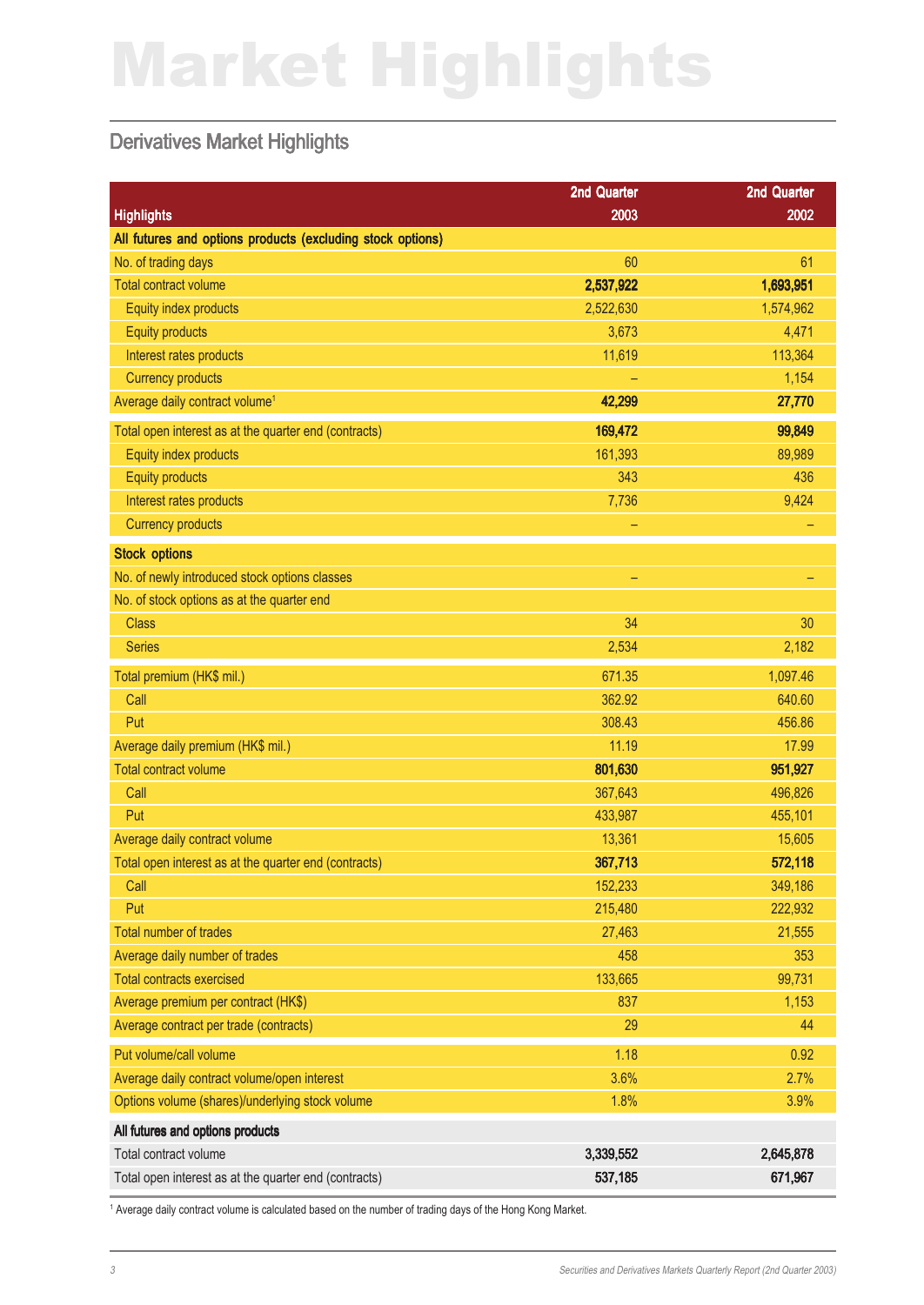### Equity Turnover

|      |    | Share (Mil. shs) | Value (HK\$ mil.) | No. of deals |
|------|----|------------------|-------------------|--------------|
| 2002 | Q2 | 429,385.73       | 438,842.15        | 4,739,902    |
|      | Q3 | 223,310.48       | 336,667.98        | 3,469,647    |
|      | Q4 | 146,543,65       | 313,391.02        | 3,241,318    |
| 2003 | Q1 | 154,624.02       | 331,796.46        | 3,301,062    |
|      | Q2 | 180,379.58       | 429,666.12        | 4,242,485    |

### Equity Trading Statistics

|      |                | No. of       | Average daily turnover | Average value |
|------|----------------|--------------|------------------------|---------------|
|      |                | trading days | (HK\$ mil.)            | per deal      |
| 2002 | Q <sub>2</sub> | 61           | 7,194.13               | 92,585        |
|      | Q <sub>3</sub> | 65           | 5,179.51               | 97,032        |
|      | Q4             | 62           | 5,054.69               | 96,686        |
| 2003 | Q1             | 61           | 5,439.29               | 100,512       |
|      | Q <sub>2</sub> | 60           | 7,161.10               | 101,277       |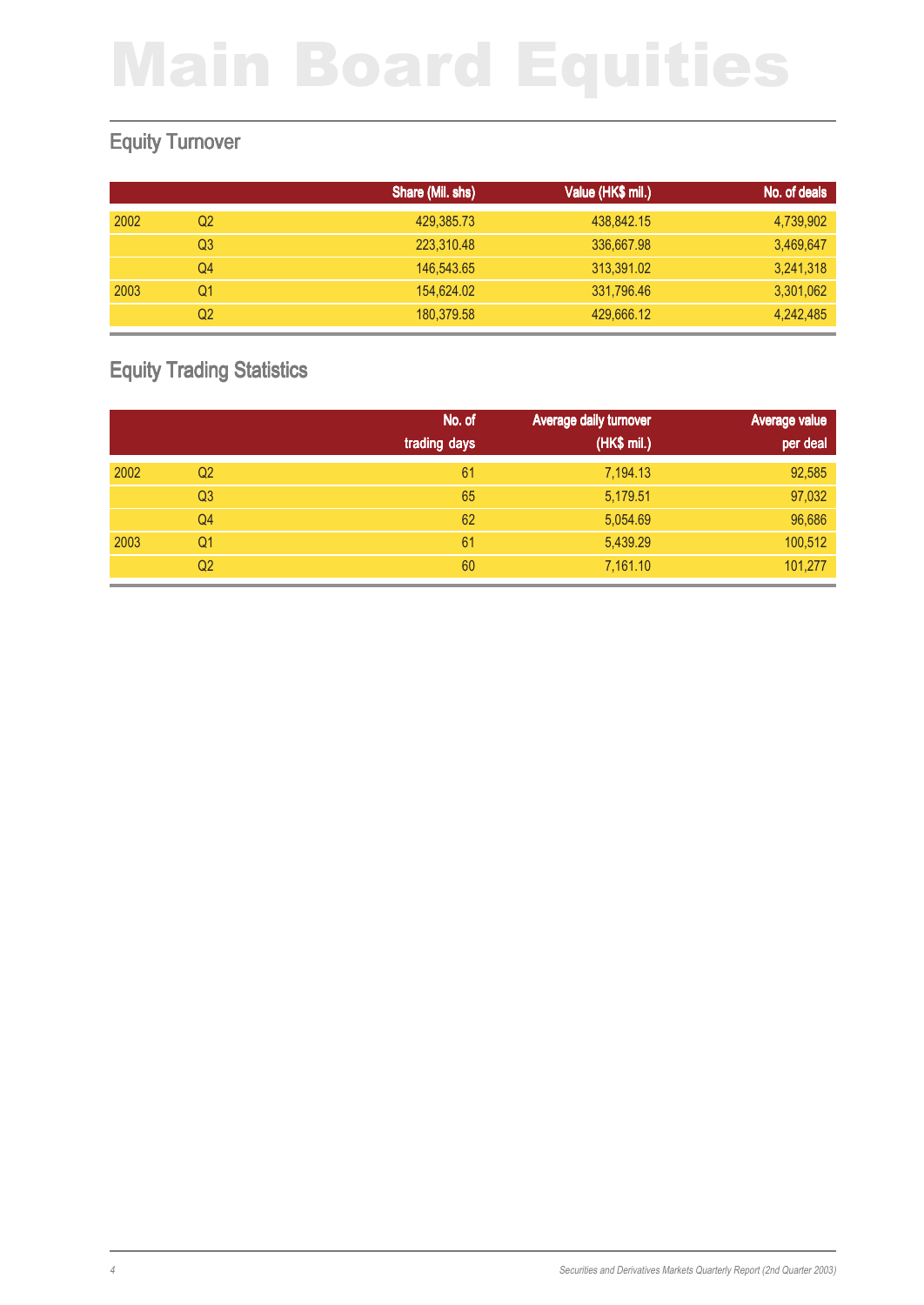#### 20 Most Advanced Stocks

for 2nd quarter 2003

|                |             | <b>Closing price</b>            |                 |                 |        |  |
|----------------|-------------|---------------------------------|-----------------|-----------------|--------|--|
| Rank           | <b>Code</b> | <b>Stock</b>                    | End of Jun 2003 | End of Mar 2003 | % Up   |  |
| 1              | 00692       | <b>CHING HING</b>               | 0.124           | 0.038           | 226.32 |  |
| $\overline{2}$ | 01049       | <b>CELESTIAL ASIA</b>           | 1.040           | 0.345           | 201.45 |  |
| 3              | 00275       | <b>HANNY HOLDINGS</b>           | 0.880           | 0.340           | 158.82 |  |
| $\overline{4}$ | 00563       | <b>NEO-TECH GLOBAL</b>          | 0.086           | 0.035           | 145.71 |  |
| 5              | 02309       | <b>GRANDTOP INT'L</b>           | 2.500           | 1.020           | 145.10 |  |
| $6\phantom{1}$ | 00241       | 21CN CYBERNET                   | 0.450           | 0.200           | 125.00 |  |
| $\overline{7}$ | 00501       | <b>RNA HOLDINGS</b>             | 0.027           | 0.013           | 107.69 |  |
| 8              | 00524       | <b>E-KONG GROUP</b>             | 0.232           | 0.114           | 103.51 |  |
| 9              | 01130       | <b>BENEFUN INT'L</b>            | 0.065           | 0.032           | 103.13 |  |
| 10             | 01063       | <b>SUNCORP TECH</b>             | 0.680           | 0.340           | 100.00 |  |
| 11             | 00353       | <b>JACKLEY HOLDING</b>          | 0.300           | 0.151           | 98.68  |  |
| 12             | 00323       | <b>MAANSHAN IRON - H SHARES</b> | 1.320           | 0.670           | 97.01  |  |
| 13             | 00182       | <b>HK PHARMA</b>                | 0.255           | 0.138           | 84.78  |  |
| 14             | 00304       | <b>PEACE MARK</b>               | 0.770           | 0.420           | 83.33  |  |
| 15             | 00156       | <b>LIPPO CHINA RES</b>          | 0.109           | 0.061           | 78.69  |  |
| 16             | 00485       | <b>STARLIGHT INT'L</b>          | 0.178           | 0.100           | 78.00  |  |
| 17             | 00268       | <b>TOP GLORY INT'L</b>          | 0.720           | 0.415           | 73.49  |  |
| 18             | 00226       | <b>LIPPO</b>                    | 1.000           | 0.580           | 72.41  |  |
| 19             | 00142       | <b>FIRST PACIFIC</b>            | 1.360           | 0.790           | 72.15  |  |
| 20             | 00316       | <b>OOIL</b>                     | 10.500          | 6.100           | 72.13  |  |

### 20 Most Declined Stocks

for 2nd quarter 2003

|                |       |                        | <b>Closing price</b> |                         |          |  |
|----------------|-------|------------------------|----------------------|-------------------------|----------|--|
| Rank           | Code  | <b>Stock</b>           | End of Jun 2003      | End of Mar 2003         | % Down   |  |
|                | 00851 | <b>MAE HOLDINGS</b>    | 0.020                | 0.185                   | $-89.19$ |  |
| $\overline{2}$ | 00336 | <b>LEAPTEK</b>         | 0.010                | 0.070                   | $-85.71$ |  |
| 3              | 00959 | A-MAX                  | 0.010                | 0.069                   | $-85.51$ |  |
| 4              | 00979 | <b>NAN FENG GROUP</b>  | 0.020                | 0.088                   | $-77.27$ |  |
| 5              | 00897 | <b>WAI YUEN TONG</b>   | 0.010                | 0.033                   | $-69.70$ |  |
| 6              | 00164 | <b>PREMIUM LAND</b>    | 0.060                | 0.190                   | $-68.42$ |  |
| 7              | 00493 | <b>CHINA EAGLE</b>     | 0.132                | 0.395                   | $-66.58$ |  |
| 8              | 00657 | <b>G-VISION INT'L</b>  | 0.028                | 0.072                   | $-61.11$ |  |
| 9              | 01046 | <b>UNIVERSE INT'L</b>  | 0.118                | 0.300                   | $-60.67$ |  |
| 10             | 00706 | <b>START TECH</b>      | 0.134                | 0.320                   | $-58.13$ |  |
| 11             | 01182 | <b>ORIENTAL UNION</b>  | 0.035                | 0.077                   | $-54.55$ |  |
| 12             | 00015 | <b>VANTAGE INT'L</b>   | 0.310                | 0.630                   | $-50.79$ |  |
| 13             | 00327 | <b>SHANXI PHARMA</b>   | 0.015                | 0.030                   | $-50.00$ |  |
| 14             | 00228 | <b>HON PO GROUP</b>    | 0.048                | 0.091                   | $-47.25$ |  |
| 15             | 00542 | <b>MUI HONG KONG</b>   | 0.050                | 0.089                   | $-43.82$ |  |
| 16             | 00290 | <b>HONG TONG HOLD</b>  | 1.350                | 2.375                   | $-43.16$ |  |
| 17             | 00193 | YOSHIYA INT'L          | 0.012                | 0.021<br>$\overline{A}$ | $-42.86$ |  |
| 18             | 00612 | <b>CHINA INV FUND</b>  | 0.200                | 0.350                   | $-42.86$ |  |
| 19             | 01224 | <b>QUALIPAK INT'L</b>  | 0.138                | 0.240                   | $-42.50$ |  |
| 20             | 02330 | <b>TECHWAYSON HOLD</b> | 0.500                | 0.860                   | $-41.86$ |  |

A Adjusted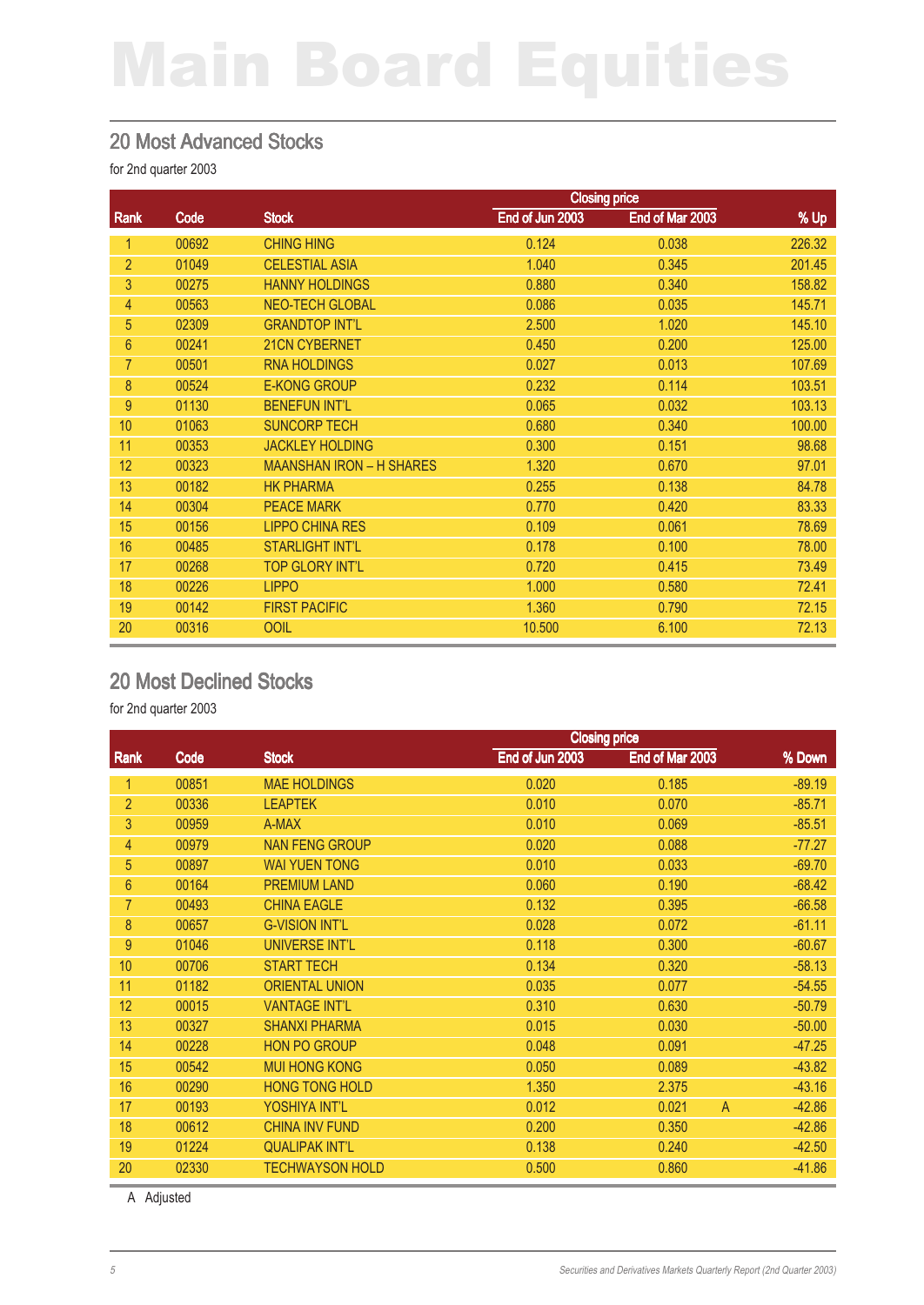#### 20 Most Active Stocks by Value

for 2nd quarter 2003

| Rank           | Code  | <b>Stock</b>                    | Turnover (HK\$ mil.) | % of Total |
|----------------|-------|---------------------------------|----------------------|------------|
| 1              | 00005 | <b>HSBC HOLDINGS</b>            | 59,479.69            | 13.84      |
| $\overline{2}$ | 00013 | <b>HUTCHISON</b>                | 24,957.97            | 5.81       |
| 3              | 00941 | <b>CHINA MOBILE</b>             | 22,357.37            | 5.20       |
| $\overline{4}$ | 00001 | <b>CHEUNG KONG</b>              | 17,052.39            | 3.97       |
| 5              | 00016 | <b>SHK PPT</b>                  | 13,882.72            | 3.23       |
| 6              | 00857 | PETROCHINA - H SHARES           | 12,719.91            | 2.96       |
| $\overline{7}$ | 00011 | <b>HANG SENG BANK</b>           | 12,478.68            | 2.90       |
| 8              | 00293 | <b>CATHAY PAC AIR</b>           | 9,662.87             | 2.25       |
| $9\,$          | 00883 | <b>CNOOC</b>                    | 7,853.33             | 1.83       |
| 10             | 00386 | SINOPEC CORP - H SHARES         | 7,488.45             | 1.74       |
| 11             | 00008 | <b>PCCW</b>                     | 7,382.25             | 1.72       |
| 12             | 00019 | <b>SWIRE PACIFIC 'A'</b>        | 6,766.48             | 1.57       |
| 13             | 00002 | <b>CLP HOLDINGS</b>             | 6,663.33             | 1.55       |
| 14             | 00728 | <b>CHINA TELECOM - H SHARES</b> | 5,798.87             | 1.35       |
| 15             | 00006 | <b>HK ELECTRIC</b>              | 5,797.42             | 1.35       |
| 16             | 00551 | <b>YUE YUEN IND</b>             | 5,332.27             | 1.24       |
| 17             | 00267 | <b>CITIC PACIFIC</b>            | 4,876.00             | 1.13       |
| 18             | 00762 | <b>CHINA UNICOM</b>             | 4,822.44             | 1.12       |
| 19             | 01114 | <b>BRILLIANCE CHI</b>           | 4,675.93             | 1.09       |
| 20             | 02388 | <b>BOC HONG KONG</b>            | 4,635.46             | 1.08       |
| <b>Total</b>   |       |                                 | 244,683.84           | 56.95      |

#### 20 Most Active Stock by Shares

| Rank           | Code  | <b>Stock</b>                    | <b>Turnover (Mil. shs)</b> | % of Total |
|----------------|-------|---------------------------------|----------------------------|------------|
| 1              | 00603 | <b>CHINA CITY GAS</b>           | 7,234.83                   | 4.01       |
| $\overline{2}$ | 00857 | PETROCHINA - H SHARES           | 6,786.71                   | 3.76       |
| 3              | 00386 | SINOPEC CORP - H SHARES         | 4,643.33                   | 2.57       |
| 4              | 00851 | <b>MAE HOLDINGS</b>             | 4,204.99                   | 2.33       |
| 5              | 00323 | <b>MAANSHAN IRON - H SHARES</b> | 3,656.02                   | 2.03       |
| $6\phantom{1}$ | 00728 | <b>CHINA TELECOM - H SHARES</b> | 3,625.08                   | 2.01       |
| $\overline{7}$ | 00897 | <b>WAI YUEN TONG</b>            | 2,789.39                   | 1.55       |
| 8              | 01169 | <b>HAIER-CCT</b>                | 2,494.10                   | 1.38       |
| $9\,$          | 01114 | <b>BRILLIANCE CHI</b>           | 2,435.48                   | 1.35       |
| 10             | 00307 | <b>SUN MEDIA GROUP</b>          | 2,277.98                   | 1.26       |
| 11             | 00715 | <b>HUTCH HARB RING</b>          | 2,267.94                   | 1.26       |
| 12             | 00261 | <b>CCT TECH INT'L</b>           | 2,155.47                   | 1.19       |
| 13             | 00156 | <b>LIPPO CHINA RES</b>          | 1,980.22                   | 1.10       |
| 14             | 00992 | <b>LEGEND GROUP</b>             | 1,805.92                   | 1.00       |
| 15             | 00152 | <b>SHENZHEN INT'L</b>           | 1,796.47                   | 1.00       |
| 16             | 00343 | <b>CULTURECOM HOLD</b>          | 1,726.52                   | 0.96       |
| 17             | 02600 | <b>CHALCO - H SHARES</b>        | 1,635.41                   | 0.91       |
| 18             | 00078 | <b>REGAL INT'L</b>              | 1,562.36                   | 0.87       |
| 19             | 00274 | <b>GLOBAL GREEN</b>             | 1,486.14                   | 0.82       |
| 20             | 00008 | <b>PCCW</b>                     | 1,453.49                   | 0.81       |
| <b>Total</b>   |       |                                 | 58,017.86                  | 32.16      |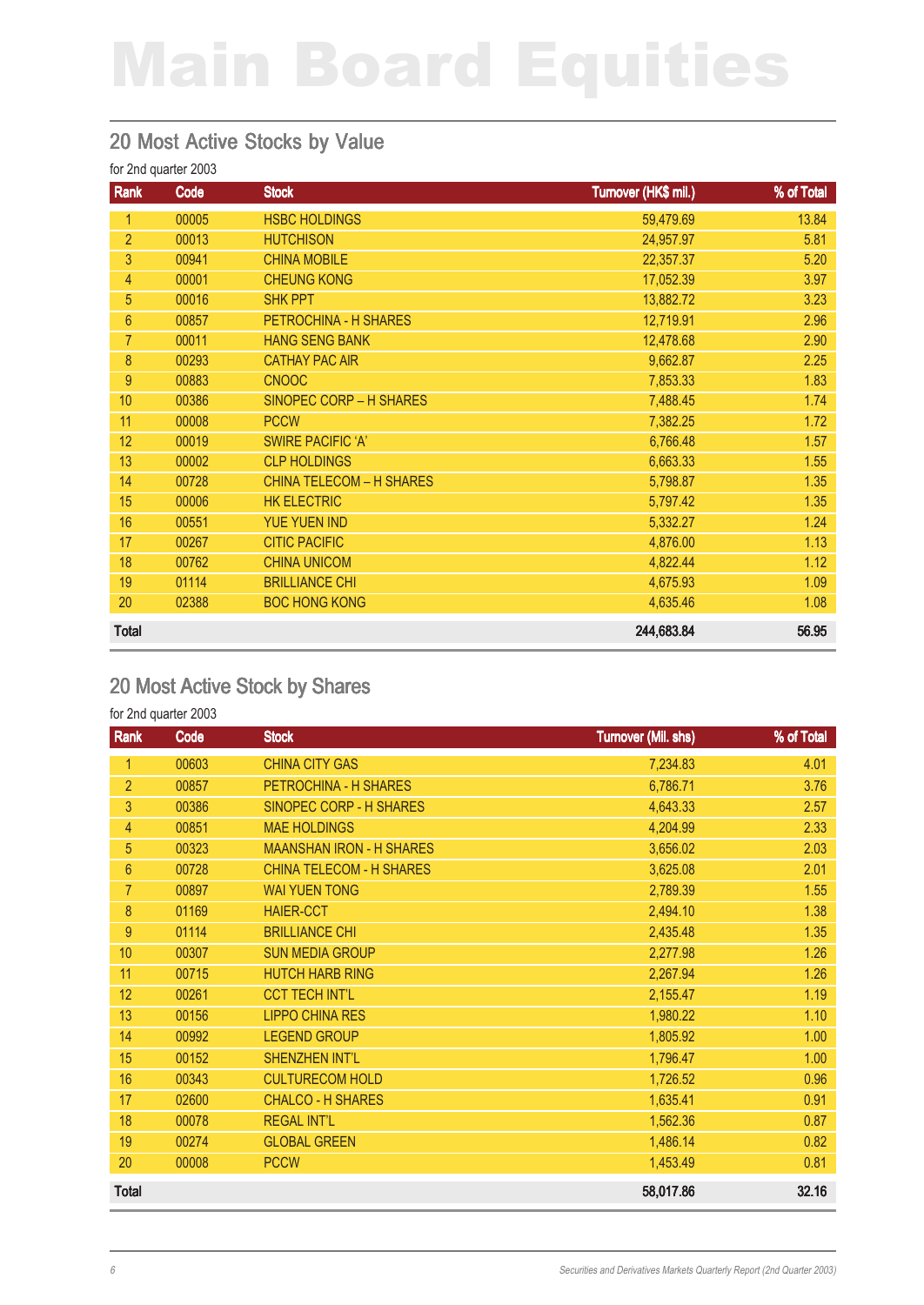#### Market Capitalisation of Domestic Companies

|      |                | HK\$ mil.    |
|------|----------------|--------------|
| 2002 | Q <sub>2</sub> | 3,791,697.47 |
|      | Q <sub>3</sub> | 3,327,120.51 |
|      | Q4             | 3,559,099.08 |
| 2003 | Q1             | 3,377,574.60 |
|      | Q <sub>2</sub> | 3,907,286.66 |

#### Market Capitalisation by Classifications

As at the 2nd quarter end 2003

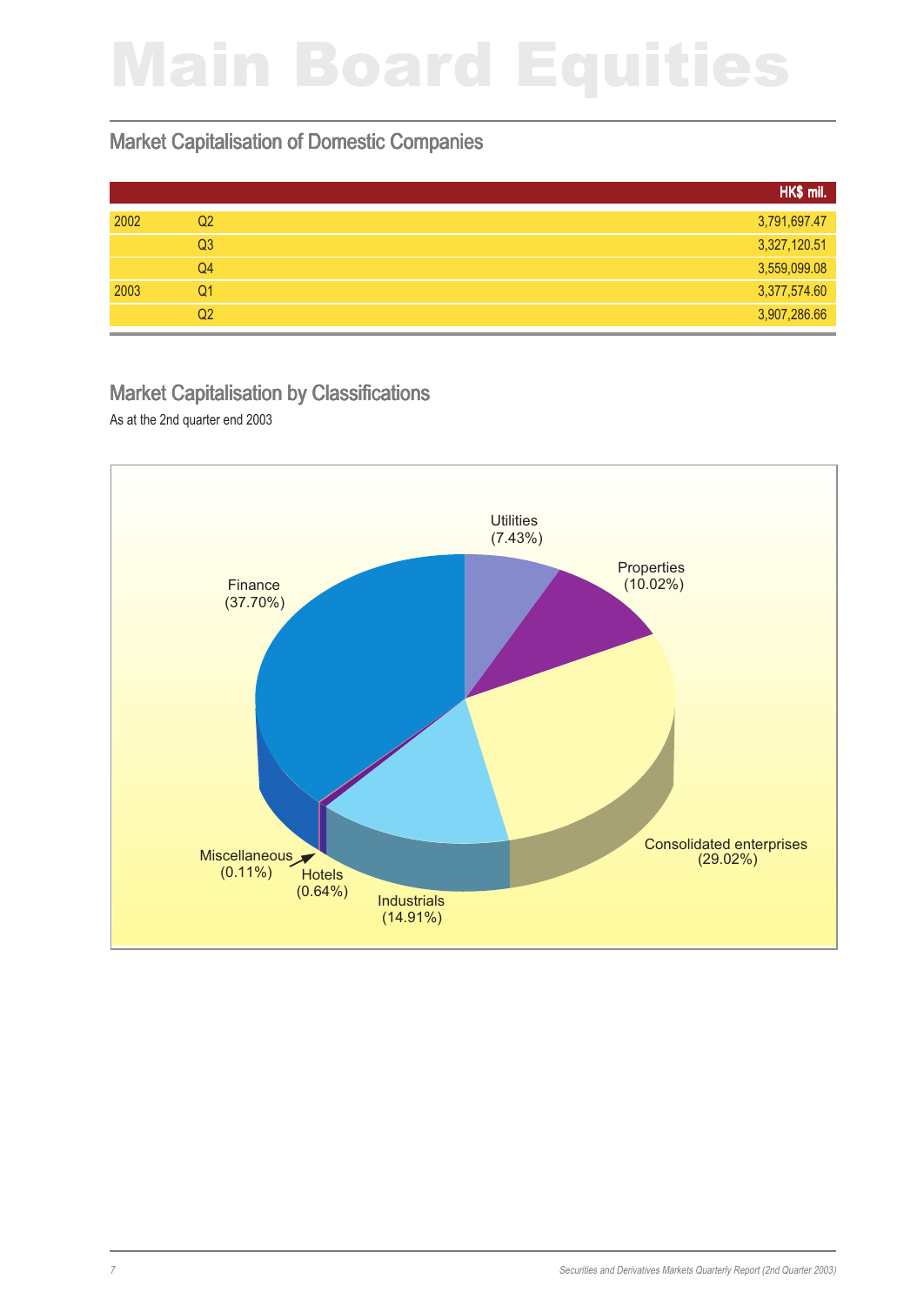#### 50 Leading Companies in Market Capitalisation

as at the 2nd quarter end 2003

| Rank             | Company                                           | Market capitalisation (HK\$ mil.) | % of market total |
|------------------|---------------------------------------------------|-----------------------------------|-------------------|
| 1                | <b>HSBC Holdings plc</b>                          | 998,803.01                        | 25.56             |
| $\overline{2}$   | China Mobile (Hong Kong) Ltd.                     | 361,958.43                        | 9.26              |
| 3                | Hutchison Whampoa Ltd.                            | 202,510.11                        | 5.18              |
| $\overline{4}$   | Hang Seng Bank Ltd.                               | 157,727.03                        | 4.04              |
| $\overline{5}$   | <b>Standard Chartered PLC</b>                     | 112,639.16                        | 2.88              |
| $6\phantom{.}$   | Cheung Kong (Holdings) Ltd.                       | 108,628.11                        | 2.78              |
| $\overline{7}$   | Sun Hung Kai Properties Ltd.                      | 94,595.75                         | 2.42              |
| $\boldsymbol{8}$ | CNOOC Ltd.                                        | 94,462.91                         | 2.42              |
| 9                | BOC Hong Kong (Holdings) Ltd.                     | 82,996.33                         | 2.12              |
| 10               | CLP Holdings Ltd.                                 | 82,121.19                         | 2.10              |
| 11               | China Unicom Ltd.                                 | 66,530.88                         | 1.70              |
| 12               | Hongkong Electric Holdings Ltd.                   | 65,308.41                         | 1.67              |
| 13               | Hong Kong and China Gas Co. Ltd., The             | 55,591.94                         | 1.42              |
| 14               | Swire Pacific Ltd.                                | 48,094.80                         | 1.23              |
| 15               | <b>MTR Corporation Ltd.</b>                       | 46,175.45                         | 1.18              |
| 16               | PetroChina Co. Ltd. - H Shares                    | 41,318.68                         | 1.06              |
| 17               | Henderson Land Development Co. Ltd.               | 38,575.94                         | 0.99              |
| 18               | Wharf (Holdings) Ltd., The                        | 36,712.15                         | 0.94              |
| 19               | Johnson Electric Holdings Ltd.                    | 35,452.06                         | 0.91              |
| 20               | Cathay Pacific Airways Ltd.                       | 35,046.81                         | 0.90              |
| 21               | Cheung Kong Infrastructure Holdings Ltd.          | 34,038.57                         | 0.87              |
| 22               | Yue Yuen Industrial (Holdings) Ltd.               | 31,815.24                         | 0.81              |
| 23               | China Petroleum & Chemical Corporation - H Shares | 31,379.51                         | 0.80              |
| 24               | CITIC Pacific Ltd.                                | 31,185.56                         | 0.80              |
| 25               | Li & Fung Ltd.                                    | 29,044.62                         | 0.74              |
| 26               | Esprit Holdings Ltd.                              | 22,617.83                         | 0.58              |
| 27               | PCCW Ltd.                                         | 22,454.36                         | 0.57              |
| 28               | Bank of East Asia, Ltd., The                      | 22,346.78                         | 0.57              |
| 29<br>30         | Henderson Investment Ltd.                         | 21,129.96                         | 0.54              |
| 31               | Hang Lung Properties Ltd.                         | 20,369.80                         | 0.52<br>0.50      |
| 32               | Legend Group Ltd.<br>COSCO Pacific Ltd.           | 19,416.84<br>17,605.50            | 0.45              |
| 33               | Guoco Group Ltd.                                  | 17,505.81                         | 0.45              |
| 34               | Kowloon Motor Bus Holdings Ltd., The              | 14,692.47                         | 0.38              |
| 35               | China Telecom Corporation Ltd. - H Shares         | 14,369.06                         | 0.37              |
| 36               | China Merchants Holdings (International) Co. Ltd  | 14,321.47                         | 0.37              |
| 37               | China Resources Enterprise, Ltd.                  | 14,042.74                         | 0.36              |
| 38               | Wheelock and Co. Ltd.                             | 13,816.58                         | 0.35              |
| 39               | Huaneng Power International, Inc. - H Shares      | 13,352.44                         | 0.34              |
| 40               | <b>Television Broadcasts Ltd.</b>                 | 12,242.10                         | 0.31              |
| 41               | Denway Motors Ltd.                                | 12,051.24                         | 0.31              |
| 42               | Hong Kong Exchanges and Clearing Ltd.             | 11,710.42                         | 0.30              |
| 43               | Shangri-La Asia Ltd.                              | 10,789.30                         | 0.28              |
| 44               | Kerry Properties Ltd.                             | 10,660.29                         | 0.27              |
| 45               | Shanghai Industrial Holdings Ltd.                 | 10,299.94                         | 0.26              |
| 46               | Tsim Sha Tsui Properties Ltd.                     | 9,780.53                          | 0.25              |
| 47               | Dah Sing Financial Holdings Ltd.                  | 9,571.14                          | 0.24              |
| 48               | Sino Land Co. Ltd.                                | 9,424.36                          | 0.24              |
| 49               | <b>ASM Pacific Technology Ltd.</b>                | 8,739.96                          | 0.22              |
| 50               | Techtronic Industries Co. Ltd.                    | 8,530.48                          | 0.22              |
| Total            |                                                   | 3,284,554.02                      | 84.06             |
| Market total     |                                                   | 3,907,286.66                      | 100.00            |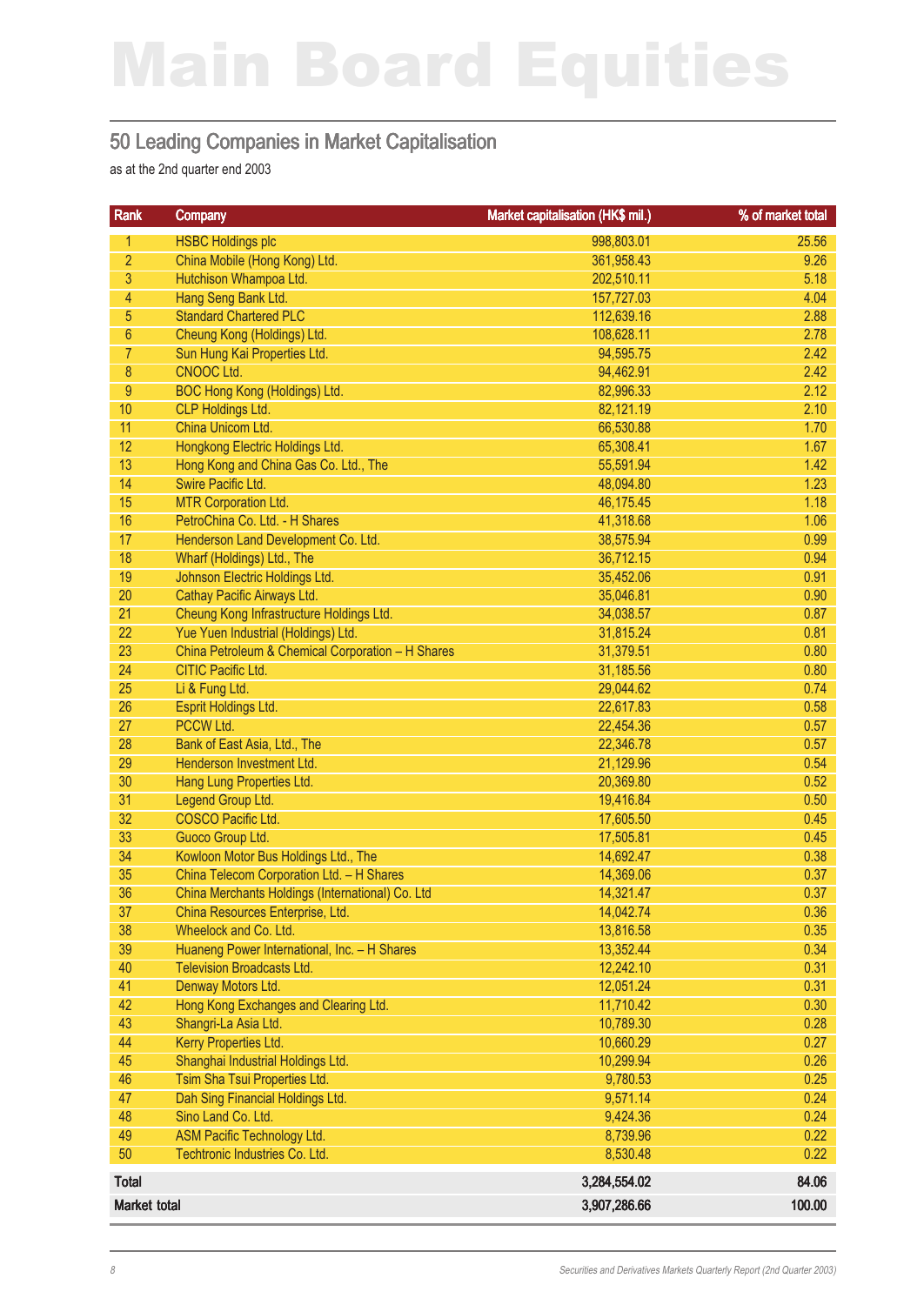### Short Selling (value)

|      |    | Short selling turnover (HK\$ mil.) | Equity turnover (HK\$ mil.) | % of equity total |
|------|----|------------------------------------|-----------------------------|-------------------|
| 2002 | Q2 | 16,369.87                          | 438,842.15                  | 3.73              |
|      | Q3 | 21,936.90                          | 336,667.98                  | 6.52              |
|      | Q4 | 16.316.26                          | 313,391.02                  | 5.21              |
| 2003 | Q1 | 19,763.66                          | 331,796.46                  | 5.96              |
|      | Q2 | 19,155.16                          | 429,666.12                  | 4.46              |

### Short Selling (share)

|      |    | Short selling turnover (Mil. shs) | Equity turnover (Mil. shs) | % of equity total |
|------|----|-----------------------------------|----------------------------|-------------------|
| 2002 | Q2 | 1,552.77                          | 429,385.73                 | 0.36              |
|      | Q3 | 1.377.98                          | 223,310.48                 | 0.62              |
|      | Q4 | 1,623.08                          | 146,543.65                 | 1.11              |
| 2003 | Q1 | 2,143.39                          | 154,624.02                 | 1.39              |
|      | Q2 | 2.683.22                          | 180,379.58                 | 1.49              |

#### New Listing Companies Statistics

|      |                | No. of newly listed companies | Funds raised (HK\$ mil.) |
|------|----------------|-------------------------------|--------------------------|
| 2002 | Q2             | 16                            | 2,087.84                 |
|      | Q <sub>3</sub> | 12                            | 22,617.96                |
|      | Q4             | 14                            | 18,820.22                |
| 2003 | Q1             | 9                             | 4,163.97                 |
|      | Q2             |                               | 2,376.97                 |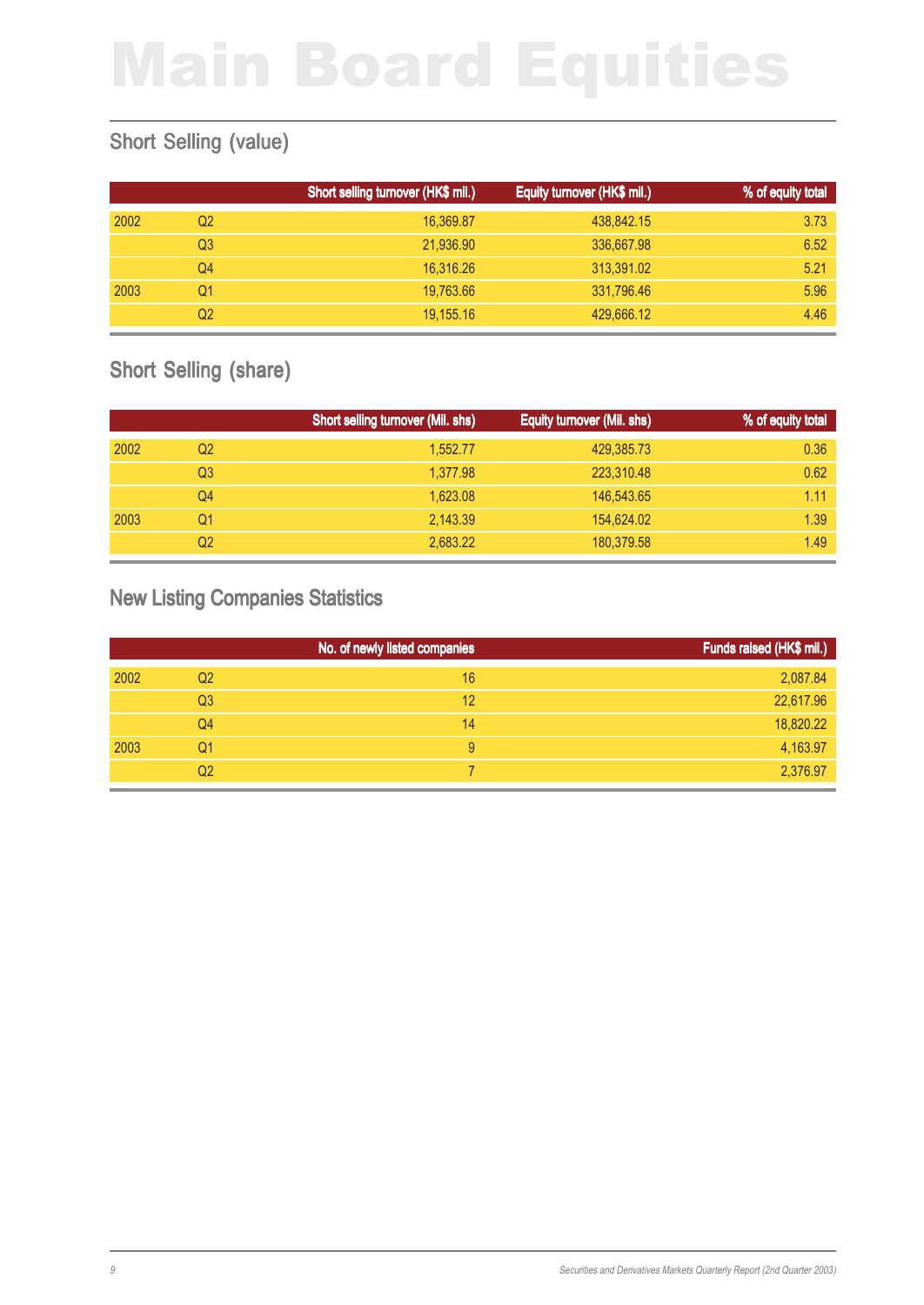#### Newly Listed Companies

| Code         | <b>Company name</b>                              | <b>Listing date</b> | No. of issued shares | Funds raised (HK\$ mil.) |
|--------------|--------------------------------------------------|---------------------|----------------------|--------------------------|
| 02322        | Sam Woo Holdings Ltd.                            | 2003/04/09          | 300,000,000          | 50.25                    |
| 02868        | Beijing Capital Land Ltd. - H Shares             | 2003/06/19          | 564,630,000          | 937.29                   |
| 02349        | Wah Yuen Holdings Ltd.                           | 2003/06/25          | 200,000,000          | 51.00                    |
| 00980        | Lianhua Supermarket Holdings Co. Ltd. - H Shares | 2003/06/27          | 150,000,000          | 581.25                   |
| 02317        | Vedan International (Holdings) Ltd.              | 2003/06/27          | 1,456,000,000        | 378.51                   |
| 02355        | Baoye Group Co. Ltd. - H Shares                  | 2003/06/30          | 180,684,000          | 258.38                   |
| 02882        | Ocean Grand Chemical Holdings Ltd.               | 2003/06/30          | 475,000,000          | 120.29                   |
| <b>Total</b> |                                                  |                     |                      | 2,376.97                 |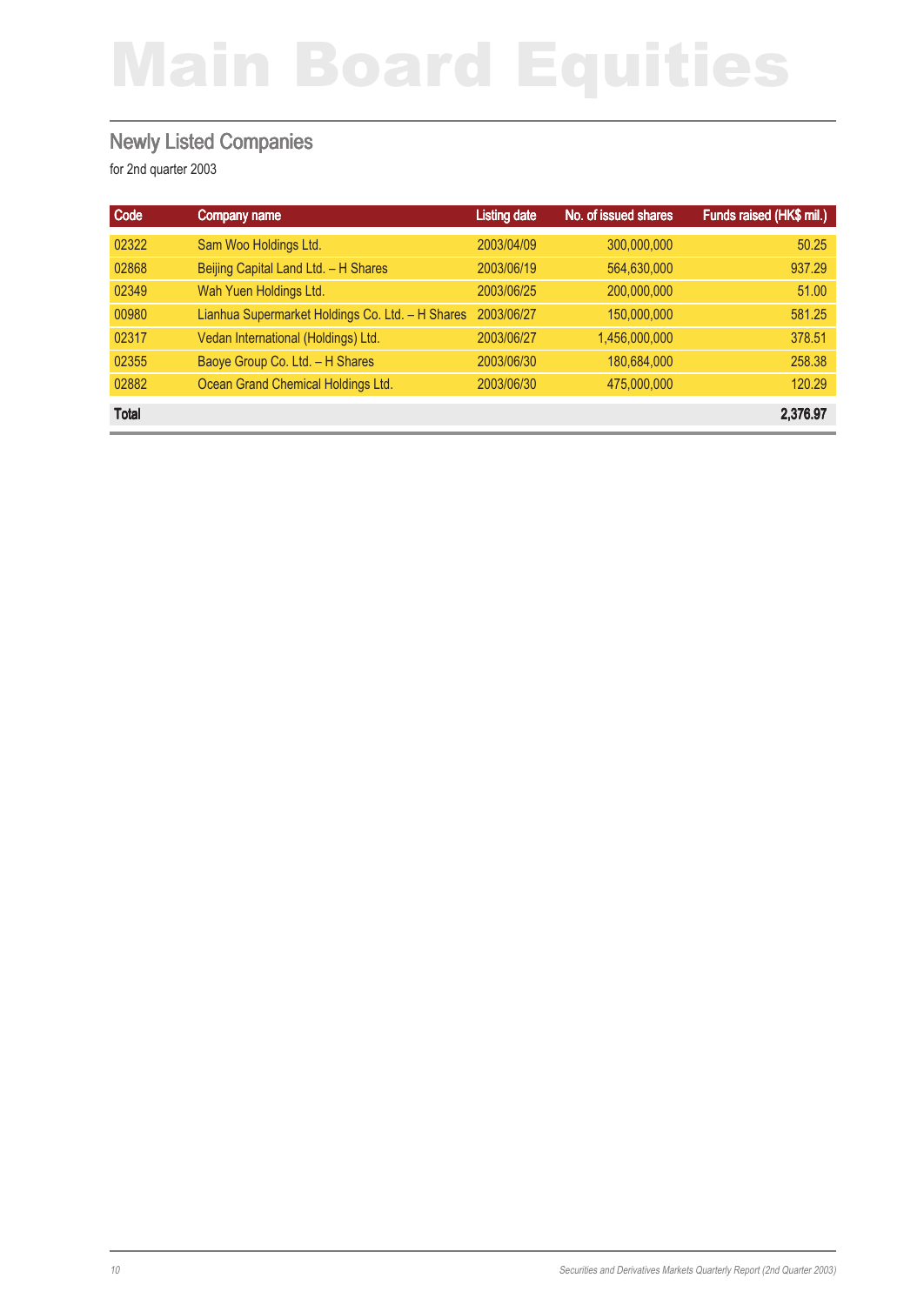#### Company Name Changes

for 2nd quarter 2003

|                                       | <b>Effective date</b> | <b>Adoption date</b> |
|---------------------------------------|-----------------------|----------------------|
| Tysan Holdings Ltd #                  | 2003/03/18            | 2003/04/07           |
| <b>New Times Group Holdings Ltd</b>   | 2003/04/25            | 2003/05/02           |
| Plus Holdiings Ltd *                  | 2002/09/27            | 2003/05/05           |
| <b>Hong Tong Holdings Ltd</b>         | 2003/04/04            | 2003/05/09           |
| Oriental Investment Corporation Ltd * | 2003/05/05            | 2003/05/14           |
| <b>China Pharmaceutical Group Ltd</b> | 2003/05/07            | 2003/05/15           |
|                                       |                       |                      |
| <b>Goldbond Group Holdings Ltd</b>    | 2003/05/09            | 2003/05/16           |
| <b>Capital Prosper Ltd</b>            | 2003/05/27            | 2003/06/10           |
| Gorient (Holdings) Ltd                | 2003/05/28            | 2003/06/11           |
| China Assets (Holdings) Ltd #         | 2003/05/23            | 2003/06/12           |
| <b>Sun Innovation Holdings Ltd</b>    | 2003/05/30            | 2003/06/16           |
| China Nan Feng Group Ltd              | 2003/06/04            | 2003/06/24           |
|                                       | New name              |                      |

\* Change of English name only

# Change of Chinese name only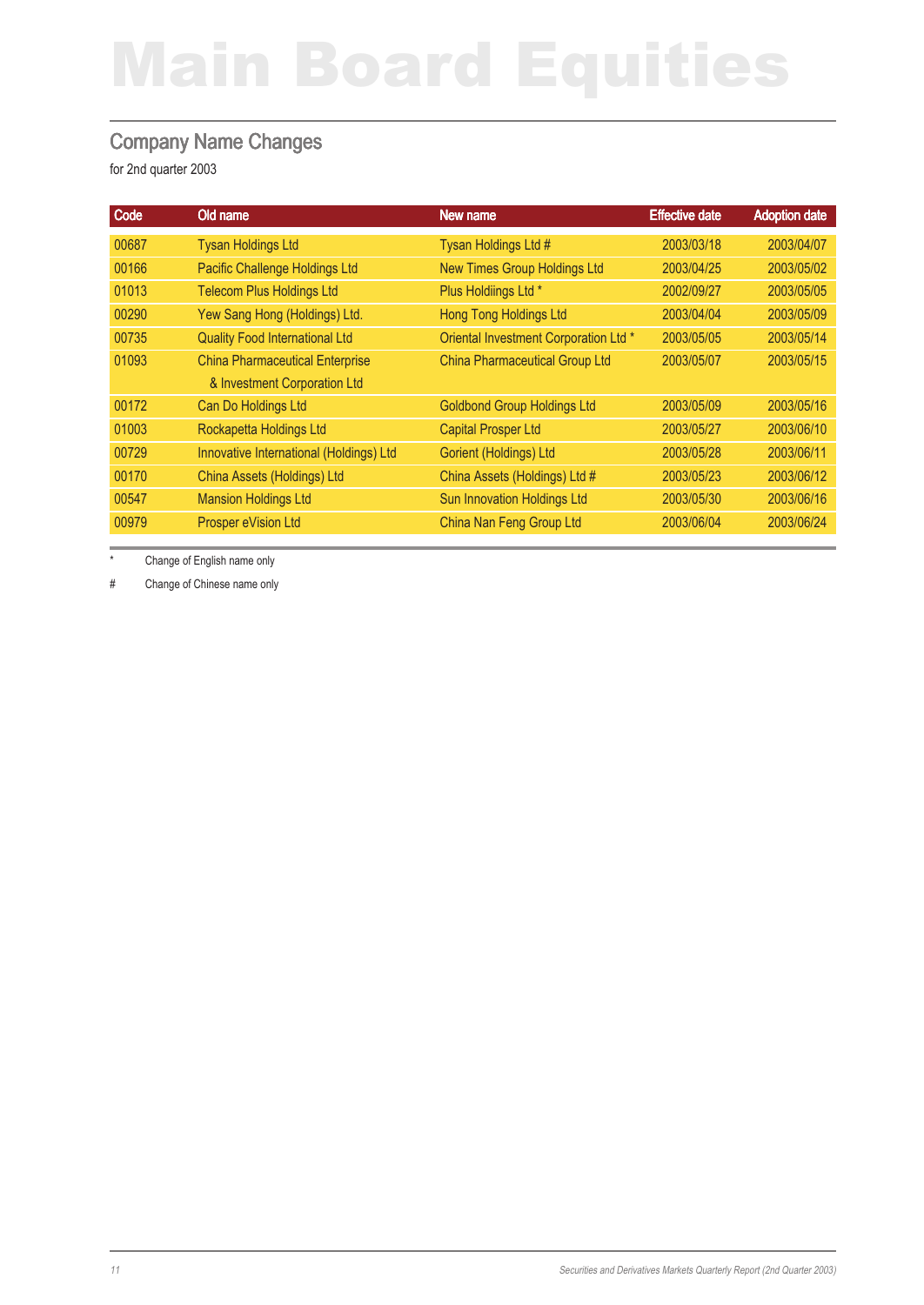#### Bonus Issues/Bonus Warrants

for 2nd quarter 2003

| Code  | Company                     | <b>Particulars</b> | Ex-date    |
|-------|-----------------------------|--------------------|------------|
| 00720 | Wo Kee Hong (Holdings) Ltd. | Bonus 1 for 10     | 2003/04/25 |

### Share Split/Consolidation

| Code  | <b>Company</b>                              | <b>Particulars</b>               | <b>Effective date</b> |
|-------|---------------------------------------------|----------------------------------|-----------------------|
| 00233 | Shanghai Ming Yuan Holdings Ltd             | Split 1 into 5                   | 2003/04/03            |
| 00878 | Soundwill Holdings Ltd                      | Consolidation 50 into 1          | 2003/04/04            |
| 00876 | Wing Lee Holdings Ltd                       | Consolidation 4 into 1           | 2003/04/04            |
| 00899 | Asia Resources Holdings Ltd                 | Consolidation 30 into 1          | 2003/04/08            |
| 00199 | Cheung Tai Hong Holdings Ltd                | Consolidation 20 into 1          | 2003/04/15            |
| 00312 | <b>Ezcom Holdings Ltd</b>                   | Consolidation 50 into 1          | 2003/04/22            |
| 00622 | <b>Enerchina Holdings Ltd</b>               | Consolidation 40 into 1          | 2003/04/23            |
| 00160 | Hon Kwok Land Investment Co, Ltd            | Consolidation 10 into 1          | 2003/04/23            |
| 00870 | Hang Fung Gold Technology Ltd               | Consolidation 10 into 1          | 2003/05/02            |
| 00996 | <b>Pricerite Group Ltd</b>                  | Consolidation 20 into 1          | 2003/05/06            |
| 00185 | Heng Fung Holdings Ltd                      | Consolidation 25 into 1          | 2003/05/12            |
| 00487 | <b>China Development Corporation Ltd</b>    | Consolidation 10 into 1          | 2003/06/02            |
| 00137 | Jinhui Holdings Co Ltd                      | Consolidation 10 into 1          | 2003/06/02            |
| 00131 | Cheuk Nang (Holdings) Ltd                   | Consolidation 100 into 1         | 2003/06/06            |
| 00025 | <b>Chevalier International Holdings Ltd</b> | Consolidation 5 into 1           | 2003/06/06            |
| 00508 | <b>Chevalier iTech Holdings Ltd</b>         | Consolidation 5 into 1           | 2003/06/06            |
| 00346 | Minglun Group (Hong Kong) Ltd               | Split 1 into 5                   | 2003/06/17            |
| 00310 | <b>GR Investment International Ltd</b>      | Consolidation 10 into 1          | 2003/06/18            |
| 00378 | E2-Capital (Holdings) Ltd                   | Consolidation 2 into 1           | 2003/06/19            |
| 00172 | <b>Goldbond Group Holdings Ltd</b>          | Consolidation 10 ord/pref shares | 2003/06/27            |
|       |                                             | into 1 ord/pref share            |                       |
| 00760 | <b>Tomorrow International Holdings Ltd</b>  | Consolidation 10 into 1          | 2003/06/30            |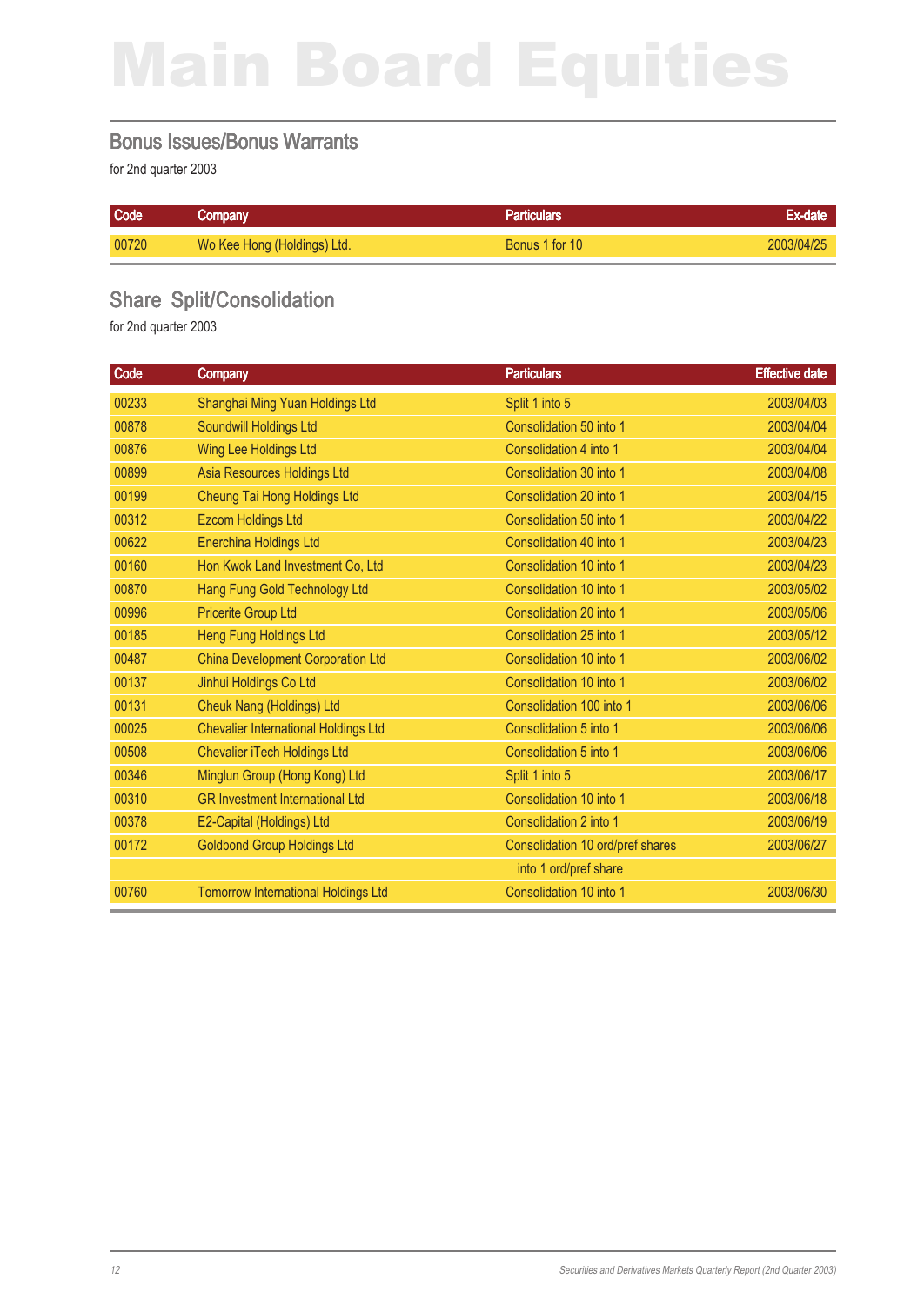#### Rights Issues & Open Offers

| <b>Month</b> | Code  | <b>Company</b>                            | Ratio                                         | Funds raised (HK\$ mil.) |
|--------------|-------|-------------------------------------------|-----------------------------------------------|--------------------------|
| Apr          | 01125 | Lai Fung Holdings Ltd                     | Rts 1 for 5 @\$0.10                           | 76.77                    |
|              | 00059 | renren Holdings Ltd                       | Rts 1 for 1 @\$0.018                          | 11.16                    |
|              | 00876 | Wing Lee Holdings Ltd                     | Rts 1 for 2 consolidated shares @\$1.50       | 21.00                    |
| May          | 00592 | <b>Bossini International Holdings Ltd</b> | Rts 1 for 2 @\$0.22                           | 56.57                    |
|              | 00312 | Ezcom Holdings Ltd                        | Open offer 5 for 1 consolidated shars @\$0.10 | 50.96                    |
|              | 00160 | Hon Kwok Land Investment Co, Ltd          | Rts 3 for 2 consolidated shares @\$1.00       | 200.12                   |
|              | 00166 | New Times Group Holdings Ltd              | Rts 1 for 2 @\$0.30                           | 43.33                    |
| Jun          | 00193 | Yoshiya International Corporation, Ltd    | Rts 2 for 1 @\$0.01                           | 13.88                    |
| <b>Total</b> |       |                                           |                                               | 473.79                   |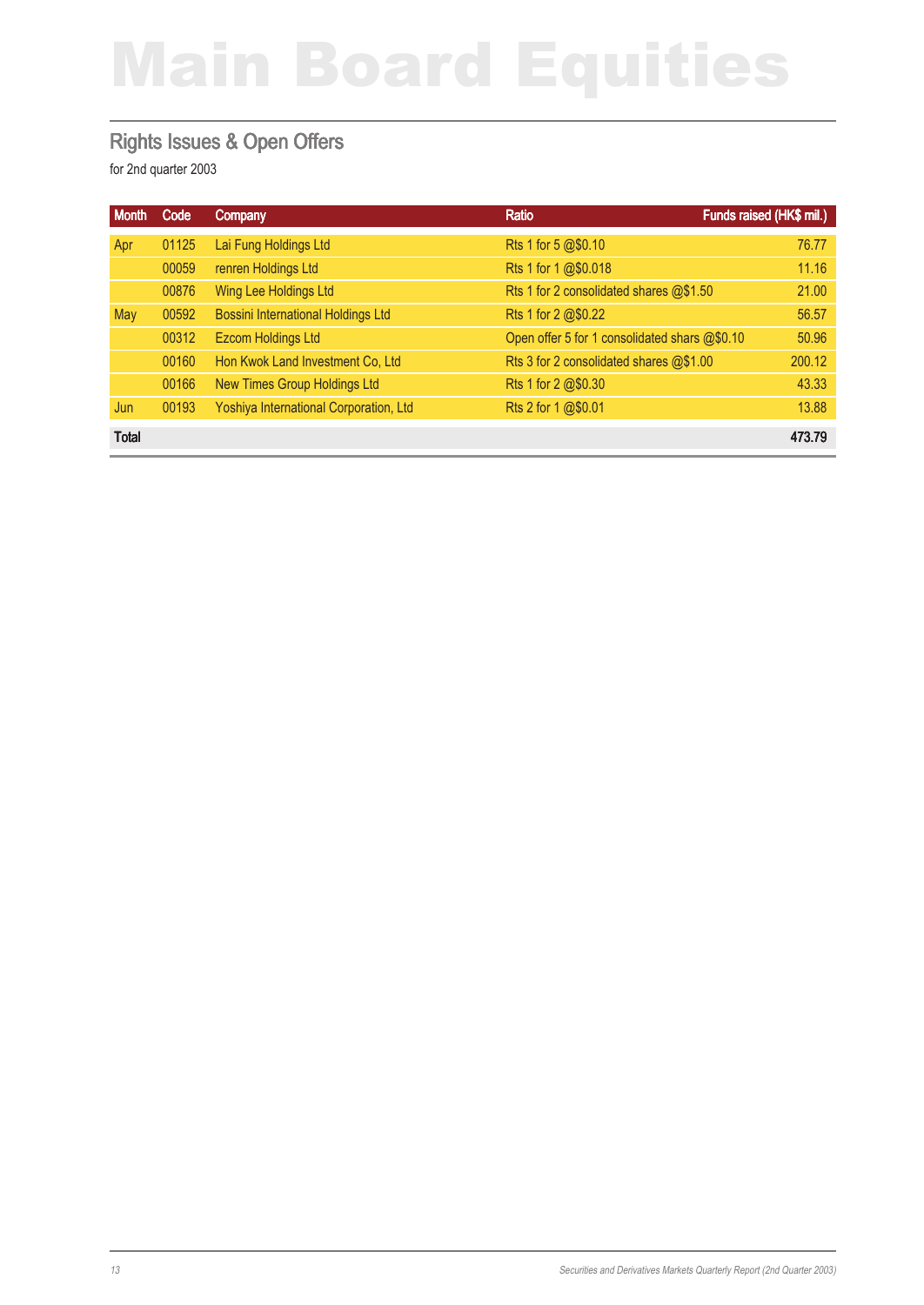### Placing\*

|                   |       |                        | No. of            | <b>Placing price</b> | <b>Funds raised</b> |
|-------------------|-------|------------------------|-------------------|----------------------|---------------------|
| <b>Month</b>      | Code  | Company                | new shares placed | (HK\$)               | $(HKS$ mil.)        |
| 2003              |       |                        |                   |                      |                     |
| Mar <sup>**</sup> | 00120 | <b>COSMOPOL INT'L</b>  | 176,500,000       | 0.310                | 54.72               |
|                   | 00175 | <b>GUORUN HOLD</b>     | 100,000,000       | 0.550                | 55.00               |
|                   | 00249 | <b>HARBIN BREWERY</b>  | 44,000,000        | 2.100                | 92.40               |
|                   | 00905 | <b>HAYWOOD INV</b>     | 24,000,000        | 0.400                | 9.60                |
|                   | 00197 | <b>HENG TAI</b>        | 100,000,000       | 0.590                | 59.00               |
|                   | 00512 | <b>MAXX BIOSCIENCE</b> | 60,000,000        | 0.110                | 6.60                |
|                   | 00243 | <b>QPL INT'L</b>       | 77,000,000        | 1.520                | 117.04              |
|                   | 00730 | <b>SHOUGANG GRAND</b>  | 30,000,000        | 0.480                | 14.40               |
|                   | 00539 | <b>VICTORY CITY</b>    | 40,000,000        | 1.750                | 70.00               |
|                   | 00193 | YOSHIYA INT'L          | 115,000,000       | 0.040                | 4.60                |
| Apr               | 00899 | <b>ASIA RESOURCES</b>  | 400,000,000       | 0.200                | 80.00               |
|                   | 00899 | <b>ASIA RESOURCES</b>  | 500,000,000       | 0.200                | 100.00              |
|                   | 00310 | <b>GR INV INT'L</b>    | 179,980,000       | 0.060                | 10.80               |
|                   | 00851 | <b>MAE HOLDINGS</b>    | 60,000,000        | 0.170                | 10.20               |
|                   | 00283 | <b>MATSUNICHI</b>      | 141,400,000       | 0.180                | 25.45               |
|                   | 01031 | <b>MEDTECH GROUP</b>   | 400,000,000       | 0.010                | 4.00                |
|                   | 00094 | <b>OMNICORP</b>        | 10,000,000        | 1.300                | 13.00               |
|                   | 01104 | <b>SHANGHAI MER H</b>  | 125,000,000       | 0.400                | 50.00               |
|                   | 00716 | <b>SINGAMAS CONT</b>   | 60,000,000        | 2.150                | 129.00              |
| May               | 00479 | <b>CIL HOLDINGS</b>    | 3,500,000,000     | 0.010                | 35.00               |
|                   | 00274 | <b>GLOBAL GREEN</b>    | 100,000,000       | 1.280                | 128.00              |
|                   | 00389 | <b>MOULIN INT'L</b>    | 40,000,000        | 3.500                | 140.00              |
|                   | 00155 | <b>REXCAPITAL</b>      | 180,000,000       | 0.100                | 18.00               |
| <b>Total</b>      |       |                        |                   |                      | 1,226.81            |

\* Due to the reporting time-lag, placing figures for the quarter are provisional.

\*\* Supplementary information update for previous quarters.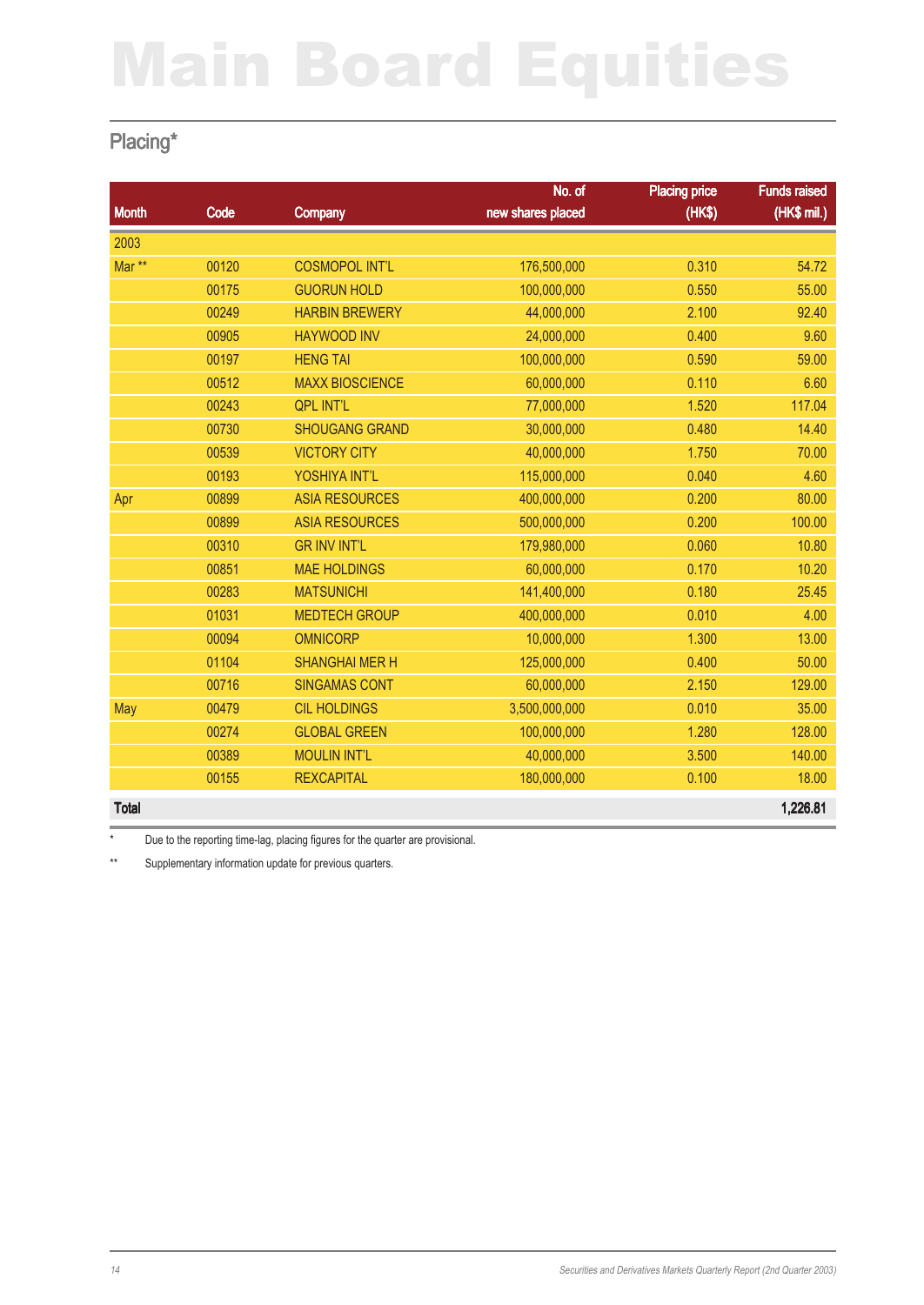#### Warrant Trading Statistics

|      |                | <b>Equity wts</b> | Derivative wts | <b>Total</b> |
|------|----------------|-------------------|----------------|--------------|
|      |                | HK\$ mil.         | HK\$ mil.      | HK\$ mil.    |
| 2002 | Q <sub>2</sub> | 652.11            | 33,197.32      | 33,849.43    |
|      | Q <sub>3</sub> | 233.19            | 33,493.81      | 33,727.00    |
|      | Q <sub>4</sub> | 131.62            | 27,715.65      | 27,847.27    |
| 2003 | Q1             | 125.01            | 30,844.48      | 30,969.49    |
|      | Q <sub>2</sub> | 71.99             | 44,140.54      | 44,212.54    |

#### Warrant Market Value

|      |                |               | <b>Equity wts</b> |               | <b>Derivative wts</b> |           | <b>Total</b> |
|------|----------------|---------------|-------------------|---------------|-----------------------|-----------|--------------|
|      |                | <b>Number</b> | HK\$ mil.         | <b>Number</b> | HK\$ mil.             | Total no. | HK\$ mil.    |
| 2002 | Q2             | 71            | 2,694.67          | 386           | 23,346.15             | 457       | 26,040.82    |
|      | Q <sub>3</sub> | 71            | 1.492.10          | 375           | 23,812.14             | 446       | 25,304.24    |
|      | Q <sub>4</sub> | 67            | 1.081.99          | 347           | 18,298.73             | 414       | 19,380.72    |
| 2003 | Q1             | 59            | 1,051.61          | 313           | 15.224.84             | 372       | 16,276.44    |
|      | Q <sub>2</sub> | 52            | 968.19            | 296           | 19.077.09             | 348       | 20.045.28    |

#### New Listing Statistics – Warrants

|      |                | No. of newly listed | No. of newly listed | <b>Amount raised</b> |
|------|----------------|---------------------|---------------------|----------------------|
|      |                | equity wts          | derivative wts      | (HK\$ mil.)          |
| 2002 | Q <sub>2</sub> | 12                  | 104                 | 10,564.33            |
|      | Q <sub>3</sub> | 8                   | 142                 | 14,646.31            |
|      | Q <sub>4</sub> |                     | 117                 | 10,877.89            |
| 2003 | Q1             |                     | 111                 | 8,949.49             |
|      | Q <sub>2</sub> | -                   | 105                 | 10,142.28            |

#### Newly Listed Equity Warrants

|              |                        | <b>Initial issued</b> |                     |               | <b>Amount raised</b>     |
|--------------|------------------------|-----------------------|---------------------|---------------|--------------------------|
| Code         | <b>Equity warrants</b> | amount (HK\$)         | <b>Listing date</b> | <b>Expiry</b> | (HK\$ mil.)              |
|              | Nil                    |                       |                     |               |                          |
| <b>Total</b> |                        |                       |                     |               | $\overline{\phantom{0}}$ |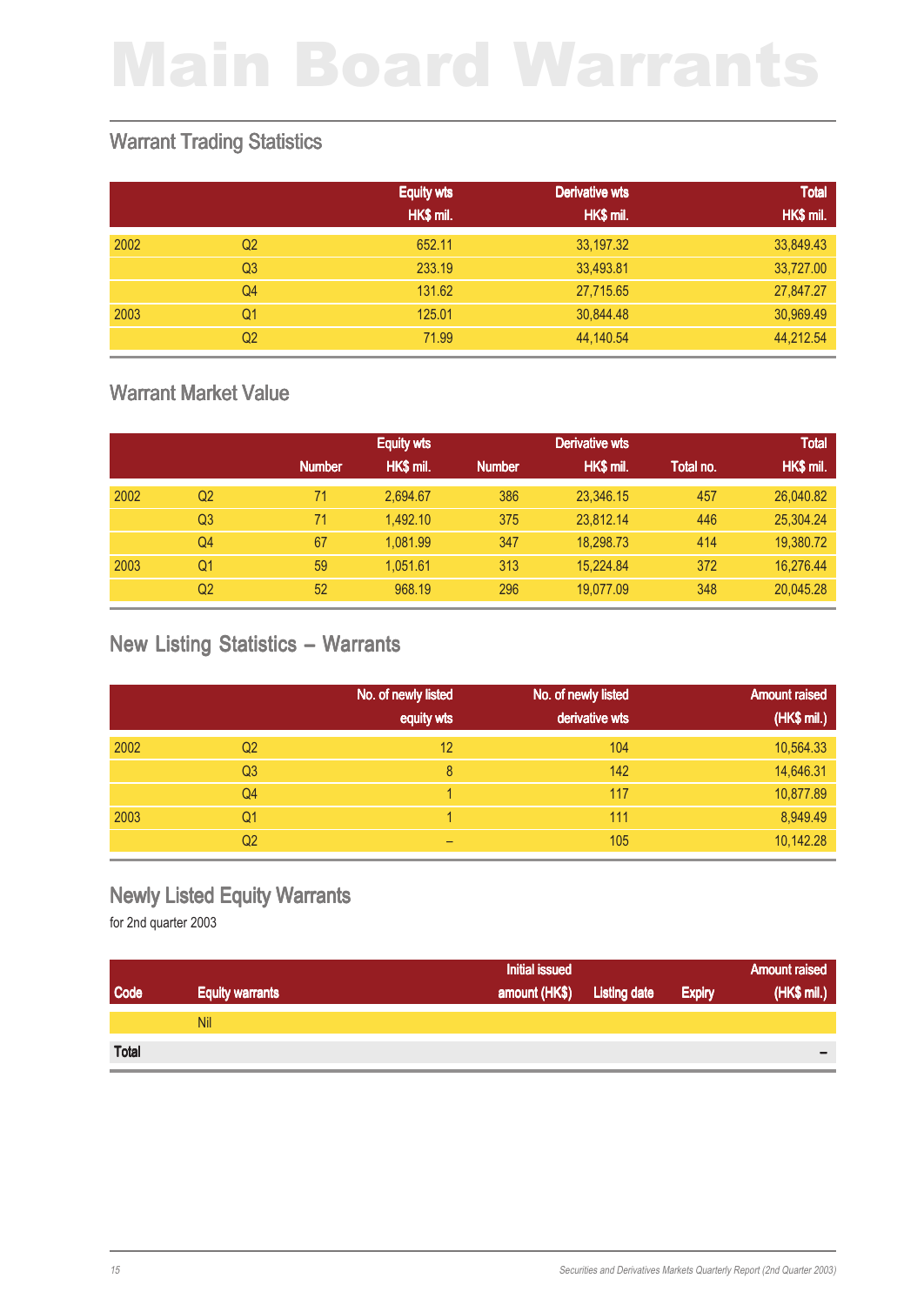#### Newly Listed Derivative Warrants

|        |                                                                                 | No. of issue  |                     |               | <b>Amount raised</b> |
|--------|---------------------------------------------------------------------------------|---------------|---------------------|---------------|----------------------|
| Code   | <b>Derivative warrants</b>                                                      | (units)       | <b>Listing date</b> | <b>Expiry</b> | (HK\$ mil.)          |
| 09792  | Credit Lyonnais F P (G) Ltd - HSBC European Warrants Oct 2003                   | 150,000,000   | 2003/04/03          | 2003/10/03    | 108.00               |
| 09791  | Credit Suisse First Boston - PCCW European Warrants Mar 2004                    | 150,000,000   | 2003/04/03          | 2004/03/18    | 123.45               |
| 09787  | Credit Suisse First Boston - Henderson Land European Warrants Feb 2004          | 350,000,000   | 2003/04/03          | 2004/02/18    | 93.45                |
| 09790  | Credit Suisse First Boston - MTR European Warrants Jan 2004                     | 180,000,000   | 2003/04/03          | 2004/01/08    | 142.56               |
| 09788  | Credit Suisse First Boston - HKEx European Warrants Jan 2004                    | 120,000,000   | 2003/04/03          | 2004/01/08    | 103.56               |
| 09663# | Macquarie Bank Ltd - HSI European Warrants Jun 2003                             | 588,000,000   | 2003/04/04          | 2003/06/27    | 27.64                |
| 09711# | SGA Societe Generale Acceptance N.V. - HSI European Warrants Jul 2003           | 300,000,000   | 2003/04/07          | 2003/07/30    | 18.00                |
| 09793  | KBC Fin Products Int'l Ltd - Hutchison European (Locked-in Return) Wts Oct 2004 | 158,000,000   | 2003/04/08          | 2004/10/04    | 102.70               |
| 09666# | Credit Lyonnais F P (G) Ltd - Hutchison European Warrants Jun 2003              | 100,000,000   | 2003/04/09          | 2003/06/24    | 12.80                |
| 09799  | Credit Lyonnais F P (G) Ltd - SHK Ppt European Warrants Oct 2003                | 200,000,000   | 2003/04/09          | 2003/10/09    | 82.00                |
| 09794  | Macquarie Bank Ltd - BOC HK European Warrants Oct 2003                          | 238,000,000   | 2003/04/09          | 2003/10/31    | 89.49                |
| 09795  | Macquarie Bank Ltd - China Mobile European Warrants Oct 2003                    | 338,000,000   | 2003/04/09          | 2003/10/20    | 88.22                |
| 09796  | Macquarie Bank Ltd - HWL European Warrants Nov 2003                             | 222,000,000   | 2003/04/09          | 2003/11/10    | 90.80                |
| 09797  | Macquarie Bank Ltd - PetroChina European Warrants Jun 2004                      | 222,000,000   | 2003/04/09          | 2004/06/30    | 57.72                |
| 09798  | Macquarie Bank Ltd - SHK Ppt European Warrants Dec 2003                         | 238,000,000   | 2003/04/09          | 2003/12/12    | 87.35                |
| 09391# | KBC Fin Products Int'l Ltd - HSBC European (Locked-in Return) Wts Jan 2004      | 300,000,000   | 2003/04/09          | 2004/01/02    | 60.30                |
| 09533# | KBC Fin Products Int'l Ltd - HSI European (Locked-in Return) Wts Mar 2004       | 1,200,000,000 | 2003/04/09          | 2004/03/30    | 72.00                |
| 09807  | KBC Fin Products Int'l Ltd - CK(H) European (Locked-in Return) Wts Oct 2004     | 188,000,000   | 2003/04/10          | 2004/10/04    | 95.88                |
| 09723# | KBC Fin Products Int'l Ltd - HSI European Warrants Aug 2003                     | 600,000,000   | 2003/04/10          | 2003/08/06    | 63.00                |
| 09806  | Credit Lyonnais F P (G) Ltd - HSI European Spread Put Warrants Oct 2003         | 500,000,000   | 2003/04/10          | 2003/10/30    | 130.00               |
| 09809  | KBC Fin Products Int'l Ltd - HSI European Warrants Oct 2003                     | 400,000,000   | 2003/04/11          | 2003/10/30    | 100.00               |
| 09808  | BNP Paribas Arbit Issu B.V. - HSBC European Spread Warrants Oct 2003            | 60,000,000    | 2003/04/11          | 2003/10/13    | 27.72                |
| 09810  | J P Morgan Int'l Der. Ltd - Cathay Pac European Warrants Apr 2004               | 400,000,000   | 2003/04/15          | 2004/04/08    | 100.00               |
| 09811  | Credit Lyonnais F P (G) Ltd - Hutchison European Spread Warrants Oct 2003       | 300,000,000   | 2003/04/22          | 2003/10/22    | 84.00                |
| 09812  | KBC Fin Products Int'l Ltd - HSI European Put Warrants Oct 2003                 | 400,000,000   | 2003/04/23          | 2003/10/30    | 100.00               |
| 09669# | KBC Fin Products Int'l Ltd - HSBC European Put Warrants Jun 2003                | 200,000,000   | 2003/04/25          | 2003/06/24    | 66.00                |
| 09813  | SGA Societe Generale Acceptance N.V. - HSI European Warrants Oct 2003           | 200,000,000   | 2003/04/29          | 2003/10/30    | 50.00                |
| 09817  | SGA Societe Generale Acceptance N.V. - HSI European Warrants Jul 2003           | 200,000,000   | 2003/04/29          | 2003/10/30    | 50.00                |
| 09814  | SGA Societe Generale Acceptance N.V. - HSBC European Warrants Oct 2003          | 96,000,000    | 2003/04/30          | 2003/10/30    | 49.92                |
| 09815  | SGA Societe Generale Acceptance N.V. - Hutchison European Warrants Oct 2003     | 143,000,000   | 2003/04/30          | 2003/10/30    | 50.05                |
| 09816  | Credit Lyonnais F P (G) Ltd - HSI European Spread Warrants Oct 2003             | 500,000,000   | 2003/04/30          | 2003/10/30    | 130.00               |
| 09818  | Macquarie Bank Ltd - HK Electric European (Div) Warrants Sep 2004               | 8,000,000     | 2003/05/02          | 2004/10/25    | 97.46                |
| 09819  | Macquarie Bank Ltd - HSBC European (Div) Warrants Sep 2004                      | 3,880,000     | 2003/05/02          | 2004/09/14    | 89.04                |
| 09820  | Macquarie Bank Ltd - HWL European (Div) Warrants Nov 2004                       | 6,880,000     | 2003/05/02          | 2004/11/16    | 89.12                |
| 09821  | KBC Fin Products Int'l Ltd - SHK Ppt European (Locked-in Return) Wts Oct 2004   | 268,000,000   | 2003/05/06          | 2004/10/04    | 99.16                |
| 09822  | KBC Fin Products Int'l Ltd - HSBC European Put Warrants Nov 2003                | 168,000,000   | 2003/05/07          | 2003/11/07    | 93.91                |
| 09547# | KBC Fin Products Int'l Ltd - Hutchison European Warrants Apr 2004               | 380,000,000   | 2003/05/13          | 2004/04/01    | 58.90                |
| 09775# | Macquarie Bank Ltd - HSI European Put Warrants Sep 2003                         | 588,000,000   | 2003/05/14          | 2003/09/29    | 85.26                |
| 09823  | KBC Fin Products Int'l Ltd - HSBC European Put Warrants Nov 2003                | 128,000,000   | 2003/05/15          | 2003/11/17    | 76.54                |
| 09824  | KBC Fin Products Int'l Ltd - Hutchison European Warrants Nov 2003               | 208,000,000   | 2003/05/15          | 2003/11/17    | 75.71                |
| 09826  | BNP Paribas Arbit Issu B.V. - Hutchison European Spread Warrants May 2004       | 50,000,000    | 2003/05/16          | 2004/05/17    | 40.50                |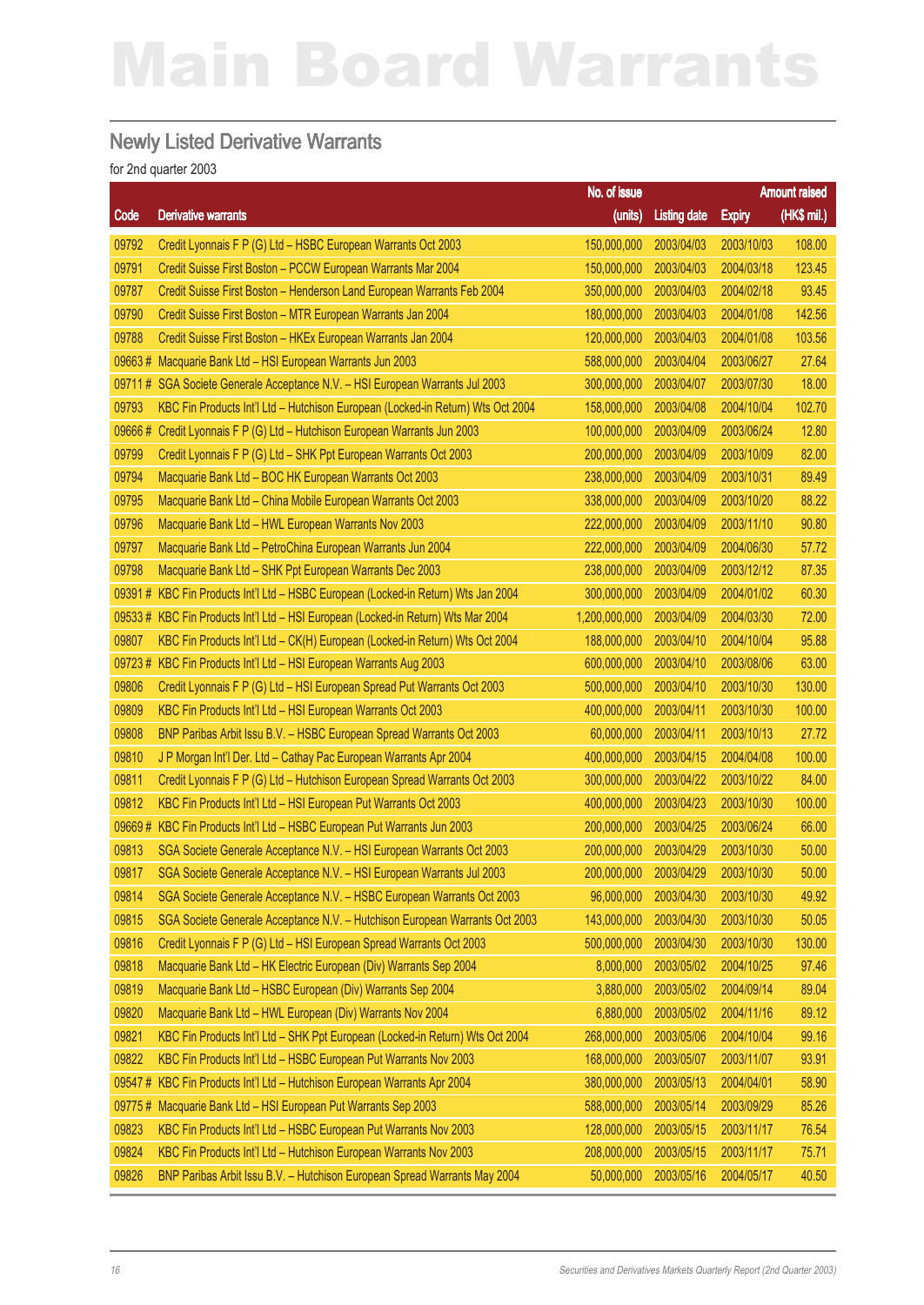|        |                                                                                                     | No. of issue           |                     |               | <b>Amount raised</b> |
|--------|-----------------------------------------------------------------------------------------------------|------------------------|---------------------|---------------|----------------------|
| Code   | <b>Derivative warrants</b>                                                                          | (units)                | <b>Listing date</b> | <b>Expiry</b> | $(HK$$ mil.)         |
| 09825  | BNP Paribas Arbit Issu B.V. - China Mobile European (Locked-in Return) Put Wts May 2004 100,000,000 |                        | 2003/05/16          | 2004/05/17    | 27.00                |
| 09270# | Credit Suisse First Boston - China Res European Warrants Sep 2003                                   | 400,000,000            | 2003/05/16          | 2003/09/18    | 12.00                |
| 09829  | Credit Suisse First Boston - Cheung Kong European Warrants Nov 2003                                 | 300,000,000            | 2003/05/19          | 2003/11/19    | 144.00               |
| 09827  | SGA Societe Generale Acceptance N.V. - EUR/USD European Put Warrants Jan 2004                       | 176,000,000            | 2003/05/19          | 2004/01/30    | 50.16                |
| 09828  | SGA Societe Generale Acceptance N.V. - USD/JPY European Warrants Feb 2004                           | 193,000,000            | 2003/05/19          | 2004/02/27    | 50.18                |
| 09830  | KBC Fin Products Int'l Ltd - HSI European Put Warrants Dec 2003                                     | 400,000,000            | 2003/05/19          | 2003/12/30    | 100.00               |
| 09698# | KBC Fin Products Int'l Ltd - HSI European Put Warrants Jul 2003                                     | 488,000,000            | 2003/05/19          | 2003/07/30    | 68.81                |
| 09833  | Credit Lyonnais F P (G) Ltd - Hutchison European Warrants Nov 2003                                  | 300,000,000            | 2003/05/20          | 2003/11/20    | 153.00               |
| 09831  | KBC Fin Products Int'l Ltd - Cheung Kong European Warrants Nov 2003                                 | 188,000,000            | 2003/05/20          | 2003/11/20    | 68.06                |
| 09832  | KBC Fin Products Int'l Ltd - HSBC European (Locked-in Return) Wts Jan 2005                          | 138,000,000            | 2003/05/20          | 2005/01/03    | 95.22                |
| 09835  | KBC Fin Products Int'l Ltd - HSBC European Put Warrants Jan 2004                                    | 118,000,000            | 2003/05/27          | 2004/01/15    | 92.51                |
| 09834  | Credit Lyonnais F P (G) Ltd - HSI European Spread Warrants Nov 2003                                 | 500,000,000            | 2003/05/27          | 2003/11/27    | 130.00               |
| 09836  | Macquarie Bank Ltd - HSBC European Warrants Feb 2004                                                | 168,000,000            | 2003/05/28          | 2004/02/02    | 97.78                |
| 09837  | Macquarie Bank Ltd - Cheung Kong European Warrants Dec 2003                                         | 228,000,000            | 2003/05/28          | 2003/12/01    | 100.32               |
| 09838  | Macquarie Bank Ltd - HWL European Put Warrants Dec 2003                                             | 208,000,000            | 2003/05/28          | 2003/12/08    | 96.10                |
| 09840  | Macquarie Bank Ltd - HSBC European Put Warrants Feb 2004                                            | 108,000,000            | 2003/05/28          | 2004/02/02    | 87.59                |
| 09839  | SGA Societe Generale Acceptance N.V. - HSBC European Put Warrants Nov 2003                          | 112,000,000            | 2003/05/28          | 2003/11/28    | 50.40                |
| 09841  | SGA Societe Generale Acceptance N.V. - Hutchison European Put Warrants Nov 2003                     | 125,000,000            | 2003/05/28          | 2003/11/28    | 50.00                |
| 09843  | Credit Lyonnais F P (G) Ltd - HSI European Put Warrants Dec 2003                                    | 500,000,000            | 2003/05/29          | 2003/12/30    | 130.00               |
| 09842  | Credit Lyonnais F P (G) Ltd - HSBC European Put Warrants Dec 2003                                   | 300,000,000            | 2003/05/29          | 2003/12/01    | 234.00               |
| 09844  | KBC Fin Products Int'l Ltd - HSI European Warrants Dec 2003                                         | 400,000,000            | 2003/05/30          | 2003/12/30    | 100.00               |
| 09845  | SGA Societe Generale Acceptance N.V. - HSBC European Warrants Dec 2003                              | 156,000,000            | 2003/06/02          | 2003/12/02    | 49.92                |
| 09846  | KBC Fin Products Int'l Ltd - China Mobile European Warrants Feb 2004                                | 288,000,000            | 2003/06/02          | 2004/02/02    | 72.00                |
| 09847  | KBC Fin Products Int'l Ltd - China Mobile European Put Warrants Jan 2004                            | 288,000,000            | 2003/06/02          | 2004/01/19    | 75.74                |
| 09848  | BNP Paribas Arbit Issu B.V. - HSI European Spread Put Warrants Mar 2004                             | 120,000,000            | 2003/06/03          | 2004/04/30    | 30.96                |
| 09849  | BNP Paribas Arbit Issu B.V. - SHK Ppt European Spread Warrants Mar 2004                             | 93,000,000             | 2003/06/03          | 2004/03/30    | 34.88                |
|        | 09655 # Macquarie Bank Ltd - HSBC European Put Warrants Jul 2003                                    | 108,000,000            | 2003/06/06          | 2003/07/21    | 20.52                |
|        | 09751 # Credit Lyonnais F P (G) Ltd - HSI European Spread Put Warrants Aug 2003                     | 400,000,000 2003/06/06 |                     | 2003/08/28    | 36.00                |
| 09850  | Credit Lyonnais F P (G) Ltd - HSI European Warrants Dec 2003                                        | 600,000,000            | 2003/06/09          | 2003/12/30    | 156.00               |
| 09852  | Credit Lyonnais F P (G) Ltd - HSBC European Spread Warrants Dec 2003                                | 400,000,000            | 2003/06/10          | 2003/12/10    | 208.00               |
| 09851  | SGA Societe Generale Acceptance N.V. - HSI European Warrants Dec 2003                               | 200,000,000            | 2003/06/10          | 2003/12/30    | 50.00                |
| 09855  | SGA Societe Generale Acceptance N.V. - HSI European Put Warrants Dec 2003                           | 200,000,000            | 2003/06/10          | 2003/12/30    | 50.00                |
| 09383# | Credit Suisse First Boston - China Unicom European Warrants Sep 2003                                | 500,000,000            | 2003/06/13          | 2003/09/18    | 12.50                |
|        | 09715 # SGA Societe Generale Acceptance N.V. - HSI European Put Warrants Jul 2003                   | 200,000,000            | 2003/06/13          | 2003/07/30    | 17.40                |
| 09853  | BNP Paribas Arbit Issu B.V. - Cheung Kong European Spread Warrants Mar 2004                         | 80,000,000             | 2003/06/16          | 2004/03/30    | 32.00                |
| 09859  | Credit Lyonnais F P (G) Ltd - HSI European Warrants Dec 2003 B                                      | 600,000,000            | 2003/06/16          | 2003/12/30    | 156.00               |
| 09662# | Macquarie Bank Ltd - PCCW European Warrants Sep 2003                                                | 388,000,000            | 2003/06/16          | 2003/09/29    | 29.88                |
| 09854  | SGA Societe Generale Acceptance N.V. - China Mobile European Warrants Dec 2003                      | 200,000,000            | 2003/06/16          | 2003/12/16    | 50.00                |
| 09856  | SGA Societe Generale Acceptance N.V. - HWL European Warrants Dec 2003                               | 100,000,000            | 2003/06/16          | 2003/12/16    | 50.00                |
| 09857  | SGA Societe Generale Acceptance N.V. - SHK Ppt European Warrants Dec 2003                           | 185,000,000            | 2003/06/16          | 2003/12/16    | 49.95                |
| 09858  | SGA Societe Generale Acceptance N.V. - China Mobile European Put Warrants Dec 2003                  | 200,000,000            | 2003/06/16          | 2003/12/17    | 50.00                |
| 09860  | KBC Fin Products Int'l Ltd - BOC HK European Warrants Mar 2004                                      | 148,000,000            | 2003/06/17          | 2004/03/19    | 82.88                |
| 09861  | Credit Lyonnais F P (G) Ltd - China Mobile European Warrants Dec 2003                               | 400,000,000            | 2003/06/17          | 2003/12/17    | 112.00               |
| 09637# | Credit Suisse First Boston - PCCW European Warrants Nov 2003                                        | 400,000,000            | 2003/06/17          | 2003/11/18    | 10.40                |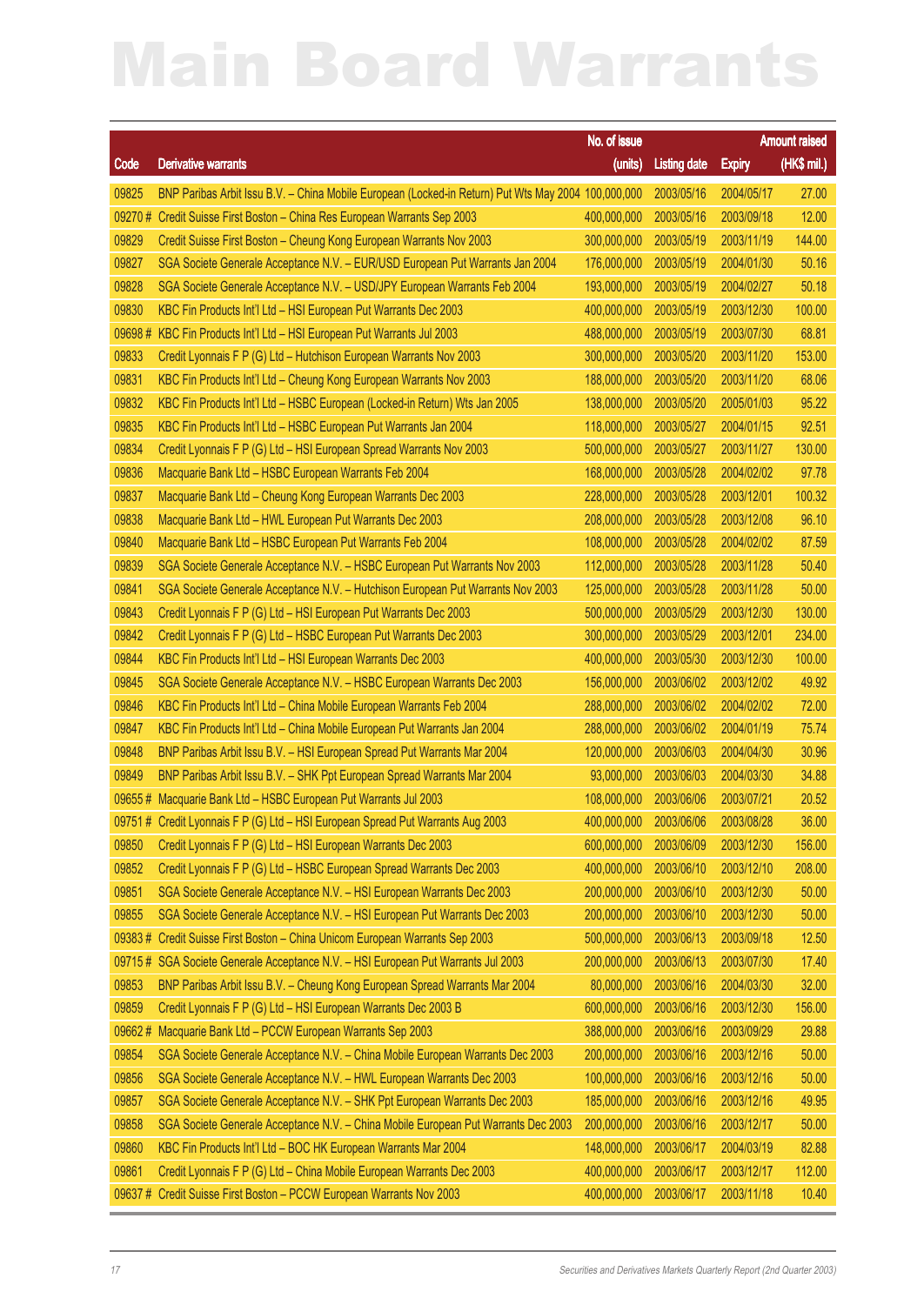|              |                                                                                   | No. of issue           |                     |               | <b>Amount raised</b> |
|--------------|-----------------------------------------------------------------------------------|------------------------|---------------------|---------------|----------------------|
| Code         | <b>Derivative warrants</b>                                                        | (units)                | <b>Listing date</b> | <b>Expiry</b> | (HK\$ mil.)          |
| 09862        | SGA Societe Generale Acceptance N.V. - Cheung Kong European Warrants Dec 2003     | 122,000,000            | 2003/06/18          | 2003/12/30    | 50.02                |
| 09863        | SGA Societe Generale Acceptance N.V. - COSCO Pacific European Warrants Dec 2003   | 56,000,000             | 2003/06/18          | 2003/12/29    | 50.40                |
| 09864        | SGA Societe Generale Acceptance N.V. - PCCW European Warrants Mar 2004            | 64,000,000             | 2003/06/18          | 2004/03/29    | 50.56                |
| 09866        | SGA Societe Generale Acceptance N.V. - Cheung Kong European Put Warrants Dec 2003 | 95,000,000             | 2003/06/18          | 2003/12/23    | 50.35                |
| 09865        | Macquarie Bank Ltd - Cathay Pacific European Warrants Oct 2004                    | 288,000,000            | 2003/06/19          | 2004/10/04    | 73.15                |
| 09867        | Macquarie Bank Ltd - China Mobile European Warrants Jan 2004                      | 388,000,000            | 2003/06/19          | 2004/01/12    | 97.00                |
| 09868        | Macquarie Bank Ltd - China Resources European Warrants Dec 2003                   | 188,000,000            | 2003/06/19          | 2003/12/22    | 84.98                |
| 09869        | Macquarie Bank Ltd - HSI European Warrants Dec 2003                               | 588,000,000            | 2003/06/19          | 2003/12/30    | 154.64               |
| 09870        | Macquarie Bank Ltd - HSI European Warrants Dec 2003                               | 588,000,000            | 2003/06/19          | 2003/12/30    | 154.06               |
| 09871        | Macquarie Bank Ltd - HKEx European Warrants Dec 2003                              | 68,000,000             | 2003/06/19          | 2003/12/31    | 82.96                |
| 09872        | Macquarie Bank Ltd - Huaneng Power European Warrants Jun 2004                     | 99,000,000             | 2003/06/19          | 2004/06/07    | 98.21                |
| 09873        | Macquarie Bank Ltd - HSI European Put Warrants Dec 2003                           | 588,000,000            | 2003/06/19          | 2003/12/30    | 177.58               |
| 09874        | Macquarie Bank Ltd - Johnson Electric European Warrants Feb 2004                  | 88,000,000             | 2003/06/19          | 2004/02/02    | 96.62                |
| 09875        | Macquarie Bank Ltd - PCCW European Warrants Dec 2003                              | 288,000,000            | 2003/06/19          | 2003/12/31    | 164.16               |
| 09876        | Macquarie Bank Ltd - SHK Ppt European Put Warrants Dec 2003                       | 268,000,000            | 2003/06/19          | 2003/12/29    | 99.70                |
| 09877        | Macquarie Bank Ltd - Swire Pacific A European Warrants Dec 2003                   | 238,000,000            | 2003/06/19          | 2003/12/22    | 89.25                |
| 09878        | Macquarie Bank Ltd - Yue Yuen European Warrants Jan 2004                          | 256,000,000            | 2003/06/19          | 2004/01/02    | 98.82                |
| 09879        | KBC Fin Products Int'l Ltd - HSI European Warrants Dec 2003                       | 400,000,000            | 2003/06/20          | 2003/12/30    | 100.00               |
| 09880        | SGA Societe Generale Acceptance N.V. - EUR/USD European Warrants Feb 2004         | 150,000,000            | 2003/06/20          | 2004/02/27    | 50.25                |
| 09881        | BNP Paribas Arbit Issu B.V. - PetroChina European Warrants Jun 2004               | 103,000,000            | 2003/06/23          | 2004/06/29    | 29.87                |
| 09882        | Credit Lyonnais F P (G) Ltd - Hutchison European Spread Warrants Dec 2003         | 400,000,000            | 2003/06/24          | 2003/12/24    | 140.00               |
| 09883        | SGA Societe Generale Acceptance N.V. - CITIC Pac European Warrants Apr 2004       | 200,000,000            | 2003/06/25          | 2004/04/26    | 50.00                |
| 09884        | SGA Societe Generale Acceptance N.V. - China Unicom European Warrants Dec 2003    | 90,000,000             | 2003/06/25          | 2003/12/29    | 50.40                |
| 09885        | Credit Lyonnais F P (G) Ltd - HSBC European Put Warrants Dec 2003                 | 400,000,000            | 2003/06/26          | 2003/12/29    | 340.00               |
| 09886        | KBC Fin Products Int'l Ltd - BOC(HK) European Put Warrants Mar 2004               | 168,000,000            | 2003/06/26          | 2004/03/18    | 89.71                |
| 09887        | KBC Fin Products Int'l Ltd - HSBC European Warrants Jul 2004                      | 128,000,000            | 2003/06/26          | 2004/07/02    | 83.84                |
| 09888        | BNP Paribas Arbit Issu B.V. - China Mobile European Spread Warrants Jun 2004      | 120,000,000            | 2003/06/27          | 2004/06/29    | 32.40                |
| 09889        | Credit Lyonnais F P (G) Ltd - HSI European Put Warrants Dec 2003 D                | 600,000,000 2003/06/27 |                     | 2003/12/30    | 151.20               |
| 09891        | J P Morgan Int'l Der. Ltd - HSBC European Put Warrants Feb 2004                   | 285,000,000            | 2003/06/30          | 2004/02/23    | 99.75                |
| 09890        | J P Morgan Int'l Der. Ltd - Hang Seng Bank European Put Warrants Feb 2004         | 395,000,000            | 2003/06/30          | 2004/02/23    | 99.94                |
| 09892        | SGA Societe Generale Acceptance N.V. - HSI European Warrants Dec 2003D            | 200,000,000            | 2003/06/30          | 2003/12/30    | 50.00                |
| 09893        | SGA Societe Generale Acceptance N.V. - HSI European Warrants Dec 2003E            | 200,000,000            | 2003/06/30          | 2003/12/30    | 50.00                |
| 09894        | SGA Societe Generale Acceptance N.V. - HSI European Warrants Dec 2003F            | 200,000,000            | 2003/06/30          | 2003/12/30    | 50.00                |
| 09895        | SGA Societe Generale Acceptance N.V. - HSI European Put Warrants Dec 2003G        | 200,000,000            | 2003/06/30          | 2003/12/30    | 50.00                |
| 09896        | SGA Societe Generale Acceptance N.V. - HSI European Put Warrants Dec 2003H        | 200,000,000            | 2003/06/30          | 2003/12/30    | 50.00                |
| 09897        | KBC Fin Products Int'l Ltd - EUR/USD European Put Warrants Dec 2003               | 200,000,000            | 2003/06/30          | 2003/12/30    | 50.60                |
| 09898        | KBC Fin Products Int'l Ltd - HSI European Put Warrants Dec 2003E                  | 400,000,000            | 2003/06/30          | 2003/12/30    | 100.40               |
| 09523#       | KBC Fin Products Int'l Ltd - Cheung Kong European (Locked-in Return) Wts Jan 2004 | 600,000,000            | 2003/06/27          | 2004/01/02    | 48.00                |
| 09662#       | Macquarie Bank Ltd - PCCW European Warrants Sep 2003                              | 588,000,000            | 2003/06/27          | 2003/09/29    | 33.52                |
|              | 09390 # KBC Fin Products Int'l Ltd - HSI European (Locked-in Return) Wts Dec 2003 | 1,200,000,000          | 2003/06/30          | 2003/12/30    | 33.60                |
| <b>Total</b> |                                                                                   |                        |                     |               | 10,142.28            |

# Further issue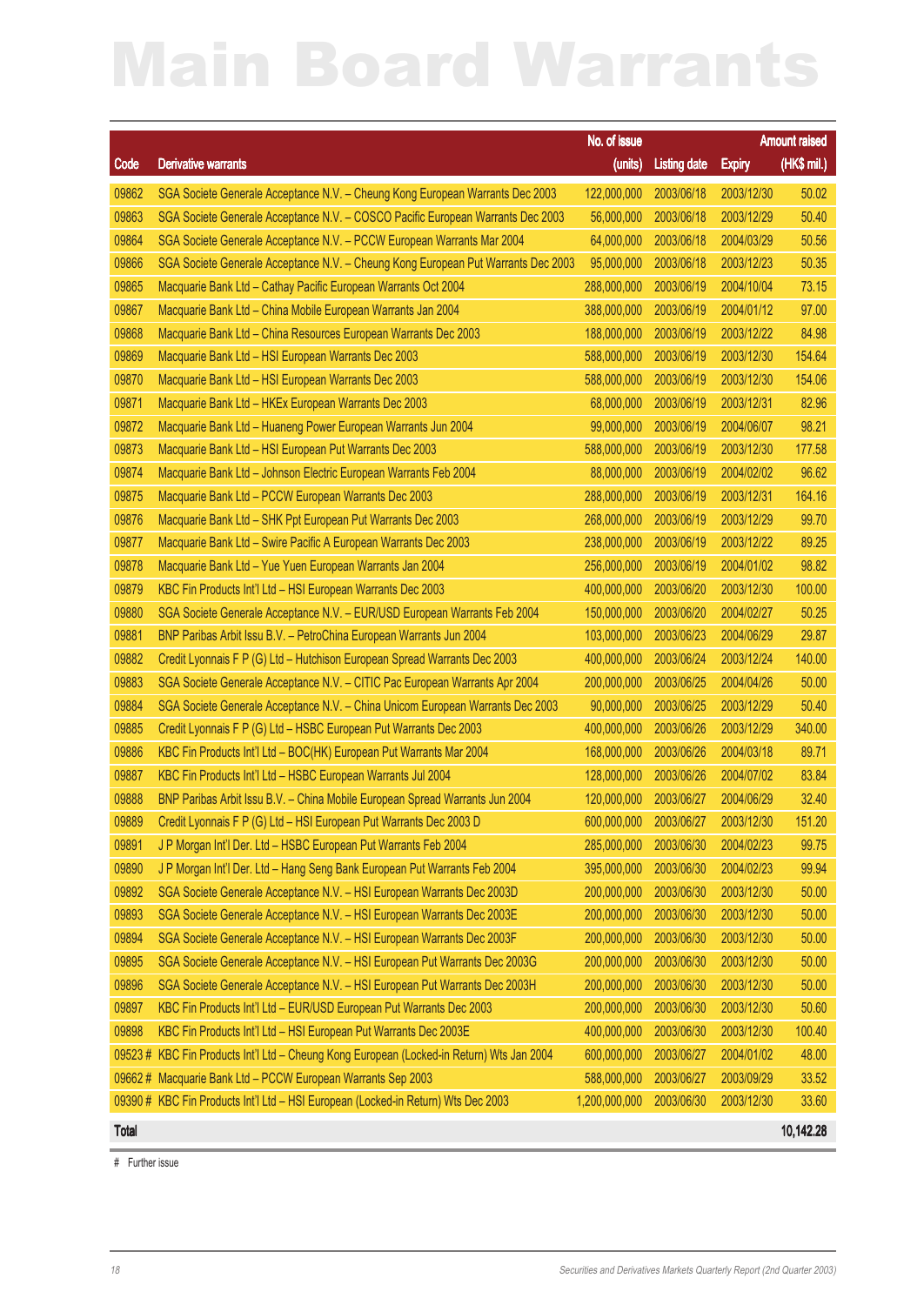## Main Board Equity Linked Instrument

#### Equity Linked Instrument Trading Statistics

|      |                | <b>Number</b> | <b>Market Value</b><br>(HK\$ mil.) | <b>Turnover</b><br>(HK\$ mil.) |
|------|----------------|---------------|------------------------------------|--------------------------------|
| 2002 | Q <sub>2</sub> | -             | $\overline{\phantom{0}}$           | -                              |
|      | $Q3*$          | 13            | 1,509.22                           | 140.17                         |
|      | Q4             | 11            | 413.51                             | 193.60                         |
| 2003 | Q <sub>1</sub> | 12            | 479.39                             | 206.79                         |
|      | Q2             | 10            | 387.96                             | 156.44                         |

\* Trading for equity linked instrument commenced on 5 August 2002

### New Listing Statistics – Equity Linked Instrument (ELI)

|      |                | No. of newly listed ELI | <b>Amount raised</b><br>(HK\$ mil.) |
|------|----------------|-------------------------|-------------------------------------|
| 2002 | Q <sub>2</sub> | -                       |                                     |
|      | Q3             | 13                      | 1,642.42                            |
|      | Q <sub>4</sub> | 12                      | 458.16                              |
| 2003 | Q <sub>1</sub> | 8                       | 280.39                              |
|      | Q <sub>2</sub> |                         | 188.55                              |

#### Newly Listed Equity Linked Instrument (ELI)

for 2nd quarter 2003

|              |                                                              | <b>Initial issued</b> |                     |               | <b>Amount raised</b> |
|--------------|--------------------------------------------------------------|-----------------------|---------------------|---------------|----------------------|
| Code         | <b>Equity Linked Instrument (ELI)</b>                        | (units)               | <b>Listing date</b> | <b>Expiry</b> | (HK\$ mil.)          |
| 01831#       | SGA Societe Generale Acceptance N.V. - HSBC Bull ELI Sep 03A | 396,000               | 2003/04/02          | 2003/09/09    | 30.00                |
| 01834        | KBC Fin Products Int'l Ltd. - HSBC Bull ELI Mar 2004A        | 126,800               | 2003/05/14          | 2004/03/03    | 10.00                |
| 01835        | KBC Fin Products Int'l Ltd. - HSBC Bull ELI May 2004A        | 129,600               | 2003/05/14          | 2004/05/18    | 10.00                |
| 01836        | SGA Societe Generale Acceptance N.V. - HSBC Bull ELI Dec 03A | 371,200               | 2003/06/02          | 2003/12/09    | 29.99                |
| 01837        | SGA Societe Generale Acceptance N.V. - HSBC Bull ELI May 04A | 392,400               | 2003/06/02          | 2004/05/11    | 29.98                |
| 01832#       | KBC Fin Products Int'l Ltd. - HWL Bull ELI Sep 2003A         | 880,000               | 2003/06/09          | 2003/09/02    | 39.34                |
| $01833 \#$   | KBC Fin Products Int'l Ltd. - HWL Bull ELI Nov 2003A         | 880,000               | 2003/06/09          | 2003/11/05    | 39.25                |
| <b>Total</b> |                                                              |                       |                     |               | 188.55               |

# Further issue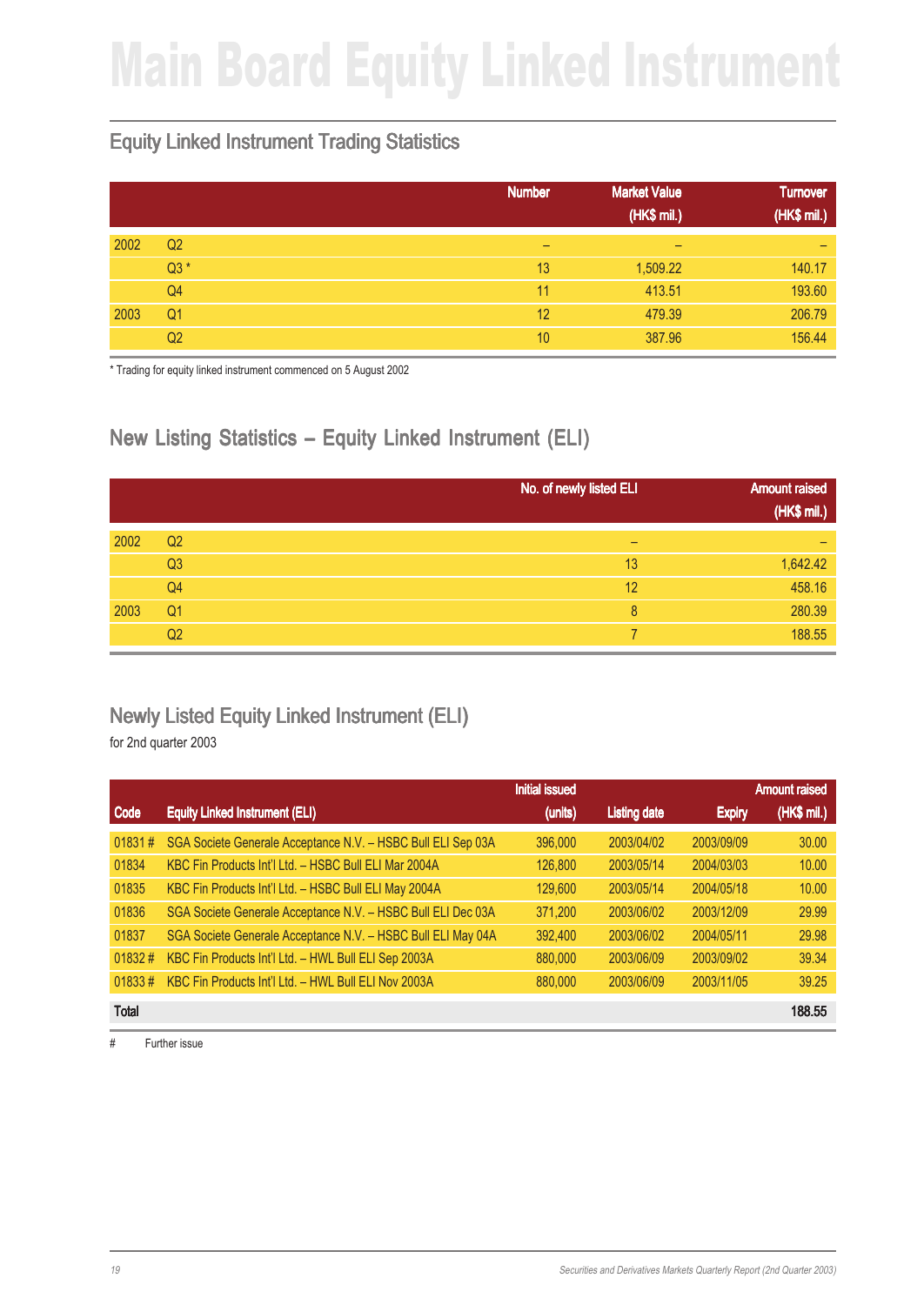# Main Board Debt Securities

### Debt Securities Trading Statistics

|      |                |                                 | <b>Turnover value</b>    |  |
|------|----------------|---------------------------------|--------------------------|--|
|      |                | Exchange fund notes (HK\$ mil.) | Market total (HK\$ mil.) |  |
| 2002 | Q <sub>2</sub> | -                               | 8.25                     |  |
|      | Q <sub>3</sub> | 0.47                            | 5.56                     |  |
|      | Q <sub>4</sub> | -                               | 1.89                     |  |
| 2003 | Q1             | -                               | 1.43                     |  |
|      | Q <sub>2</sub> | -                               | 7.33                     |  |

#### Debt Securities Nominal Value

|      |                | No. of issues | Nominal value (HK\$ mil.) |
|------|----------------|---------------|---------------------------|
| 2002 | Q <sub>2</sub> | 179           | 544,960.94                |
|      | Q <sub>3</sub> | 172           | 524,127.71                |
|      | Q4             | 165           | 516,437.26                |
| 2003 | Q1             | 162           | 516,963.77                |
|      | Q2             | 160           | 494,971.10                |

#### New Listing Statistics – Debt Securities

|      |                | No. of newly listed debt securities | Amount raised (HK\$ mil.) |
|------|----------------|-------------------------------------|---------------------------|
| 2002 | Q <sub>2</sub> | 5                                   | 5,838.15                  |
|      | Q <sub>3</sub> |                                     | 2,999.88                  |
|      | Q <sub>4</sub> | 4                                   | 4,224.88                  |
| 2003 | Q1             | 4                                   | 15,347.05                 |
|      | Q <sub>2</sub> | 5                                   | 5,020.01                  |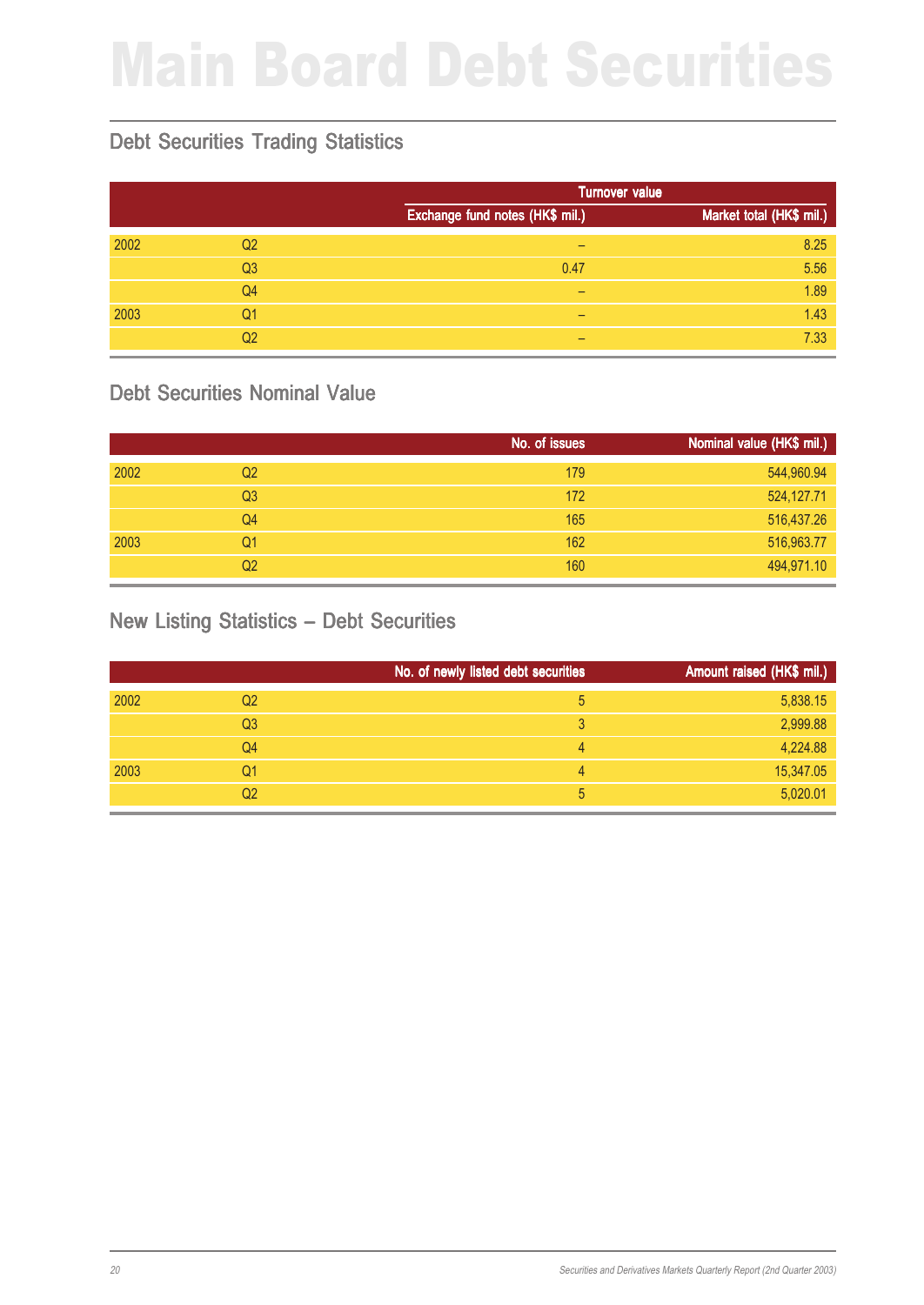## Main Board Debt Securities

#### Newly Listed Debt Securities

for 2nd quarter 2003

|              |                                                                       |                  |                     |                 | <b>Amount raised</b> |
|--------------|-----------------------------------------------------------------------|------------------|---------------------|-----------------|----------------------|
| Code         | <b>Debt securities</b>                                                | <b>Principal</b> | <b>Listing date</b> | <b>Maturity</b> | (HK\$ mil.)          |
| 04082#       | Hong Kong Monetary Authority 5.43%<br>Exchange Fund Notes due 2006    | HKD1,200,000,000 | 2003/04/17          | 2006/06/12      | 1,312.20             |
| 04108        | Hong Kong Monetary Authority 1.61%<br>Exchange Fund Notes 2005        | HKD1,200,000,000 | 2003/05/15          | 2005/05/16      | 1,203.36             |
| 04109        | Hong Kong Monetary Authority 3.19%<br>Exchange Fund Notes 2010        | HKD600,000,000   | 2003/05/29          | 2010/05/28      | 604.44               |
| 04110        | Hong Kong Monetary Authority 3.73%<br>Exchange Fund Notes 2013        | HKD500,000,000   | 2003/06/06          | 2013/06/05      | 497.25               |
| 02566        | Kowloon-Canton Railway Corporation 4.65%<br>Notes due 2013            | HKD800,000,000   | 2003/06/11          | 2013/06/09      | 800.00               |
| 04111        | Hong Kong Monetary Authority 2.47%<br><b>Exchange Fund Notes 2008</b> | HKD600,000,000   | 2003/06/17          | 2008/06/16      | 602.76               |
|              |                                                                       |                  |                     |                 |                      |
| <b>Total</b> |                                                                       |                  |                     |                 | 5,020.01             |

# Further issue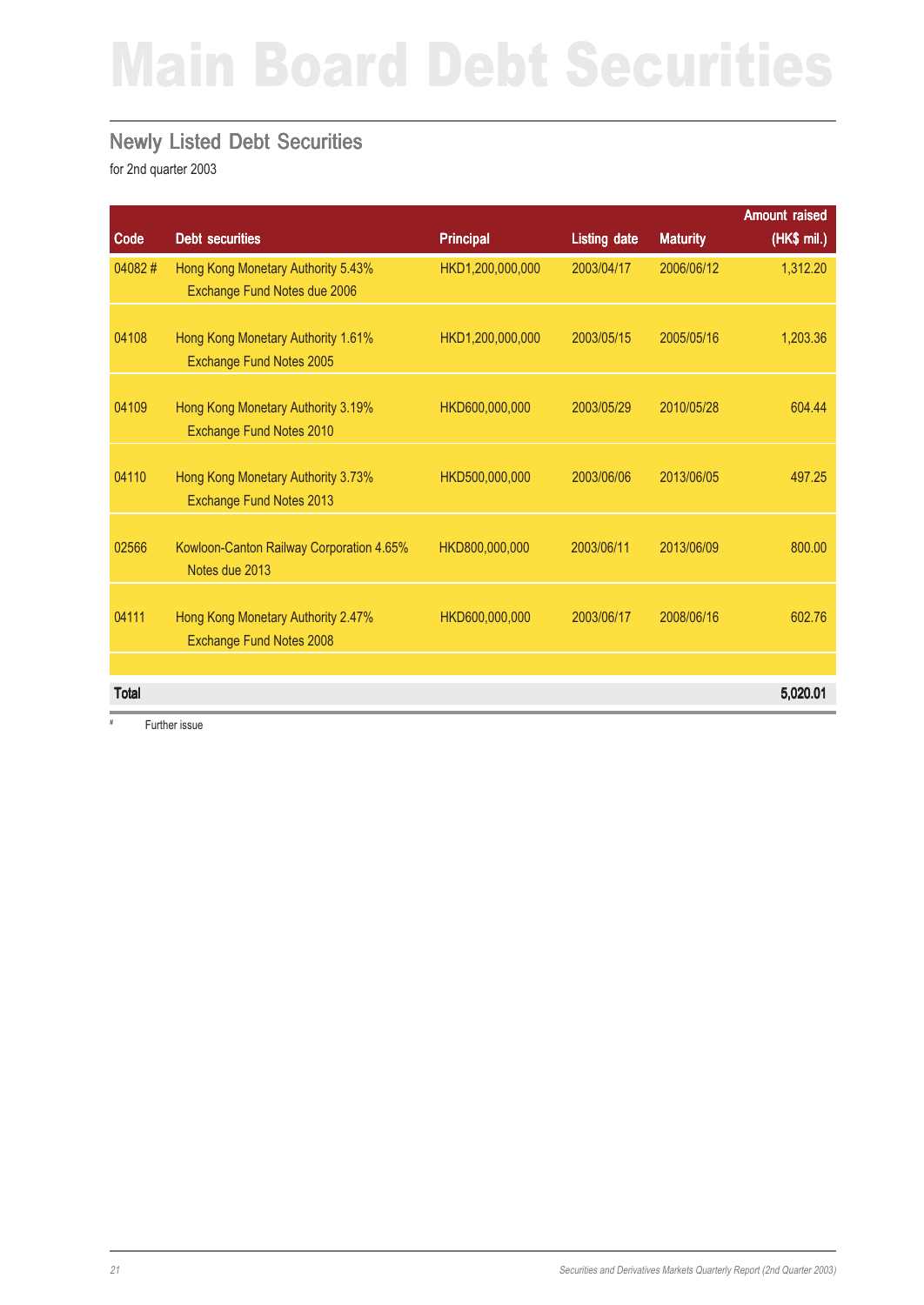## Main Board Unit Trusts and Mutual Funds

### Unit Trusts Trading Statistics

|      |                | No. of issues | Turnover value (HK\$ mil.) |
|------|----------------|---------------|----------------------------|
| 2002 | Q <sub>2</sub> | 11            | 3,593.79                   |
|      | Q <sub>3</sub> | 11            | 3,418.40                   |
|      | Q4             | 9             | 2,686.97                   |
| 2003 | Q1             | 9             | 2,020.69                   |
|      | Q <sub>2</sub> | 9             | 2,588.15                   |

#### New Listing Unit Trusts and Mutual Funds Statistics

|      |                | No. of newly listed<br>unit trust and mutual funds | <b>Funds raised</b><br>(HK\$ mil.) |
|------|----------------|----------------------------------------------------|------------------------------------|
| 2002 | Q <sub>2</sub> |                                                    | 351.58                             |
|      | Q <sub>3</sub> | -                                                  | _                                  |
|      | Q4             |                                                    |                                    |
| 2003 | Q1             |                                                    |                                    |
|      | Q2             |                                                    |                                    |

#### Newly Listed Unit Trusts and Mutual Funds

| Code       | Unit trust and Mutual funds | <b>Fund manager</b> | <b>Issue price (HK\$)</b> | <b>Listing date</b> |
|------------|-----------------------------|---------------------|---------------------------|---------------------|
| <b>Nil</b> |                             |                     |                           |                     |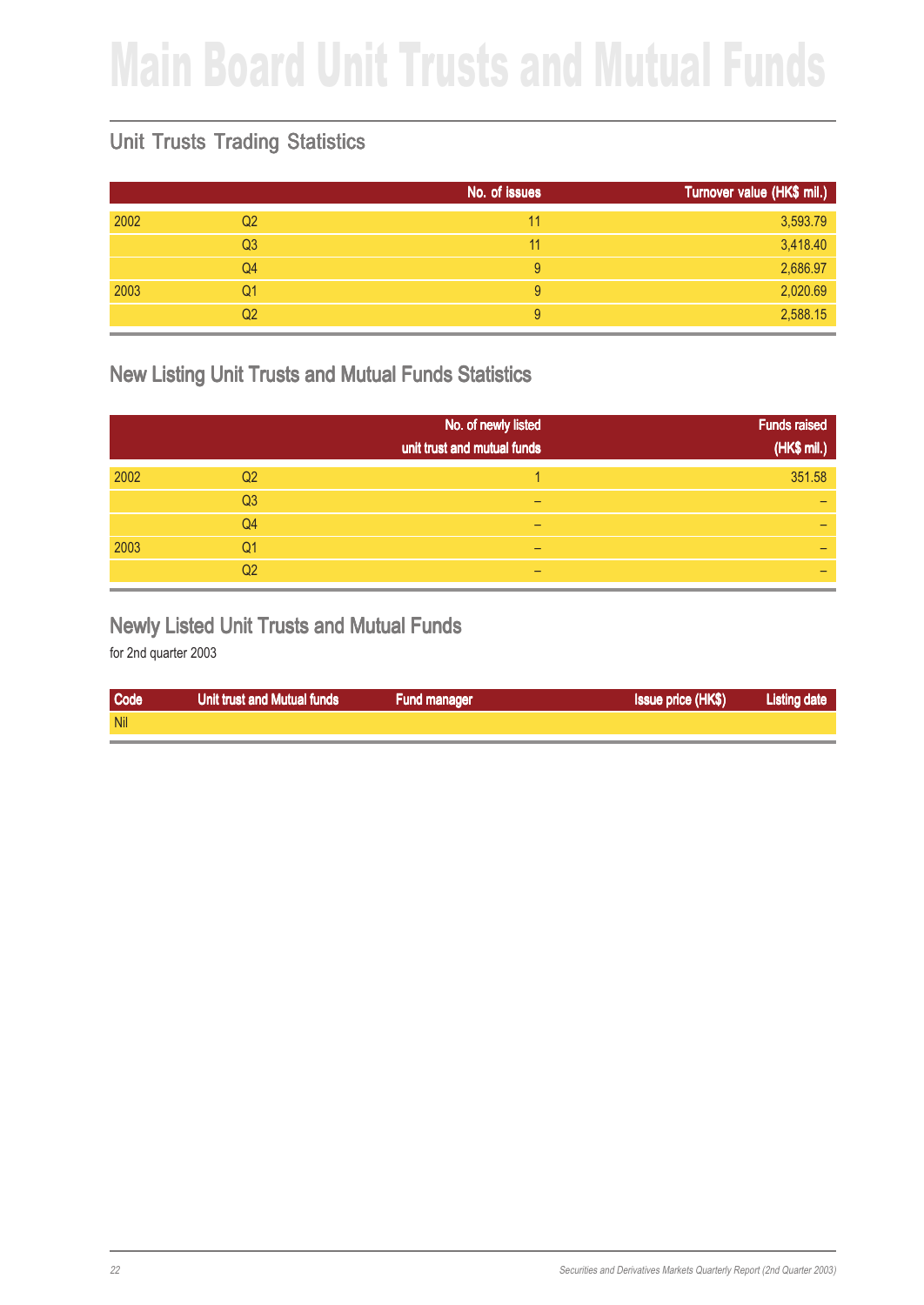# Trading Only Stocks

### NASDAQ Stocks

|      |                | No. of issues | Turnover value (HK\$ mil.) |
|------|----------------|---------------|----------------------------|
| 2002 | Q <sub>2</sub> |               | 17.85                      |
|      | Q <sub>3</sub> |               | 9.43                       |
|      | Q4             |               | 6.49                       |
| 2003 | Q1             |               | 7.15                       |
|      | Q2             |               | 6.17                       |

#### iShares

|      |                | No. of issues | Turnover value (HK\$ mil.) |
|------|----------------|---------------|----------------------------|
| 2002 | Q <sub>2</sub> |               | 19.07                      |
|      | Q <sub>3</sub> |               | 4.04                       |
|      | Q4             |               | 12.21                      |
| 2003 | Q1             |               | 5.21                       |
|      | Q2             |               | 1.11                       |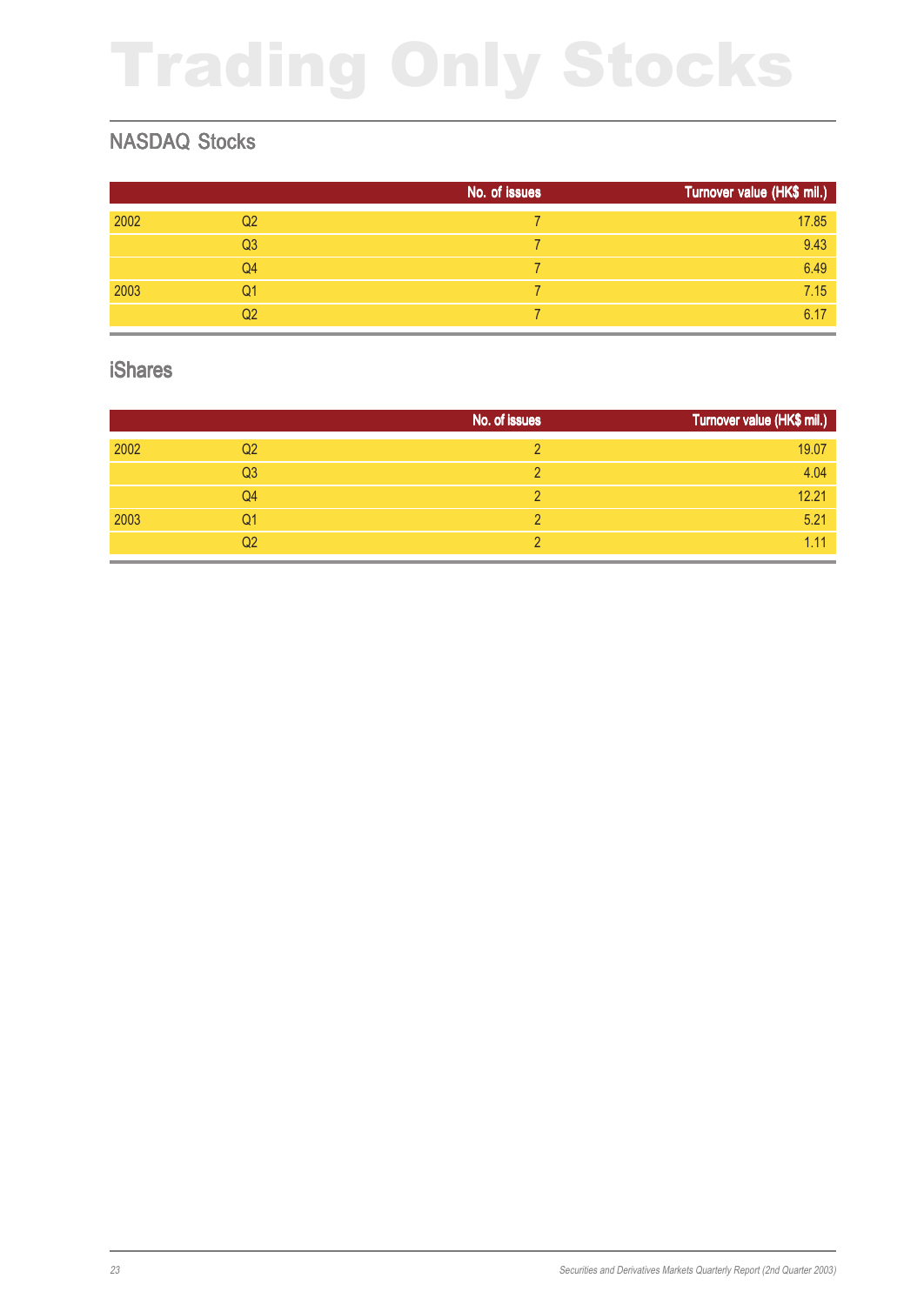# Stock Market Indices

### Hong Kong Stock Market Indices

|                                               | End of Jun 2003 | End of Mar 2003 |              |
|-----------------------------------------------|-----------------|-----------------|--------------|
| <b>Index</b>                                  | <b>Close</b>    | <b>Close</b>    | Change %     |
| S&P/HKEx LargeCap Index                       | 10394.59        | 9442.09         | $+ 10.09%$   |
|                                               |                 |                 |              |
| S&P/HKEx GEM Index                            | 1095.94         | 926.52          | $+ 18.29%$   |
|                                               |                 |                 |              |
| <b>HANG SENG INDEX</b>                        | 9577.12         | 8634.45         | $+ 10.92\%$  |
| <b>SECTORIAL INDICES</b>                      |                 |                 |              |
| Finance                                       | 19419.78        | 17360.55        | + 11.86%     |
| <b>Utilities</b>                              | 22802.61        | 22277.22        | 2.36%<br>$+$ |
| <b>Properties</b>                             | 10224.51        | 9508.43         | 7.53%<br>$+$ |
| Commerce & Industry                           | 4134.81         | 3664.97         | $+ 12.82%$   |
|                                               |                 |                 |              |
| HANG SENG COMPOSITE INDEX                     | 1193.87         | 1066.64         | $+ 11.93\%$  |
| HANG SENG CHINA-AFFILIATED CORPORATIONS INDEX | 2726.43         | 2187.04         | $+ 24.66\%$  |
| HANG SENG CHINA ENTERPRISES INDEX             | 1054.41         | 904.66          | $+ 16.55\%$  |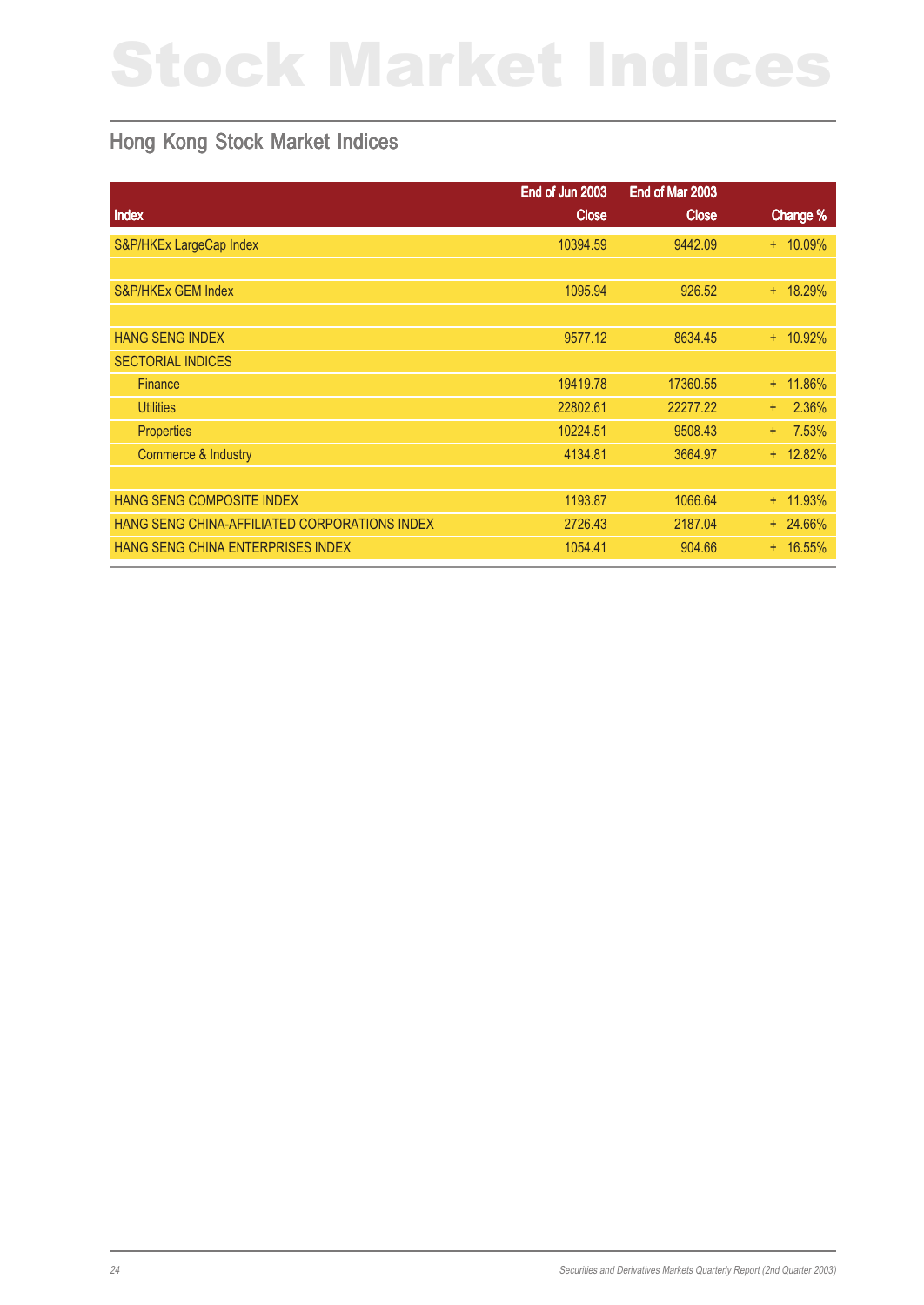## Stock Market Indices

#### Hang Seng Index (2002/04/02 – 2003/06/30)



#### S&P/HKEx Large Cap Index (2002/04/02 – 2003/06/30)



#### S&P/HKEx GEM Index (2002/04/02 – 2003/06/30)

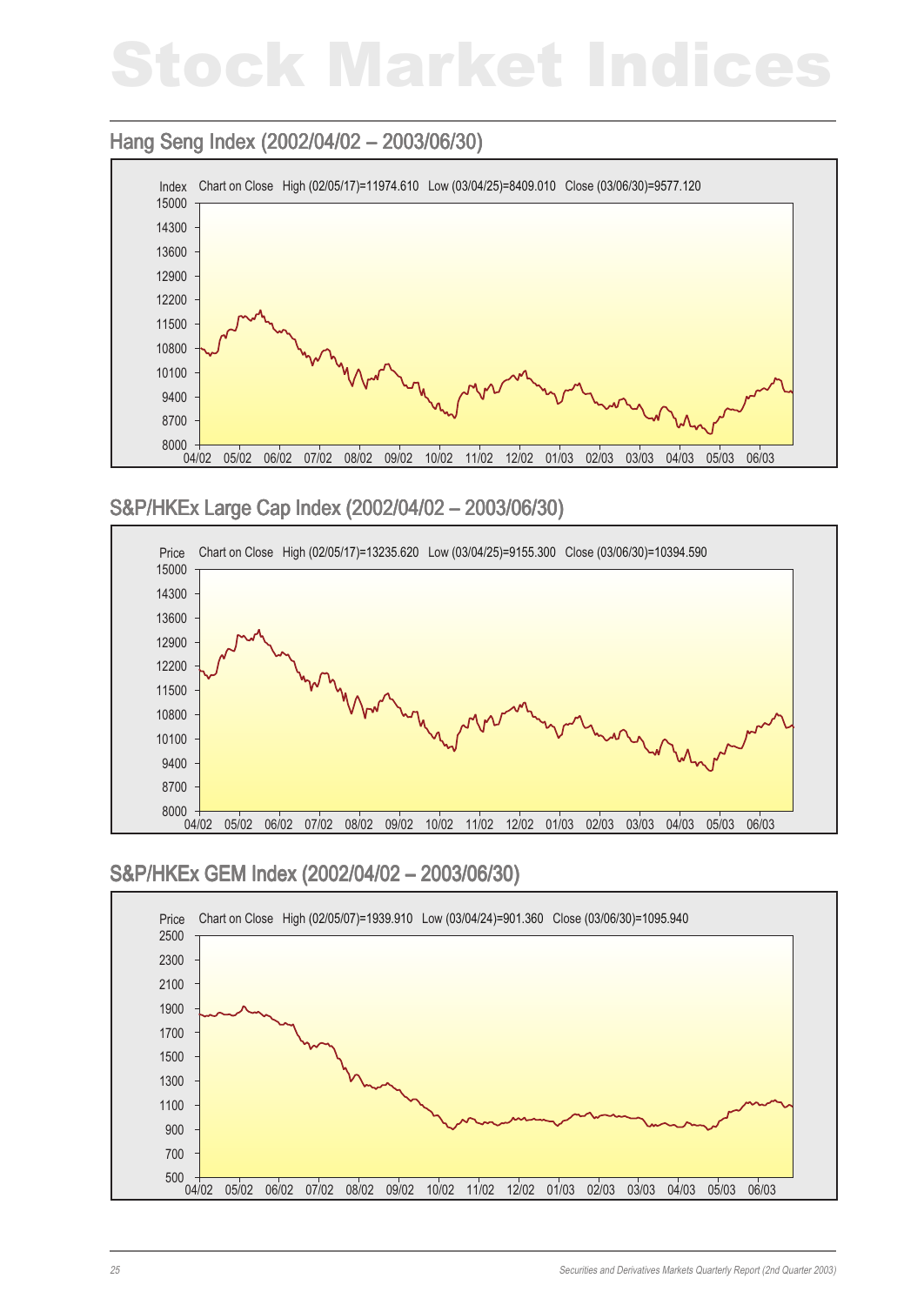# Stock Market Indices

#### World Indices

|                                | End of Jun 2003 | End of Mar 2003 |             |
|--------------------------------|-----------------|-----------------|-------------|
| Index                          | <b>Close</b>    | <b>Close</b>    | Change %    |
| <b>HONG KONG</b>               |                 |                 |             |
| S&P/HKEx LargeCap Index        | 10394.59        | 9442.09         | $+ 10.09%$  |
| <b>Hang Seng Index</b>         | 9577.12         | 8634.45         | $+ 10.92%$  |
| <b>AUSTRALIA</b>               |                 |                 |             |
| All Ordinaries Index           | 2999.70         | 2848.60         | 5.30%<br>÷  |
| <b>JAKARTA</b>                 |                 |                 |             |
| <b>Composite Index</b>         | 505.50          | 398.00          | $+ 27.01%$  |
| <b>JAPAN</b>                   |                 |                 |             |
| <b>Nikkei</b> (225)            | 9083.11         | 7972.71         | $+ 13.93%$  |
| <b>KOREA</b>                   |                 |                 |             |
| <b>Composite Index</b>         | 669.93          | 535.70          | $+ 25.06\%$ |
| <b>KUALA LUMPUR</b>            |                 |                 |             |
| <b>Composite Index</b>         | 691.96          | 635.72          | 8.85%<br>÷. |
| <b>MANILA</b>                  |                 |                 |             |
| <b>Composite Index</b>         | 1222.80         | 1039.67         | $+ 17.61%$  |
| <b>NEW ZEALAND</b>             |                 |                 |             |
| <b>NZSE (40)</b>               | 2142.27         | 1894.88         | $+ 13.06\%$ |
| <b>SHANGHAI</b>                |                 |                 |             |
| A Shares Index                 | 1555.91         | 1579.80         | 1.51%<br>÷  |
| <b>B Shares Index</b>          | 112.30          | 122.47          | 8.30%<br>Ξ  |
| <b>SHENZHEN</b>                |                 |                 |             |
| A Shares Index                 | 428.32          | 446.97          | 4.17%<br>Ξ  |
| <b>B Shares Index</b>          | 215.74          | 203.07          | 6.24%<br>÷. |
| <b>SINGAPORE</b>               |                 |                 |             |
| <b>Straits Times Index</b>     | 1447.89         | 1267.82         | $+ 14.20%$  |
| <b>TAIWAN</b>                  |                 |                 |             |
| Taipei Weighted Stock Index    | 4872.15         | 4321.22         | $+ 12.75%$  |
| <b>THAILAND</b>                |                 |                 |             |
| <b>SET Index</b>               | 461.82          | 364.55          | $+ 26.68%$  |
| <b>NEW YORK</b>                |                 |                 |             |
| <b>DJIA</b>                    | 8985.44         | 7992.13         | $+ 12.43%$  |
| Nasdaq Composite Index         | 1622.80         | 1341.17         | $+ 21.00\%$ |
| <b>TORONTO</b>                 |                 |                 |             |
| S&P/TSX Composite Index        | 6983.14         | 6343.29         | $+ 10.09%$  |
| <b>GERMANY</b>                 |                 |                 |             |
| <b>DAX Capital Value Index</b> | 2321.19         | 1788.00         | + 29.82%    |
| <b>LONDON</b>                  |                 |                 |             |
| <b>FTSE (100)</b>              | 4031.17         | 3613.30         | + 11.56%    |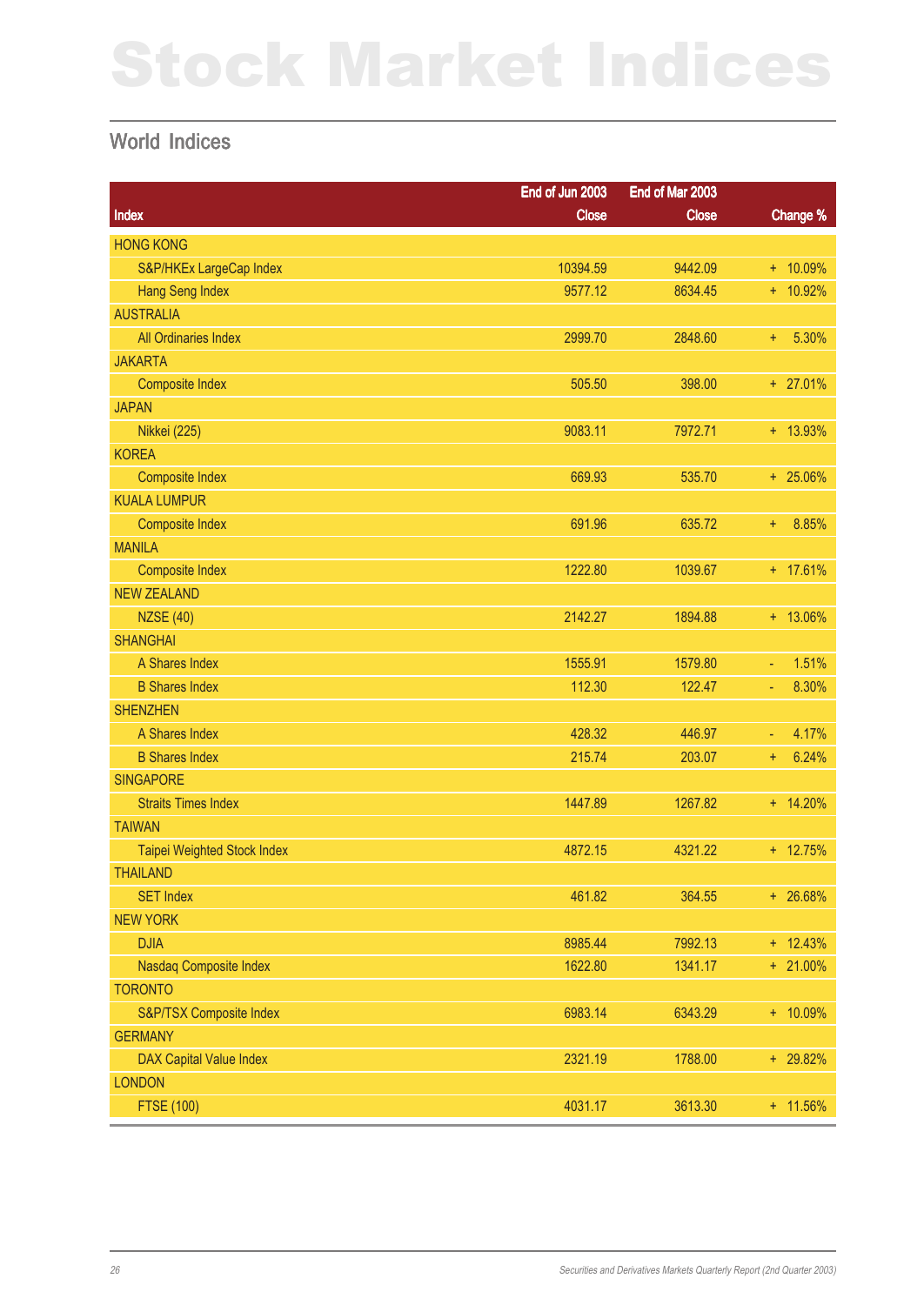### Equity Turnover – GEM

|      |    | Share (Mil. shs) | Value (HK\$ mil.) | No. of deals |
|------|----|------------------|-------------------|--------------|
| 2002 | Q2 | 21,593.52        | 13,196.07         | 291,251      |
|      | Q3 | 13,361.75        | 10,030.55         | 240,364      |
|      | Q4 | 9,224.83         | 5,798.28          | 169,297      |
| 2003 | Q1 | 8,084.79         | 4.785.99          | 124,163      |
|      | Q2 | 10,703.49        | 7,637.77          | 187,852      |

### Equity Trading Statistics – GEM

|      |                | No. of<br>trading days | Average daily turnover<br>(HK\$ mil.) | Average value<br>per deal |
|------|----------------|------------------------|---------------------------------------|---------------------------|
| 2002 | Q <sub>2</sub> | 61                     | 216.33                                | 45,308                    |
|      | Q <sub>3</sub> | 65                     | 154.32                                | 41,731                    |
|      | Q4             | 62                     | 93.52                                 | 34,249                    |
| 2003 | Q1             | 61                     | 78.46                                 | 38,546                    |
|      | Q <sub>2</sub> | 60                     | 127.30                                | 40,658                    |

#### 20 Most Advanced GEM Stocks

|                 |       | <b>Closing price</b>              |                 |                 |        |
|-----------------|-------|-----------------------------------|-----------------|-----------------|--------|
| Rank            | Code  | <b>Stock</b>                      | End of Jun 2003 | End of Mar 2003 | % Up   |
| 1               | 08006 | HONGKONG.COM                      | 0.650           | 0.222           | 192.79 |
| $\overline{2}$  | 08139 | <b>PROSPERITY INTL</b>            | 0.078           | 0.030           | 160.00 |
| 3               | 08020 | <b>WANASPORTS</b>                 | 0.150           | 0.076           | 97.37  |
| 4               | 08213 | <b>ARMITAGE TECH</b>              | 0.910           | 0.490           | 85.71  |
| 5               | 08080 | <b>ISTEELASIA.COM</b>             | 0.078           | 0.045           | 73.33  |
| $6\phantom{1}6$ | 08060 | <b>GLOBAL LINK</b>                | 1.470           | 0.890           | 65.17  |
| $\overline{7}$  | 08229 | <b>TUNGDA LIGHTING</b>            | 0.248           | 0.160           | 55.00  |
| 8               | 08193 | <b>VITAL BIOTECH</b>              | 0.410           | 0.270           | 51.85  |
| 9               | 08061 | <b>ACROSSASIA</b>                 | 0.091           | 0.060           | 51.67  |
| 10              | 08086 | <b>EPRO</b>                       | 0.045           | 0.030           | 50.00  |
| 11              | 08029 | <b>LP LAMMAS</b>                  | 0.018           | 0.012           | 50.00  |
| 12              | 08010 | <b>LEADERSHIP PGL</b>             | 0.650           | 0.440           | 47.73  |
| 13              | 08172 | <b>SATELLITEDEVICE</b>            | 0.057           | 0.039           | 46.15  |
| 14              | 08189 | <b>TEDA BIOMEDICAL - H SHARES</b> | 0.170           | 0.119           | 42.86  |
| 15              | 08011 | <b>KANSTAR ENVTECH</b>            | 0.840           | 0.620           | 35.48  |
| 16              | 08001 | TOM.COM                           | 2.350           | 1.740           | 35.06  |
| 17              | 08159 | <b>GLORY MARK</b>                 | 0.182           | 0.136           | 33.82  |
| 18              | 08018 | <b>SIIC MEDTECH</b>               | 2.075           | 1.560           | 33.01  |
| 19              | 08160 | <b>MEDIANATION</b>                | 0.090           | 0.068           | 32.35  |
| 20              | 08222 | <b>CKLIFE SCIENCES</b>            | 1.610           | 1.220           | 31.97  |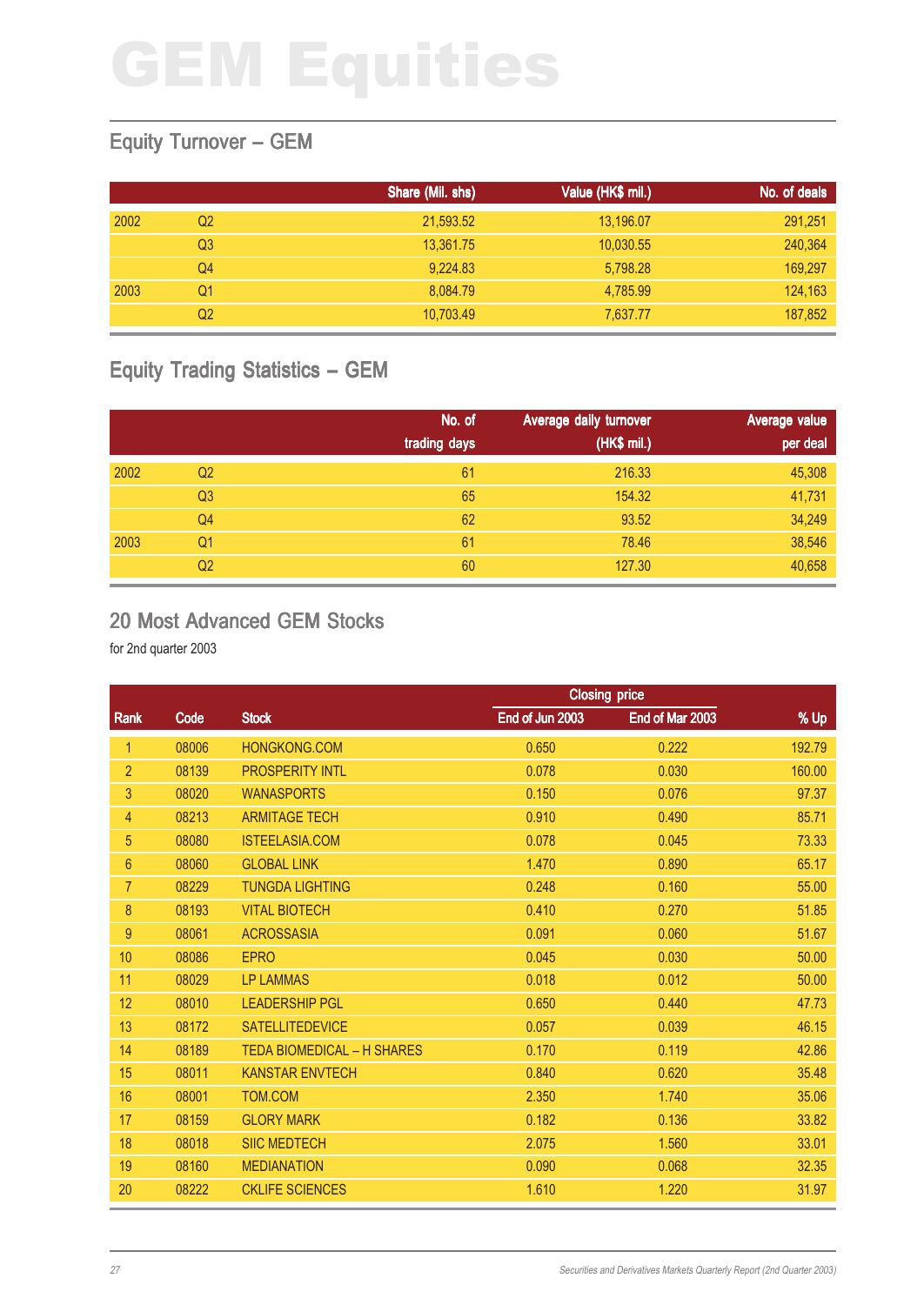#### 20 Most Declined GEM Stocks

for 2nd quarter 2003

|                |       |                        | <b>Closing price</b> |                 |          |
|----------------|-------|------------------------|----------------------|-----------------|----------|
| Rank           | Code  | <b>Stock</b>           | End of Jun 2003      | End of Mar 2003 | % Down   |
| 1              | 08166 | <b>LINEFAN TECH</b>    | 0.028                | 0.195           | $-85.64$ |
| $\overline{2}$ | 08130 | <b>MILKYWAY IMAGE</b>  | 0.051                | 0.178           | $-71.35$ |
| 3              | 08103 | <b>SYSTEK INFOTECH</b> | 0.016                | 0.052           | $-69.23$ |
| 4              | 08077 | <b>INFOSERVE TECH</b>  | 0.052                | 0.140           | $-62.86$ |
| 5              | 08036 | <b>M CHANNEL</b>       | 0.018                | 0.042           | $-57.14$ |
| $6\phantom{1}$ | 08152 | <b>GP NANOTECH</b>     | 0.038                | 0.083           | $-54.22$ |
| 7              | 08090 | <b>EVI EDUCATION</b>   | 0.034                | 0.070           | $-51.43$ |
| 8              | 08179 | <b>AKUP INT'L</b>      | 0.034                | 0.067           | $-49.25$ |
| 9              | 08143 | <b>GRANDY ENVIRO</b>   | 0.038                | 0.073           | $-47.95$ |
| 10             | 08186 | <b>MEDICAL CHI</b>     | 0.066                | 0.124           | $-46.77$ |
| 11             | 08083 | <b>SYSCAN TECH</b>     | 0.042                | 0.074           | $-43.24$ |
| 12             | 08158 | <b>BM INTELLIGENCE</b> | 0.070                | 0.120           | $-41.67$ |
| 13             | 08039 | <b>LOULAN HOLDINGS</b> | 0.225                | 0.380           | $-40.79$ |
| 14             | 08119 | THIZ TECHNOLOGY        | 0.040                | 0.067           | $-40.30$ |
| 15             | 08116 | <b>NEOLINK CYBER</b>   | 0.087                | 0.140           | $-37.86$ |
| 16             | 08022 | <b>ARGOS ENT</b>       | 0.096                | 0.154           | $-37.66$ |
| 17             | 08005 | <b>YUXING INFOTECH</b> | 0.230                | 0.360           | $-36.11$ |
| 18             | 08112 | <b>ANGELS TECH</b>     | 0.285                | 0.440           | $-35.23$ |
| 19             | 08101 | <b>VC HOLDINGS</b>     | 0.400                | 0.610 A         | $-34.43$ |
| 20             | 08091 | <b>UNIVERSAL TECH</b>  | 0.110                | 0.167           | $-34.13$ |

A Adjusted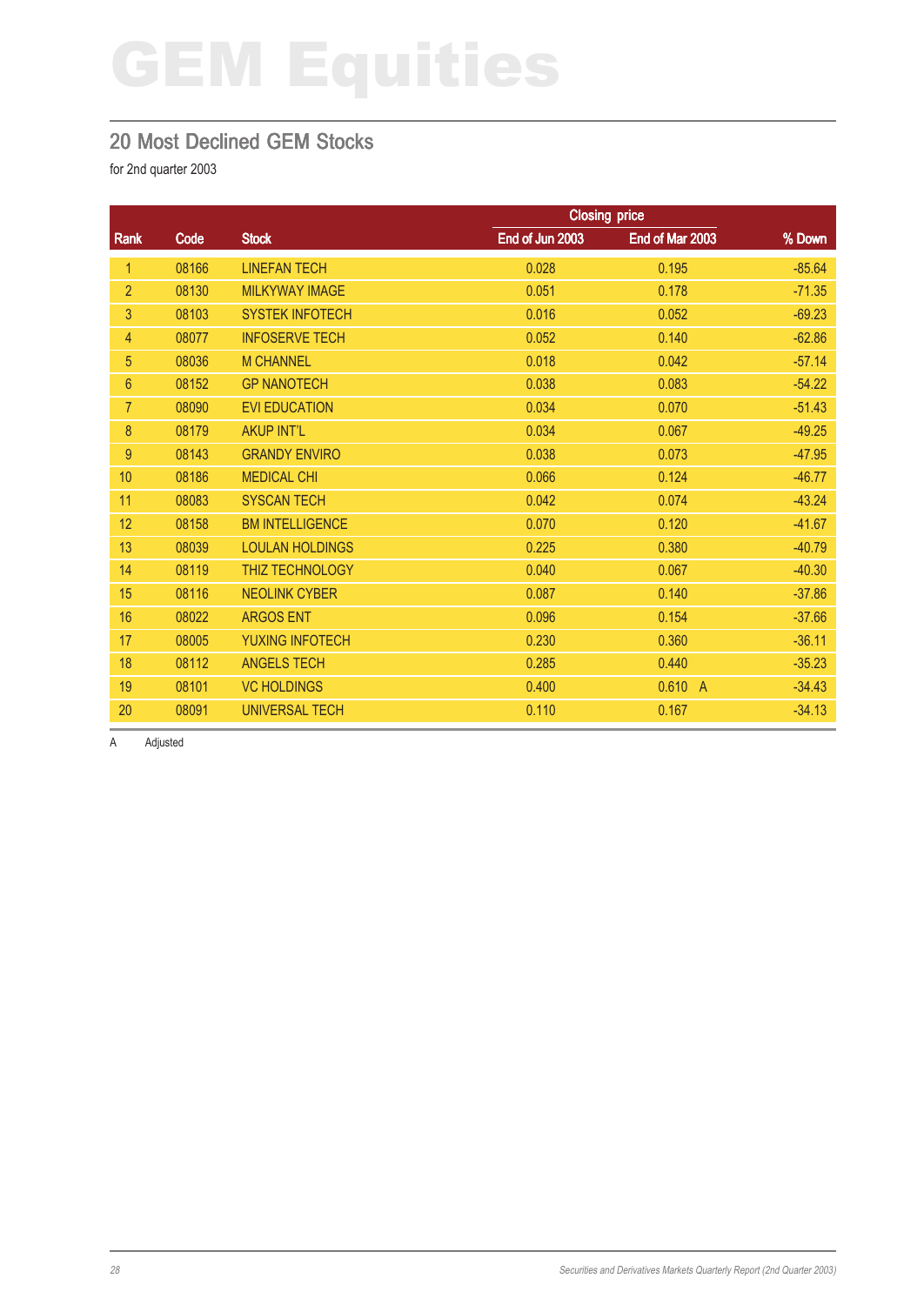### 20 Most Active GEM Stocks by Value

| Rank           | Code  | <b>Stock</b>                  | Turnover (HK\$ mil.) | % of Total |
|----------------|-------|-------------------------------|----------------------|------------|
| $\mathbf{1}$   | 08222 | <b>CKLIFE SCIENCES</b>        | 1,836.43             | 24.04      |
| $\overline{2}$ | 08001 | TOM.COM                       | 1,232.86             | 16.14      |
| 3              | 08006 | HONGKONG.COM                  | 547.83               | 7.17       |
| 4              | 08060 | <b>GLOBAL LINK</b>            | 509.86               | 6.68       |
| 5              | 08035 | <b>WAH SANG GAS</b>           | 433.02               | 5.67       |
| $6\phantom{a}$ | 08069 | TONG REN TANG - H SHARES      | 291.20               | 3.81       |
| $\overline{7}$ | 08018 | <b>SIIC MEDTECH</b>           | 245.46               | 3.21       |
| 8              | 08132 | <b>PANVA GAS HOLD</b>         | 220.91               | 2.89       |
| 9              | 08008 | <b>SUNEVISION</b>             | 190.98               | 2.50       |
| 10             | 08133 | <b>KINGDEE INT'L</b>          | 129.05               | 1.69       |
| 11             | 08046 | <b>TIGER TECH</b>             | 118.18               | 1.55       |
| 12             | 08011 | <b>KANSTAR ENVTECH</b>        | 109.40               | 1.43       |
| 13             | 08196 | <b>LAUNCH TECH - H SHARES</b> | 103.42               | 1.35       |
| 14             | 08201 | <b>WANYOU FIRE</b>            | 99.68                | 1.31       |
| 15             | 08065 | <b>INNOVIS HOLD</b>           | 93.22                | 1.22       |
| 16             | 08020 | <b>WANASPORTS</b>             | 88.55                | 1.16       |
| 17             | 08099 | ZHENGZHOU GAS - H SHARES      | 88.36                | 1.16       |
| 18             | 08002 | PHOENIX TV                    | 80.54                | 1.05       |
| 19             | 08239 | <b>MP LOGISTICS</b>           | 77.87                | 1.02       |
| 20             | 08180 | <b>GOLDEN MEDITECH</b>        | 75.89                | 0.99       |
| <b>Total</b>   |       |                               | 6,572.70             | 86.06      |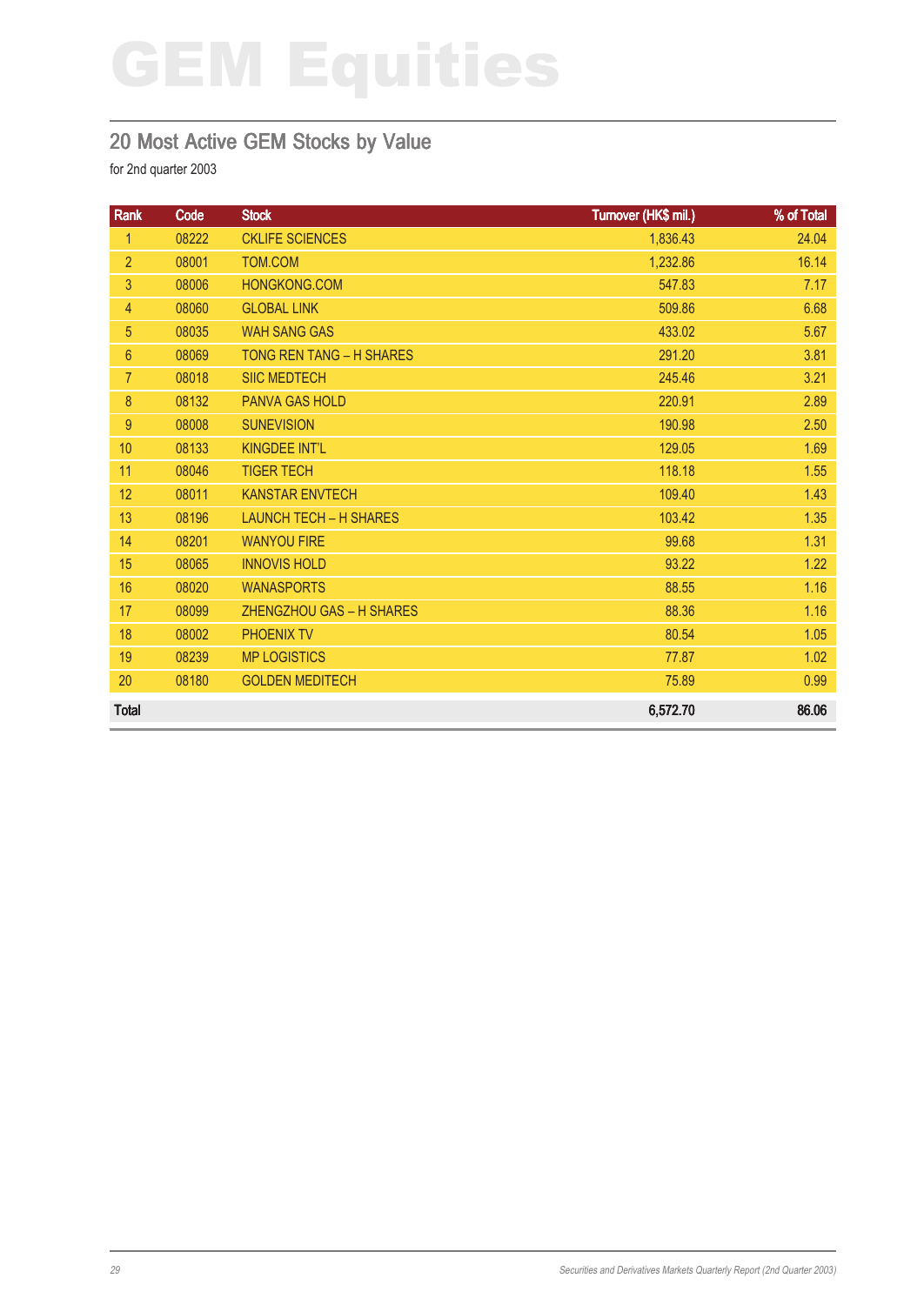#### 20 Most Active GEM Stock by Shares

for 2nd quarter 2003

| Rank            | Code  | <b>Stock</b>             | Turnover (Mil. shs) | % of Total |
|-----------------|-------|--------------------------|---------------------|------------|
| 1               | 08222 | <b>CKLIFE SCIENCES</b>   | 1,083.05            | 10.12      |
| $\overline{2}$  | 08006 | <b>HONGKONG.COM</b>      | 887.46              | 8.29       |
| 3               | 08020 | <b>WANASPORTS</b>        | 624.80              | 5.84       |
| 4               | 08001 | TOM.COM                  | 536.87              | 5.02       |
| 5               | 08035 | <b>WAH SANG GAS</b>      | 489.44              | 4.57       |
| $6\phantom{.}6$ | 08060 | <b>GLOBAL LINK</b>       | 476.72              | 4.45       |
| $\overline{7}$  | 08201 | <b>WANYOU FIRE</b>       | 355.20              | 3.32       |
| 8               | 08100 | <b>INWORLD GROUP</b>     | 321.23              | 3.00       |
| $9\,$           | 08110 | <b>FIRST MOBILE</b>      | 278.93              | 2.61       |
| 10              | 08065 | <b>INNOVIS HOLD</b>      | 253.73              | 2.37       |
| 11              | 08063 | <b>TRASY GOLD EX</b>     | 219.63              | 2.05       |
| 12              | 08041 | <b>INTCERA</b>           | 206.25              | 1.93       |
| 13              | 08011 | <b>KANSTAR ENVTECH</b>   | 163.00              | 1.52       |
| 14              | 08202 | <b>INNO-TECH HOLD</b>    | 153.30              | 1.43       |
| 15              | 08229 | <b>TUNGDA LIGHTING</b>   | 153.18              | 1.43       |
| 16              | 08008 | <b>SUNEVISION</b>        | 137.27              | 1.28       |
| 17              | 08088 | <b>TECHPACIFIC CAP</b>   | 134.40              | 1.26       |
| 18              | 08056 | <b>GREENCOOL TECH</b>    | 132.82              | 1.24       |
| 19              | 08018 | <b>SIIC MEDTECH</b>      | 127.69              | 1.19       |
| 20              | 08099 | ZHENGZHOU GAS - H SHARES | 127.15              | 1.19       |
| <b>Total</b>    |       |                          | 6,862.12            | 64.11      |

### Market Capitalisation of Listed Companies for GEM

as at the quarter end

|                        | HK\$ mil. |
|------------------------|-----------|
| 2002<br>Q <sub>2</sub> | 60,520.52 |
| Q <sub>3</sub>         | 53,398.08 |
| Q4                     | 52,220.06 |
| 2003<br>Q <sub>1</sub> | 51,356.92 |
| Q <sub>2</sub>         | 60,965.10 |
|                        |           |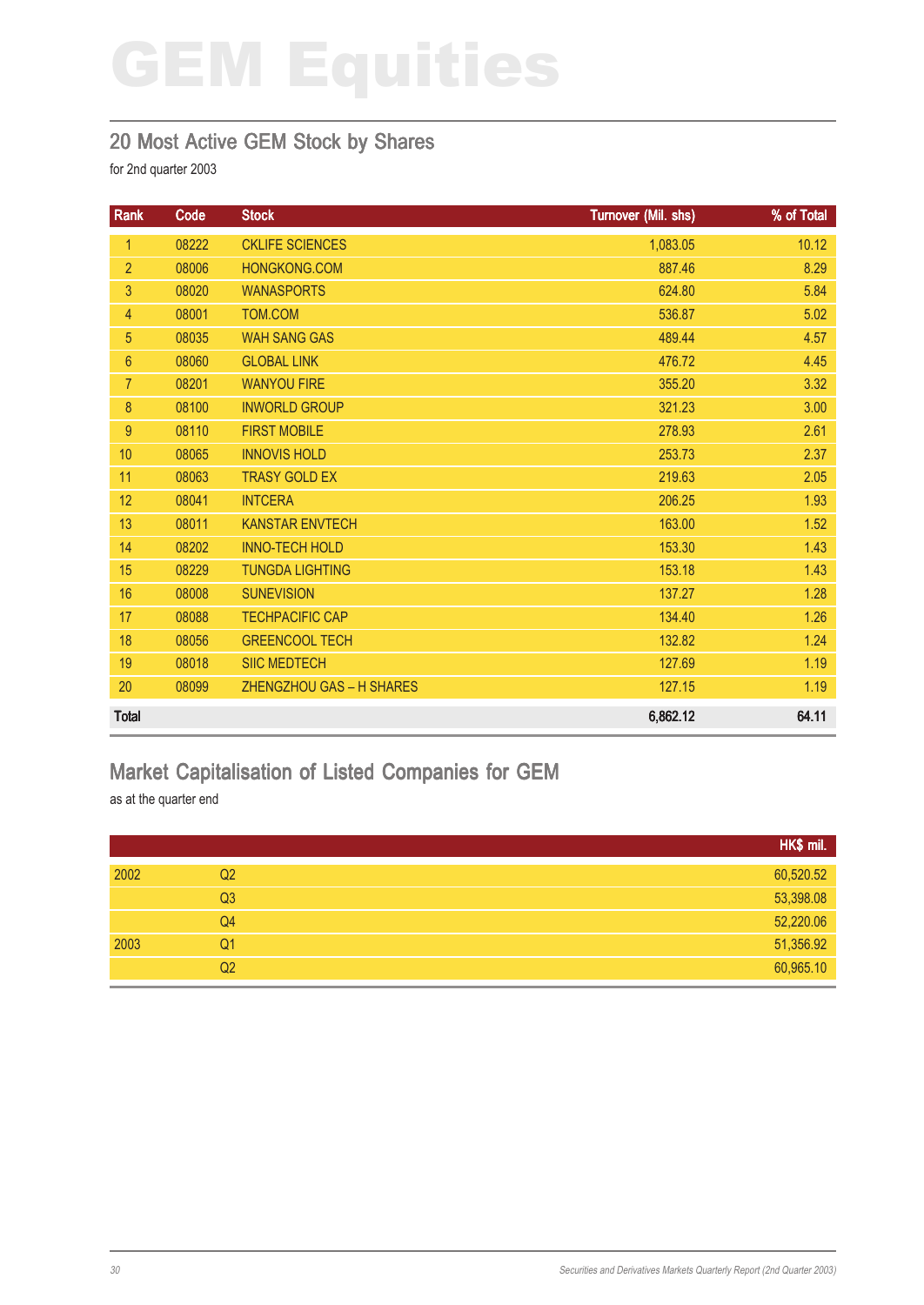### 50 Leading Companies in Market Capitalisation – GEM

#### as at the 2nd quarter end 2003

| Rank                | <b>Company</b>                                                | Market capitalisation (HK\$ mil.) | % of market total |
|---------------------|---------------------------------------------------------------|-----------------------------------|-------------------|
| 1                   | CK Life Sciences Int'l (H) Inc                                | 10,315.27                         | 16.92             |
| 2                   | tom.com limited                                               | 7,863.19                          | 12.90             |
| 3                   | Phoenix Satellite TV HIdgs Ltd                                | 4,290.61                          | 7.04              |
| $\overline{4}$      | hongkong.com Corporation                                      | 2,686.40                          | 4.41              |
| 5                   | <b>Sunevision Holdings Ltd</b>                                | 2,674.58                          | 4.39              |
| 6                   | Panva Gas Holdings Ltd                                        | 2,087.51                          | 3.42              |
| 7                   | Wah Sang Gas Holdings Ltd                                     | 1,989.50                          | 3.26              |
| 8                   | SIIC Med Sci&Tech (Group) Ltd                                 | 1,287.12                          | 2.11              |
| 9                   | <b>Convenience Retail Asia Ltd</b>                            | 1,209.71                          | 1.98              |
| 10                  | China Data Broadcasting H Ltd                                 | 1,176.60                          | 1.93              |
| 11                  | <b>Henderson Cyber Ltd</b>                                    | 1,120.00                          | 1.84              |
| 12                  | <b>Global Link Communications</b>                             | 955.50                            | 1.57              |
| 13                  | Tong Ren Tang Tech Co Ltd-H Sh                                | 888.16                            | 1.46              |
| 14                  | Sino Biopharmaceutical Ltd                                    | 730.40                            | 1.20              |
| 15                  | Kingdee Int'l Software Group                                  | 705.42                            | 1.16              |
| 16                  | Armitage Technologies HIdg Ltd                                | 682.50                            | 1.12              |
| 17                  | <b>Kanstar Environ Tech Hidgs Ltd</b>                         | 672.00                            | 1.10              |
| 18                  | Far Eastern Polychem Ind Ltd                                  | 668.78                            | 1.10              |
| 19                  | Jian ePayment Systems Ltd                                     | 636.00                            | 1.04              |
| 20                  | Golden Meditech Co Ltd                                        | 615.95                            | 1.01              |
| 21                  | <b>Greencool Technology Hidgs Ltd</b>                         | 610.00                            | 1.00              |
| 22                  | Wanyou Fire Safety Tech H Ltd                                 | 560.00                            | 0.92              |
| 23                  | <b>Tiger Tech Holdings Ltd</b>                                | 560.00                            | 0.92              |
| 24                  | <b>Vital BioTech Holdings Ltd</b>                             | 523.76                            | 0.86              |
| 25                  | Netel Technology (HIdgs) Ltd                                  | 467.40                            | 0.77              |
| 26                  | AcrossAsia Multimedia Ltd                                     | 460.88                            | 0.76              |
| 27                  | MP Logistics Int'l HIdgs Ltd                                  | 447.00                            | 0.73              |
| 28                  | Zhengzhou Gas Co Ltd - H Share                                | 407.49                            | 0.67              |
| 29                  | <b>AGL MediaTech Holdings Ltd</b>                             | 398.40                            | 0.65              |
| 30                  | First Mobile Group HIdgs Ltd                                  | 358.01                            | 0.59              |
| 31                  | <b>Leadership Publishing Group</b>                            | 336.98                            | 0.55              |
| 32<br>33            | Sino Stride Tech (Hldgs) Ltd<br>Sing Lee Software (Group) Ltd | 319.81<br>289.44                  | 0.52<br>0.47      |
| 34                  | <b>Chinasoft International Ltd</b>                            | 268.80                            | 0.44              |
| 35                  | <b>Aptus Holdings Ltd</b>                                     | 265.85                            | 0.44              |
| 36                  | Capinfo Co Ltd - H Shares                                     | 263.33                            | 0.43              |
| 37                  | <b>QUASAR Comm Tech Holdings Ltd</b>                          | 255.94                            | 0.42              |
| 38                  | <b>Vodatel Networks Holdings Ltd</b>                          | 245.53                            | 0.40              |
| 39                  | <b>Billybala Holdings Ltd</b>                                 | 228.80                            | 0.38              |
| 40                  | <b>Tungda Innovative Lighting</b>                             | 220.22                            | 0.36              |
| 41                  | <b>B&amp;S Entertainment Holdings Ltd</b>                     | 216.00                            | 0.35              |
| 42                  | Fortune Telecom Holdings Ltd                                  | 208.45                            | 0.34              |
| 43                  | Datasys Technology Hidgs Ltd                                  | 200.00                            | 0.33              |
| 44                  | Vertex Comm & Tech Group Ltd                                  | 196.88                            | 0.32              |
| 45                  | Bee & Bee Natural Life Product                                | 192.00                            | 0.31              |
| 46                  | Inno-Tech Holdings Ltd                                        | 189.60                            | 0.31              |
| 47                  | Rainbow Int'l Holdings Ltd                                    | 183.75                            | 0.30              |
| 48                  | ThinSoft (Holdings) Inc                                       | 180.45                            | 0.30              |
| 49                  | Beijing Beida Jade Bird - H Sh                                | 174.24                            | 0.29              |
| 50                  | Shanghai Fudan - H Shares                                     | 172.05                            | 0.28              |
| <b>Total</b>        |                                                               | 52,656.25                         | 86.37             |
| <b>Market total</b> |                                                               | 60,965.10                         | 100.00            |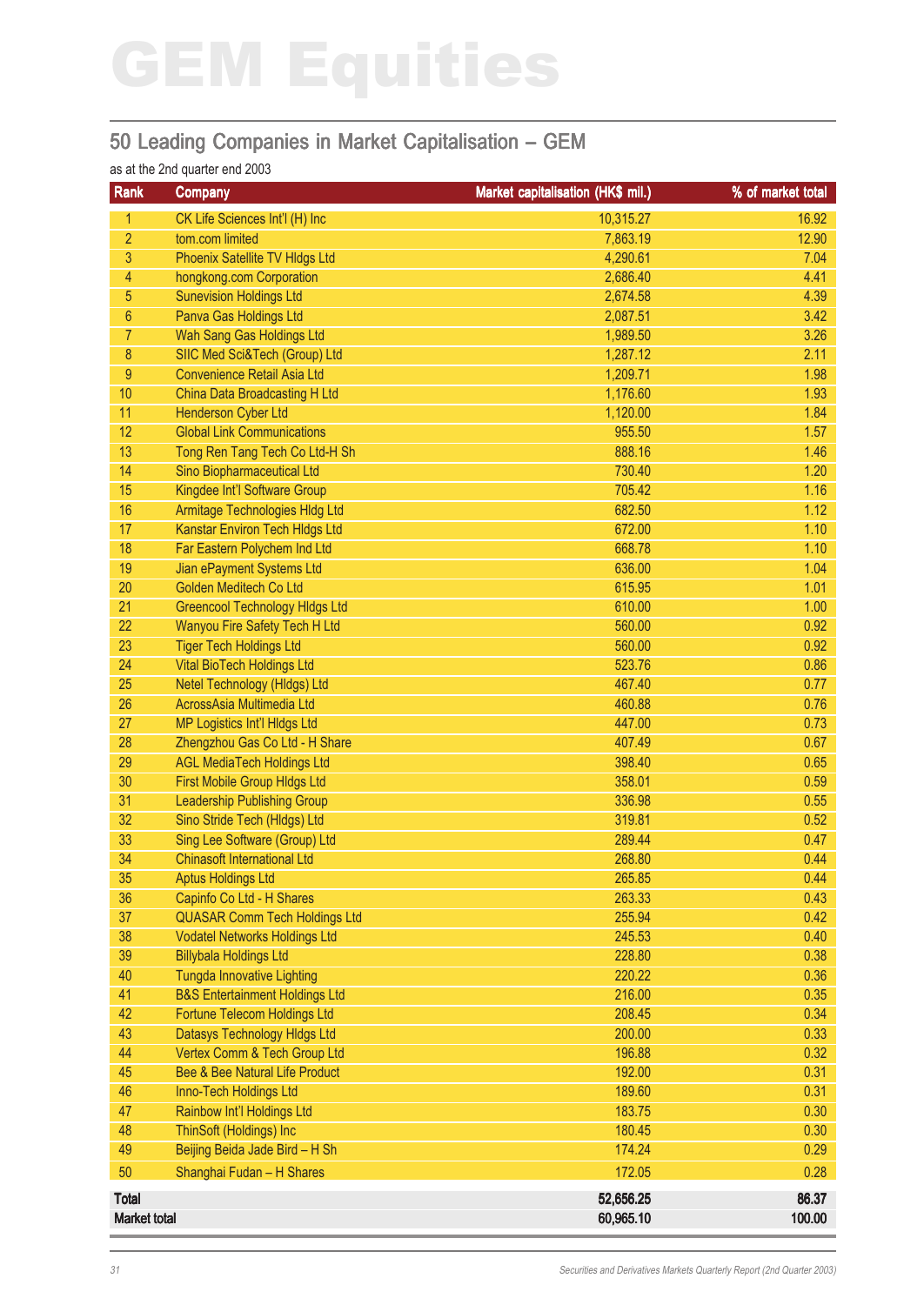### New Listing Companies Statistics for GEM

|      |                | No. of newly listed companies | Funds raised (HK\$ mil.) |
|------|----------------|-------------------------------|--------------------------|
| 2002 | Q <sub>2</sub> | 11                            | 714.00                   |
|      | Q <sub>3</sub> | 16                            | 3,995.29                 |
|      | Q4             | 13                            | 706.88                   |
| 2003 | Q1             | 5                             | 229.95                   |
|      | Q2             |                               | 346.97                   |

#### Newly Listed Companies for GEM

| Code         | <b>Company name</b>                        | <b>Listing date</b> | No. of issued shares | Funds raised (HK\$ mil.) |
|--------------|--------------------------------------------|---------------------|----------------------|--------------------------|
| 08046        | <b>Tiger Tech Holdings Ltd</b>             | 2003/04/16          | 400,000,000          | 30.00                    |
| 08259        | Yantai North Andre Juice Co Ltd - H Shares | 2003/04/22          | 38,000,000           | 140.60                   |
| 08266        | Mobile Telecom Network (Holdings) Ltd      | 2003/05/09          | 440,000,000          | 33.00                    |
| 08263        | Superdata Software Holdings Ltd            | 2003/06/06          | 400,000,000          | 30.30                    |
| 08216        | <b>Chinasoft International Ltd</b>         | 2003/06/20          | 640,000,000          | 51.20                    |
| 08065        | <b>Innovis Holdings Ltd</b>                | 2003/06/25          | 375,000,000          | 31.75                    |
| 08272        | <b>Byford International Ltd</b>            | 2003/06/27          | 200,000,000          | 30.12                    |
| <b>Total</b> |                                            |                     |                      | 346.97                   |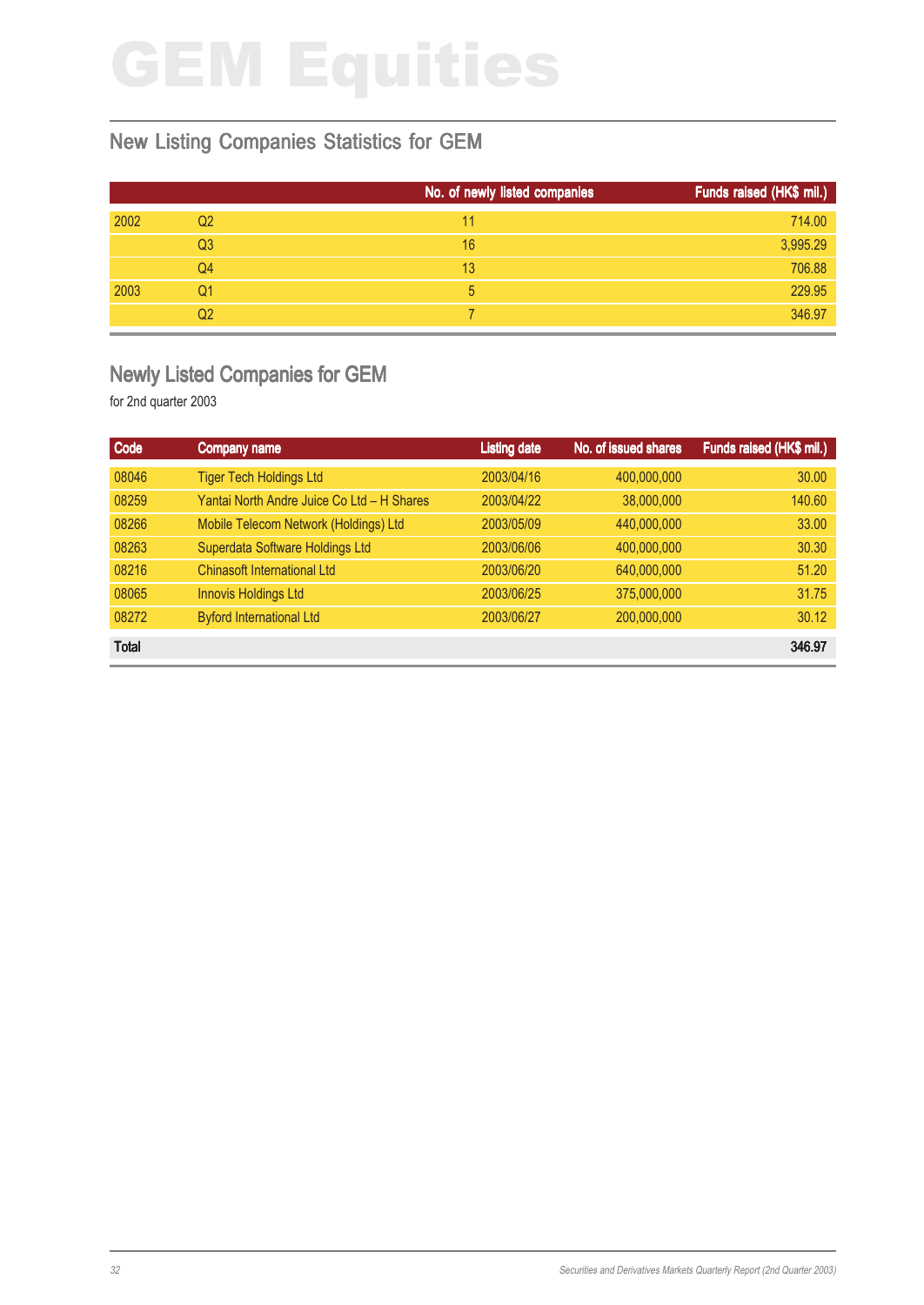### GEM Warrants

#### Warrant Trading and Market Value Statistics – GEM

|      |                | <b>Number</b> | Turnover value (HK\$ mil.) | Market value (HK\$ mil.) |
|------|----------------|---------------|----------------------------|--------------------------|
| 2002 | Q2             | 5             | 0.41                       | 61.84                    |
|      | Q <sub>3</sub> | 4             | 0.22                       | 60.64                    |
|      | Q4             | 4             | 0.06                       | 19.46                    |
| 2003 | Q1             | 4             | 0.00                       | 19.46                    |
|      | Q2             | 3             | 0.10                       | 9.89                     |

### Newly Listed Equity GEM Warrants

|              |                        | <b>Initial issued</b>      |               | <b>Amount raised</b> |
|--------------|------------------------|----------------------------|---------------|----------------------|
| Code         | <b>Equity warrants</b> | amount (HK\$) Listing date | <b>Expiry</b> | (HK\$ mil.)          |
|              |                        |                            |               |                      |
|              | n.a.                   |                            |               | -                    |
|              |                        |                            |               |                      |
| <b>Total</b> |                        |                            |               |                      |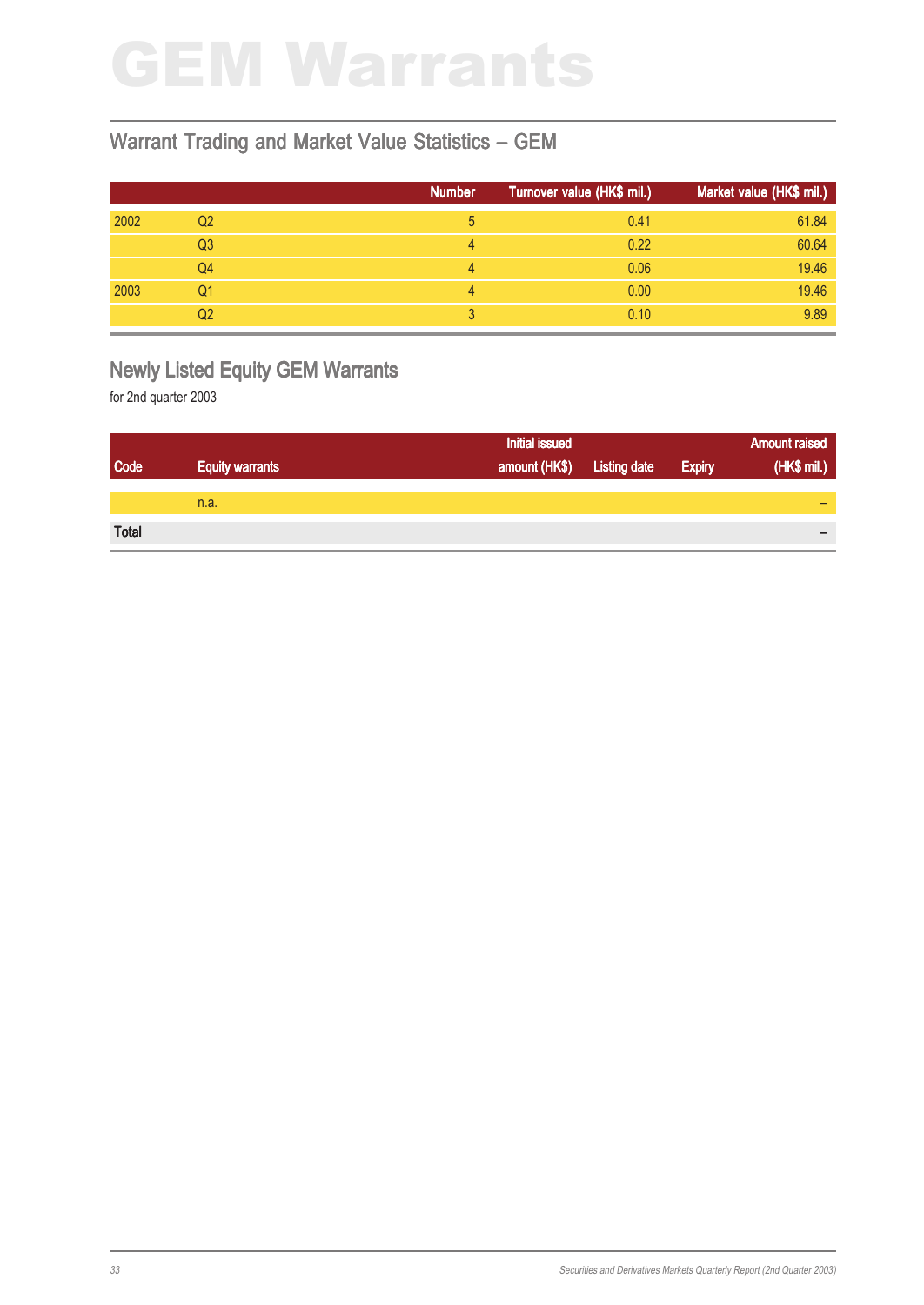### Contract Volume by Derivatives Products

|                                                   |                  | <b>Contracts</b> |
|---------------------------------------------------|------------------|------------------|
| <b>Derivatives product</b>                        | 2nd Quarter 2003 | 2nd Quarter 2002 |
| <b>Hang Seng Index futures</b>                    | 1,629,142        | 1,143,065        |
| <b>Hang Seng Index options</b>                    | 584,770          | 194,315          |
| Mini-Hang Seng Index futures                      | 298,098          | 235,732          |
| Mini-Hang Seng Index options <sup>1</sup>         | 8,138            |                  |
| <b>MSCI China Free Index futures</b>              | 68               | 206              |
| Dow Jones Industrial Average futures <sup>2</sup> | 2,414            | 1,644            |
| <b>Stock futures</b>                              | 3,673            | 4,471            |
| <b>Stock options</b>                              | 801,630          | 951,927          |
| International Stock futures <sup>5</sup>          | $\overline{0}$   | $\theta$         |
| International Stock options <sup>5</sup>          | $\mathbf{0}$     | $\overline{0}$   |
| Three-month HIBOR futures <sup>4</sup>            | 11,114           | 112,058          |
| One-month HIBOR futures <sup>4</sup>              | 50               | 155              |
| Three-year Exchange Fund Note futures             | 455              | 1,151            |
| Rolling Forex <sup>3</sup>                        | -                | 1,154            |
| <b>Total</b>                                      | 3,339,552        | 2,645,878        |

1 Trading in Mini Hang Seng Index options commenced on 18 November 2002.

2 Trading in Dow Jones Industrial Average futures commenced on 6 May 2002.

3 Trading in Rolling Forex suspended with effect from 21 May 2002.

4 The size of HIBOR futures contracts was increased to 5 times the original size starting from 27 May 2002.

5 Trading in International Stock futures and International Stock options suspended with effect from 30 May 2003.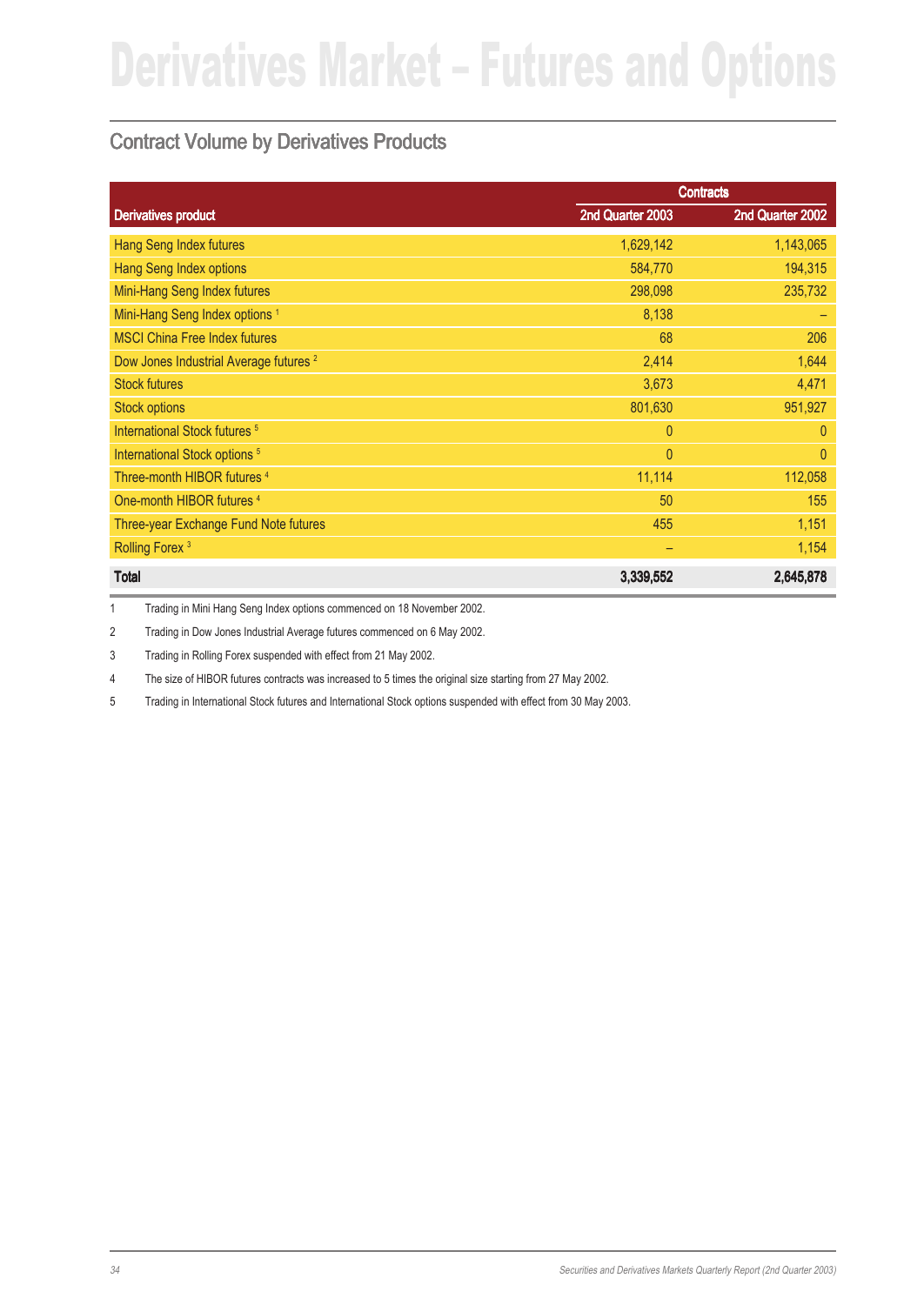### Open Interest by Derivatives Products

|                                                   | <b>Contracts</b> |                  |  |
|---------------------------------------------------|------------------|------------------|--|
| <b>Derivatives product</b>                        | 2nd Quarter 2003 | 2nd Quarter 2002 |  |
| Hang Seng Index futures                           | 68,828           | 48,691           |  |
| Hang Seng Index options                           | 89,670           | 39,637           |  |
| Mini-Hang Seng Index futures                      | 2,310            | 1,541            |  |
| Mini-Hang Seng Index options <sup>1</sup>         | 444              |                  |  |
| <b>MSCI China Free Index futures</b>              | 5                | 10               |  |
| Dow Jones Industrial Average futures <sup>2</sup> | 136              | 110              |  |
| <b>Stock futures</b>                              | 343              | 436              |  |
| <b>Stock options</b>                              | 367,713          | 572,118          |  |
| International Stock futures <sup>5</sup>          | -                | $\theta$         |  |
| International Stock options <sup>5</sup>          | -                | $\theta$         |  |
| Three-month HIBOR futures <sup>4</sup>            | 7,686            | 8,929            |  |
| One-month HIBOR futures <sup>4</sup>              | 50               | 45               |  |
| Three-year Exchange Fund Note futures             | $\mathbf{0}$     | 450              |  |
| Rolling Forex <sup>3</sup>                        |                  |                  |  |
| <b>Total</b>                                      | 537,185          | 671,967          |  |

1 Trading in Mini Hang Seng Index options commenced on 18 November 2002.

2 Trading in Dow Jones Industrial Average futures commenced on 6 May 2002.

3 Trading in Rolling Forex suspended with effect from 21 May 2002.

4 The size of HIBOR futures contracts was increased to 5 times the original size starting from 27 May 2002.

5 Trading in International Stock futures and International Stock options suspended with effect from 30 May 2003.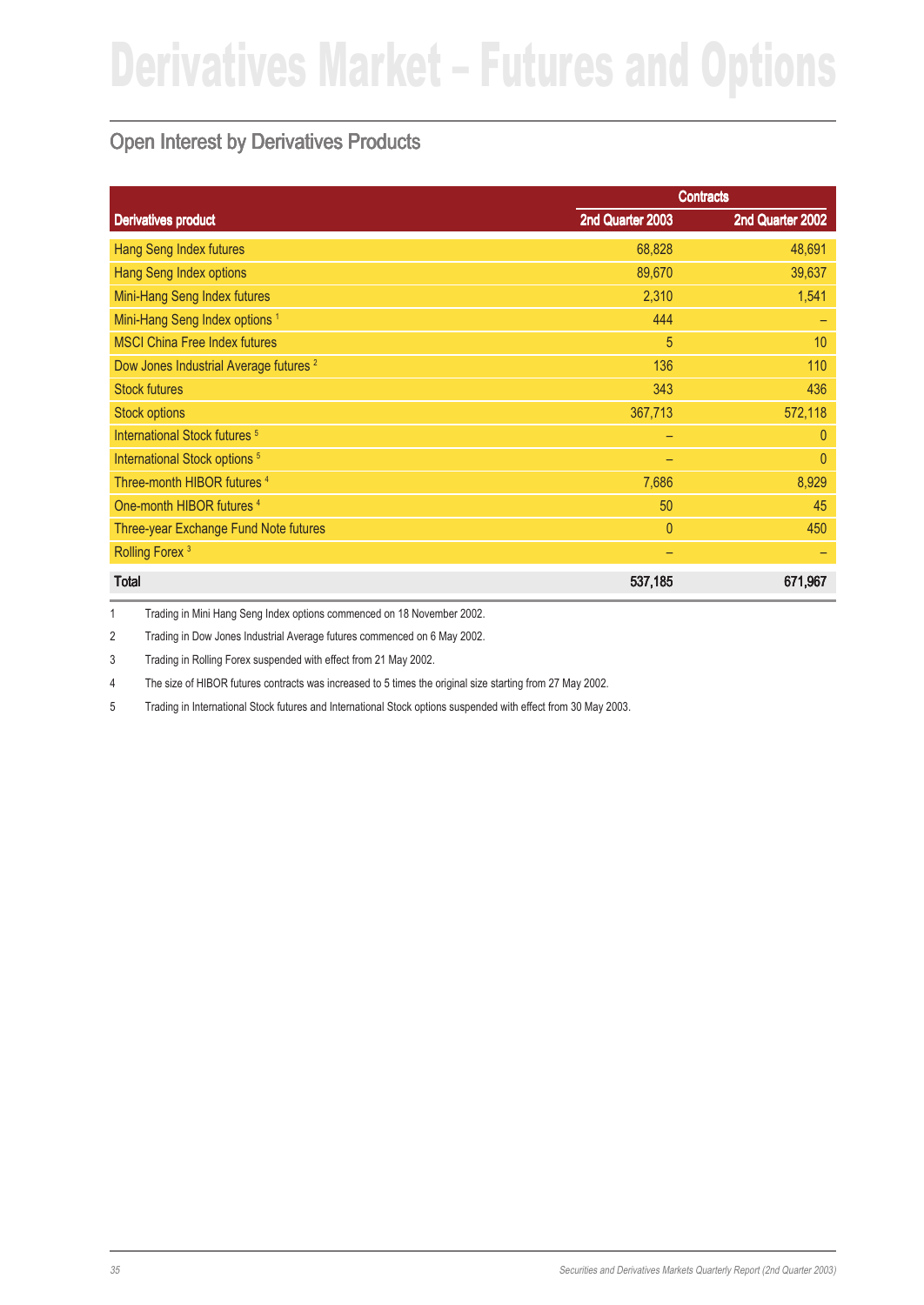#### Hang Seng Index Futures – Contract Volume and Open Interest (contracts)

|      |                | <b>Total</b>    | Quarter-end   |
|------|----------------|-----------------|---------------|
|      |                | contract volume | open interest |
| 2002 | Q <sub>2</sub> | 1,143,065       | 48,691        |
|      | Q <sub>3</sub> | 1,357,935       | 48,167        |
|      | Q4             | 1,250,973       | 48,469        |
| 2003 | Q <sub>1</sub> | 1,366,915       | 56,346        |
|      | Q <sub>2</sub> | 1,629,142       | 68,828        |

Hang Seng Index Options – Contract Volume and Open Interest (contracts)

|      |                | <b>Total</b>    | Quarter-end   |
|------|----------------|-----------------|---------------|
|      |                | contract volume | open interest |
| 2002 | Q <sub>2</sub> | 194,315         | 39,637        |
|      | Q <sub>3</sub> | 300,060         | 51,463        |
|      | Q <sub>4</sub> | 380,791         | 66,813        |
| 2003 | Q <sub>1</sub> | 526,627         | 85,571        |
|      | Q <sub>2</sub> | 548,770         | 89,670        |

Three-month HIBOR Futures\* – Contract Volume and Open Interest (contracts)

|      |                | <b>Total</b>    | Quarter-end   |
|------|----------------|-----------------|---------------|
|      |                | contract volume | open interest |
| 2002 | Q <sub>2</sub> | 112,058         | 8,929         |
|      | Q <sub>3</sub> | 25,712          | 13,919        |
|      | Q4             | 18,419          | 13,806        |
| 2003 | Q <sub>1</sub> | 13,615          | 11,851        |
|      | Q <sub>2</sub> | 11,114          | 7,686         |

The size of Three-month HIBOR futures contracts was increased to 5 times the original size starting 27 May 2002.

#### Stock Options Market Turnover and Open Interest (contracts)

|      |                | <b>Total</b><br>Premium (HK\$ mil.) | <b>Total</b><br>contract volume | Quarter-end<br>open interest |
|------|----------------|-------------------------------------|---------------------------------|------------------------------|
| 2002 | Q2             | 1,097.46                            | 951,927                         | 572,118                      |
|      | Q <sub>3</sub> | 1,689.88                            | 1,111,055                       | 430,494                      |
|      | Q4             | 843.39                              | 866,825                         | 370,891                      |
| 2003 | Q1             | 748.63                              | 966,649                         | 374,622                      |
|      | Q2             | 671.35                              | 801,630                         | 367,713                      |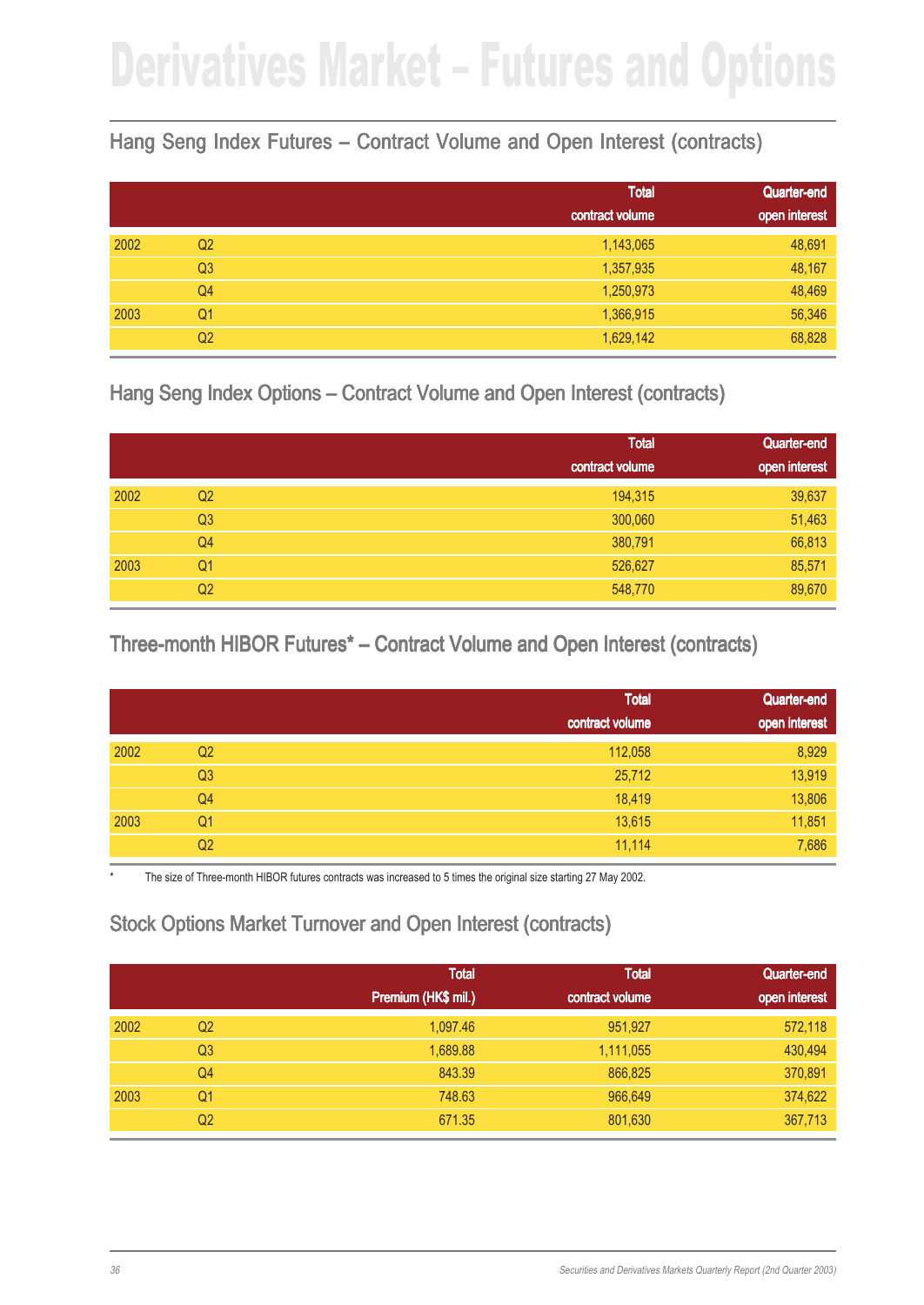#### Stock Options Premium by Class

|                                   |            | <b>Premium</b> |            |
|-----------------------------------|------------|----------------|------------|
| <b>Options class</b>              |            | (HK\$ mil.)    | % of total |
| <b>Bank of East Asia</b>          | <b>BEA</b> | 0.62           | 0.09       |
| <b>BOC Hong Kong</b>              | <b>BOC</b> | 3.31           | 0.49       |
| <b>China Mobile</b>               | <b>CHT</b> | 44.01          | 6.55       |
| <b>China Unicom</b>               | <b>CHU</b> | 10.54          | 1.57       |
| <b>CITIC Pacific</b>              | <b>CIP</b> | 10.20          | 1.52       |
| <b>Cheung Kong</b>                | <b>CKH</b> | 65.15          | 9.70       |
| <b>Cheung Kong Infrastructure</b> | <b>CKI</b> | 1.69           | 0.25       |
| <b>CLP Holdings</b>               | <b>CLP</b> | 4.01           | 0.60       |
| <b>China Merchants</b>            | <b>CMH</b> | 4.63           | 0.69       |
| <b>CNOOC</b>                      | <b>CNC</b> | 0.71           | 0.11       |
| <b>COSCO Pacific</b>              | <b>COS</b> | 2.03           | 0.30       |
| <b>Cathay Pacific</b>             | <b>CPA</b> | 14.21          | 2.12       |
| <b>Sinopec Corp</b>               | <b>CPC</b> | 0.05           | 0.01       |
| <b>China Resources</b>            | <b>CRL</b> | 1.40           | 0.21       |
| <b>Hang Seng Bank</b>             | <b>HAB</b> | 15.19          | 2.26       |
| <b>Hong Kong Exchanges</b>        | <b>HEX</b> | 0.26           | 0.04       |
| <b>HSBC Holdings</b>              | <b>HKB</b> | 236.36         | 35.21      |
| <b>HK Electric</b>                | <b>HKE</b> | 5.49           | 0.82       |
| <b>Hong Kong Gas</b>              | <b>HKG</b> | 1.64           | 0.24       |
| <b>Henderson Land</b>             | <b>HLD</b> | 8.28           | 1.23       |
| <b>Huaneng Power</b>              | <b>HNP</b> | 0.39           | 0.06       |
| <b>Hutchison Whampoa</b>          | <b>HWL</b> | 135.05         | 20.12      |
| <b>Johnson Electric</b>           | <b>JSE</b> | 1.14           | 0.17       |
| <b>Legend Holdings</b>            | LEH        | 0.28           | 0.04       |
| Li & Fung                         | LIF        | 2.83           | 0.42       |
| <b>MTR Corporation</b>            | <b>MTR</b> | 1.16           | 0.17       |
| <b>New World Development</b>      | <b>NWD</b> | 1.07           | 0.16       |
| <b>PCCW</b>                       | <b>PCC</b> | 2.52           | 0.38       |
| PetroChina                        | PEC        | 1.23           | 0.18       |
| <b>SHK Properties</b>             | <b>SHK</b> | 69.47          | 10.35      |
| Shanghai Industrial               | <b>SIH</b> | 2.86           | 0.43       |
| Swire Pacific 'A'                 | <b>SPA</b> | 13.69          | 2.04       |
| <b>Tracker Fund of HK</b>         | <b>TRF</b> | 3.81           | 0.57       |
| <b>Wharf (Holdings)</b>           | <b>WHL</b> | 6.08           | 0.91       |
| Total                             |            | 671.35         | 100.00     |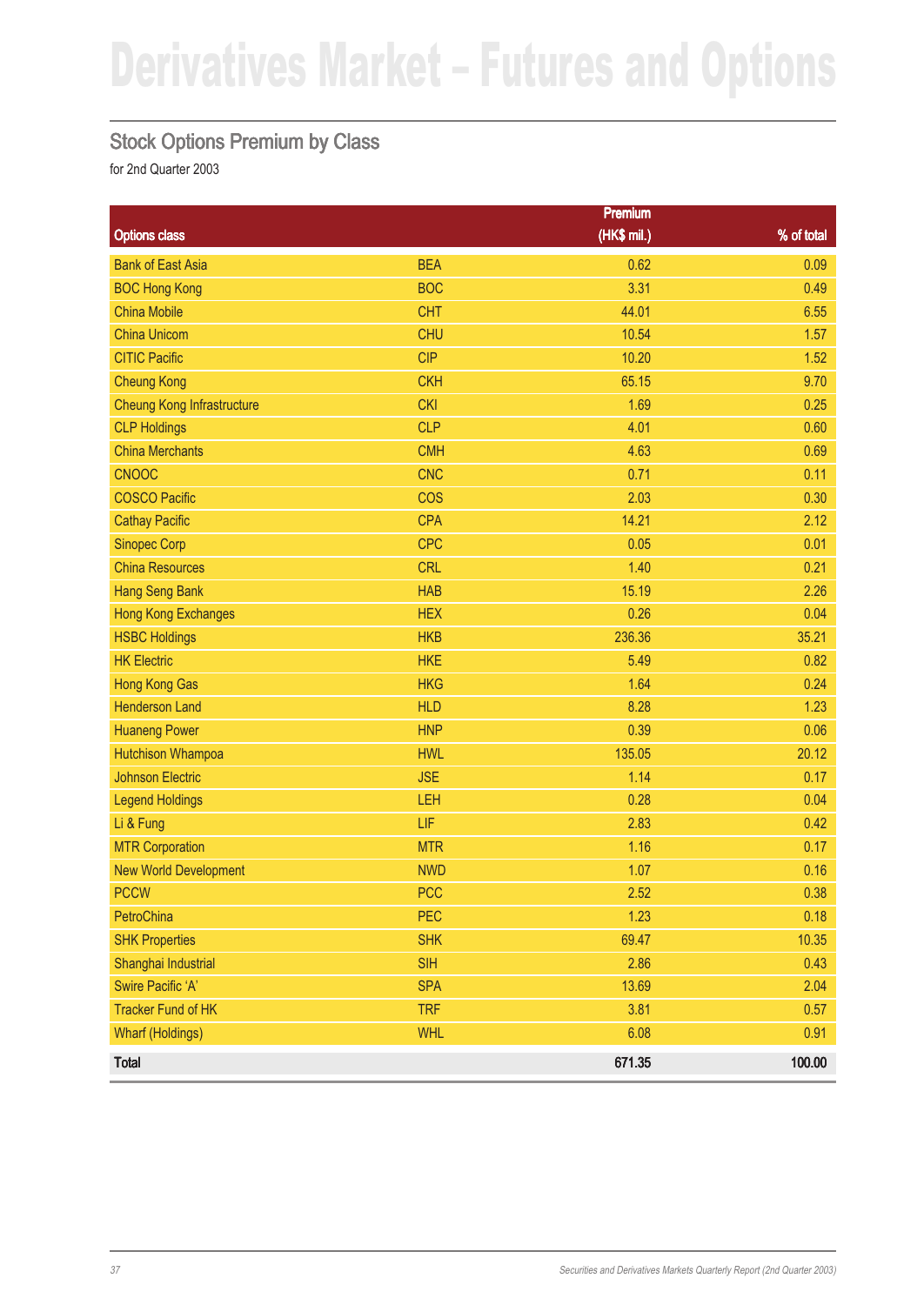#### Stock Options Contract Volume by Class

|                                   |            | <b>Contract</b> |            |
|-----------------------------------|------------|-----------------|------------|
| <b>Options class</b>              |            | volume          | % of total |
| <b>Bank of East Asia</b>          | <b>BEA</b> | 7,566           | 0.94       |
| <b>BOC Hong Kong</b>              | <b>BOC</b> | 20,416          | 2.55       |
| <b>China Mobile</b>               | <b>CHT</b> | 99,587          | 12.42      |
| <b>China Unicom</b>               | <b>CHU</b> | 13,938          | 1.74       |
| <b>CITIC Pacific</b>              | <b>CIP</b> | 14,194          | 1.77       |
| <b>Cheung Kong</b>                | <b>CKH</b> | 33,869          | 4.23       |
| <b>Cheung Kong Infrastructure</b> | <b>CKI</b> | 3,962           | 0.49       |
| <b>CLP Holdings</b>               | <b>CLP</b> | 13,697          | 1.71       |
| <b>China Merchants</b>            | <b>CMH</b> | 6,179           | 0.77       |
| <b>CNOOC</b>                      | <b>CNC</b> | 2,904           | 0.36       |
| <b>COSCO Pacific</b>              | <b>COS</b> | 2,673           | 0.33       |
| <b>Cathay Pacific</b>             | <b>CPA</b> | 24,179          | 3.02       |
| <b>Sinopec Corp</b>               | <b>CPC</b> | 400             | 0.05       |
| <b>China Resources</b>            | <b>CRL</b> | 1,669           | 0.21       |
| <b>Hang Seng Bank</b>             | <b>HAB</b> | 96,742          | 12.07      |
| <b>Hong Kong Exchanges</b>        | <b>HEX</b> | 521             | 0.06       |
| <b>HSBC Holdings</b>              | <b>HKB</b> | 240,757         | 30.03      |
| <b>HK Electric</b>                | <b>HKE</b> | 14,822          | 1.85       |
| <b>Hong Kong Gas</b>              | <b>HKG</b> | 5,828           | 0.73       |
| <b>Henderson Land</b>             | <b>HLD</b> | 9,234           | 1.15       |
| <b>Huaneng Power</b>              | <b>HNP</b> | 383             | 0.05       |
| <b>Hutchison Whampoa</b>          | <b>HWL</b> | 64,320          | 8.02       |
| <b>Johnson Electric</b>           | <b>JSE</b> | 6,068           | 0.76       |
| <b>Legend Holdings</b>            | LEH        | 1,092           | 0.14       |
| Li & Fung                         | LIF        | 3,866           | 0.48       |
| <b>MTR Corporation</b>            | <b>MTR</b> | 7,015           | 0.88       |
| <b>New World Development</b>      | <b>NWD</b> | 4,978           | 0.62       |
| <b>PCCW</b>                       | <b>PCC</b> | 8,946           | 1.12       |
| PetroChina                        | PEC        | 4,361           | 0.54       |
| <b>SHK Properties</b>             | <b>SHK</b> | 39,262          | 4.90       |
| Shanghai Industrial               | <b>SIH</b> | 3,132           | 0.39       |
| Swire Pacific 'A'                 | <b>SPA</b> | 20,930          | 2.61       |
| <b>Tracker Fund of HK</b>         | <b>TRF</b> | 16,356          | 2.04       |
| <b>Wharf (Holdings)</b>           | <b>WHL</b> | 7,784           | 0.97       |
| Total                             |            | 801,630         | 100.00     |